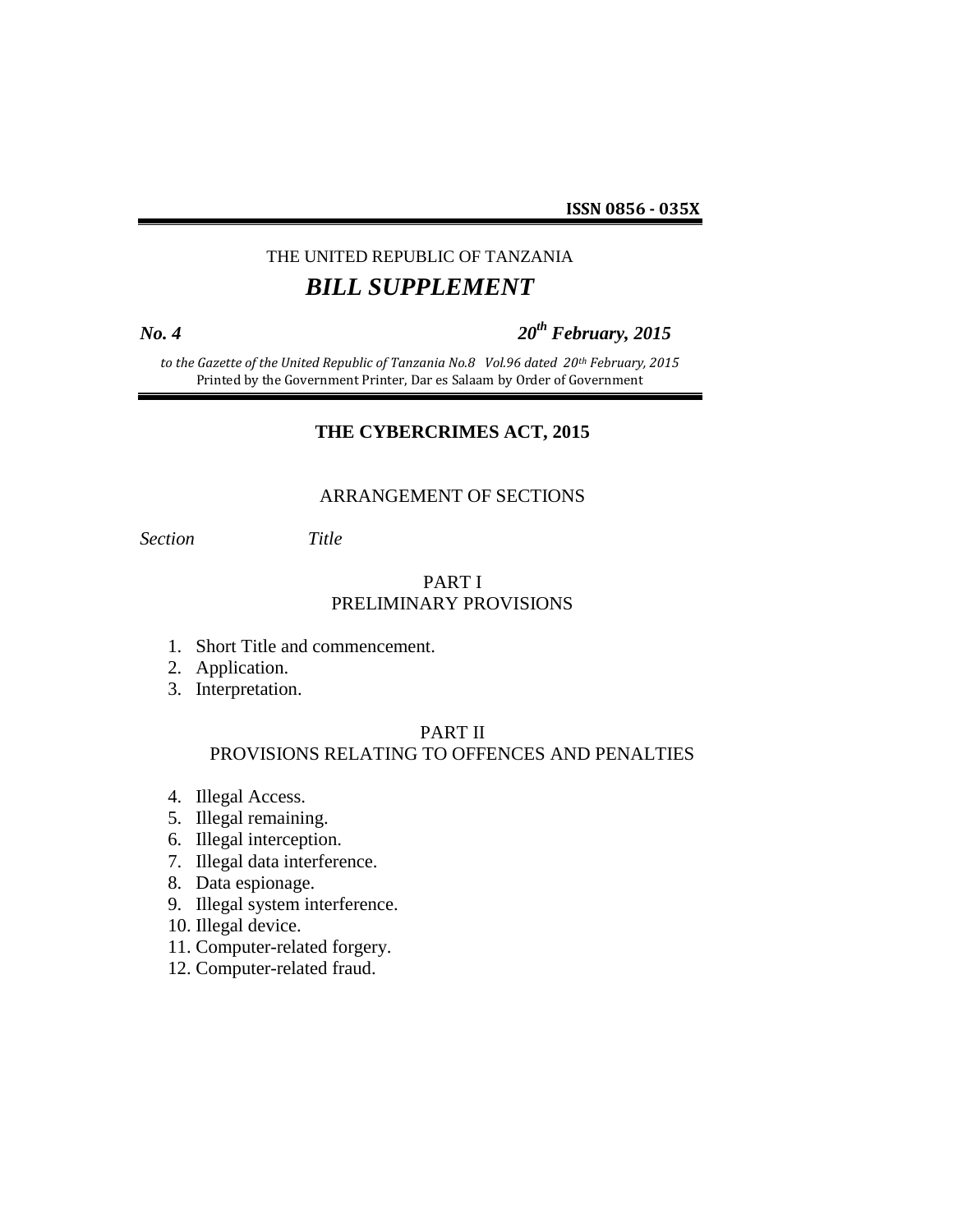- 13. Child pornography.
- 14. Pornography.
- 15. Identity related crimes.
- 16. Publication of false information.
- 17. Racist and xenophobic material.
- 18. Racist and xenophobic motivated insult.
- 19. Genocide and crimes against humanity.
- 20. Unsolicited messages.
- 21. Disclosure of details of an investigation.
- 22. Obstruction of investigation.
- 23. Cyber bullying.
- 24. Violation of intellectual property rights.
- 25. Principal offenders.
- 26. Attempt.
- 27. Conspiracy to commit offence.
- 28. Protection of critical information infrastructure.
- 29. Offences relating to critical information infrastructure.

# PART III

## **JURISDICTION**

30. Jurisdiction.

## PART IV SEARCH AND SEIZURE

- 31. Search and Seizure.
- 32. Disclosure of data.
- 33. Expedited preservation.
- 34. Disclosure and collection of traffic data.
- 35. Disclosure and collection of content data.
- 36. Court order.
- 37. Use of forensic tool.
- 38. Hearing of application.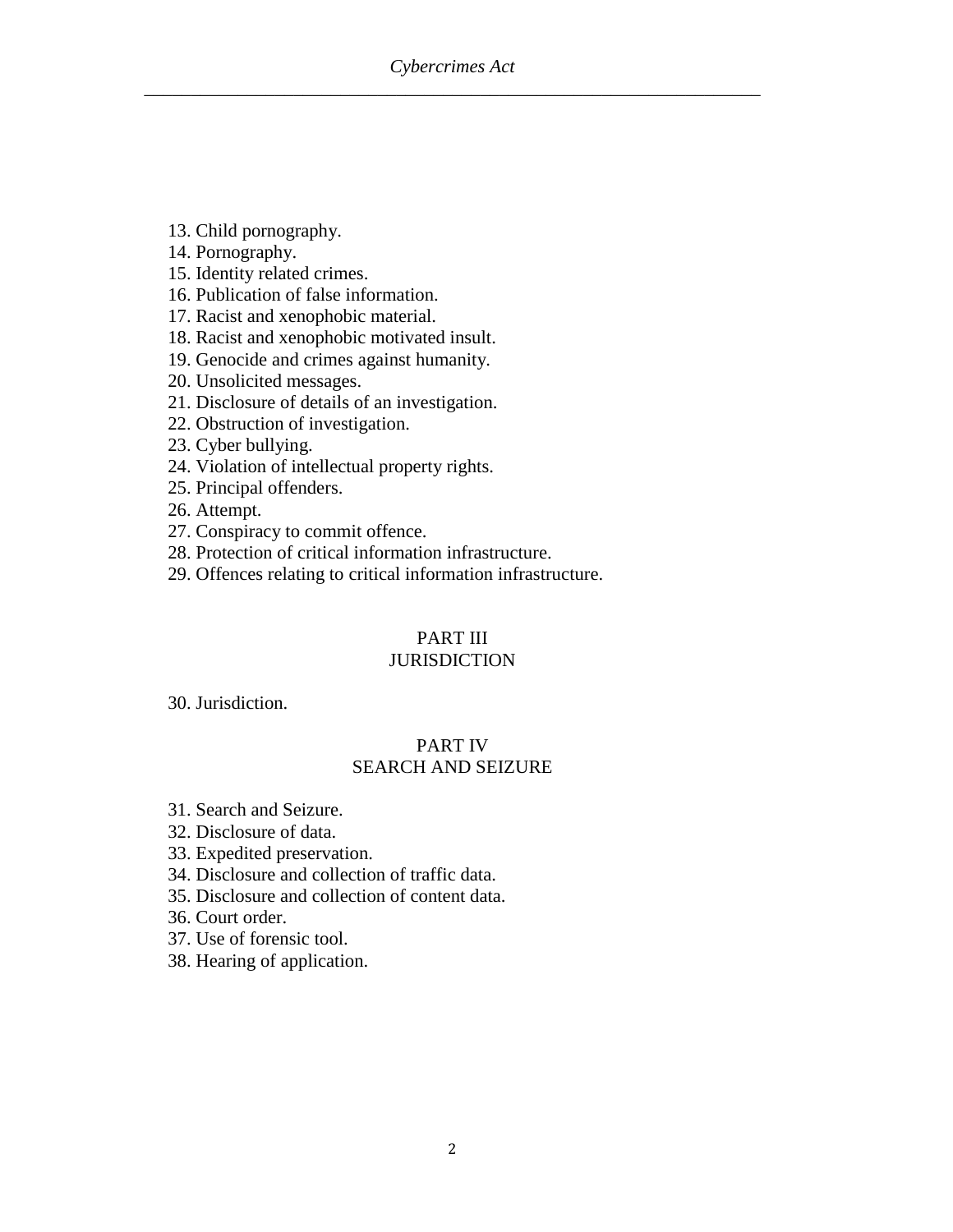## PART V LIABILITY OF SERVICE PROVIDERS

- 39. No monitoring obligation.
- 40. Access provider.
- 41. Hosting provider.
- 42. Caching provider.
- 43. Hyperlink provider.
- 44. Search engine provider.
- 45. Take-down notification.
- 46. Other obligations not affected.

## PART VI GENERAL PROVISIONS

- 47. Immunity.
- 48. Forfeiture of property.
- 49. Offences by corporate body.
- 50. Compounding of offences.
- 51. Powers to make regulations.

#### PART VII CONSEQUENTIAL AMENDMENTS

*(a) Amendment of the Electronic and Postal Communications Act No.3 of 2010*

- 52. Construction.
- 53. Amendment of section 124.

*(b) Amendment of the Penal Code, Cap.16*

54. Construction.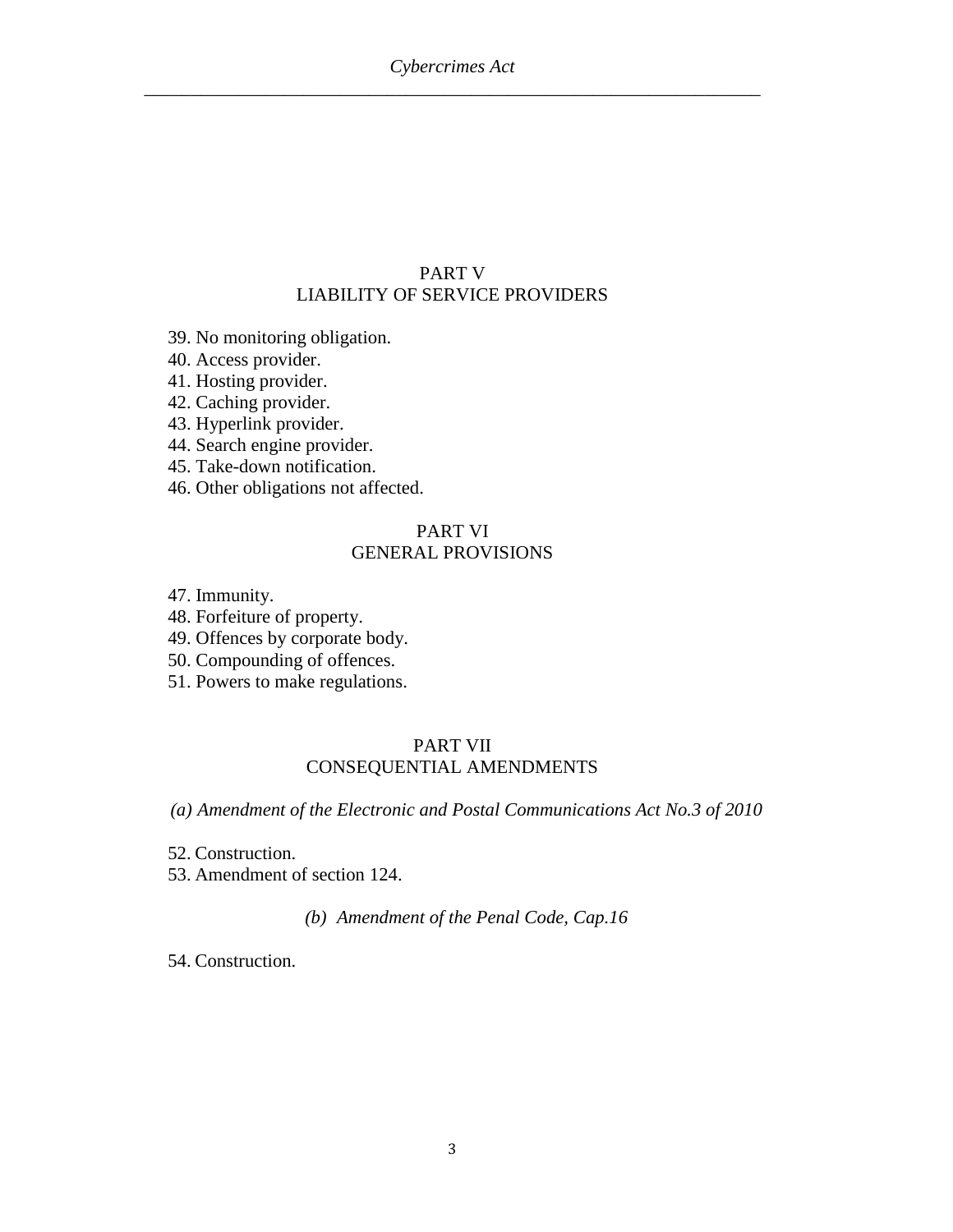55. Amendment of section 109.

*(c) Amendment of Anti-Money Laundering, Cap.423*

56. Construction 57. Amendment of section 3.

*(d) Amendment of the Extradition Act, Cap.368*

58. Construction

59. Amendment of the Schedule.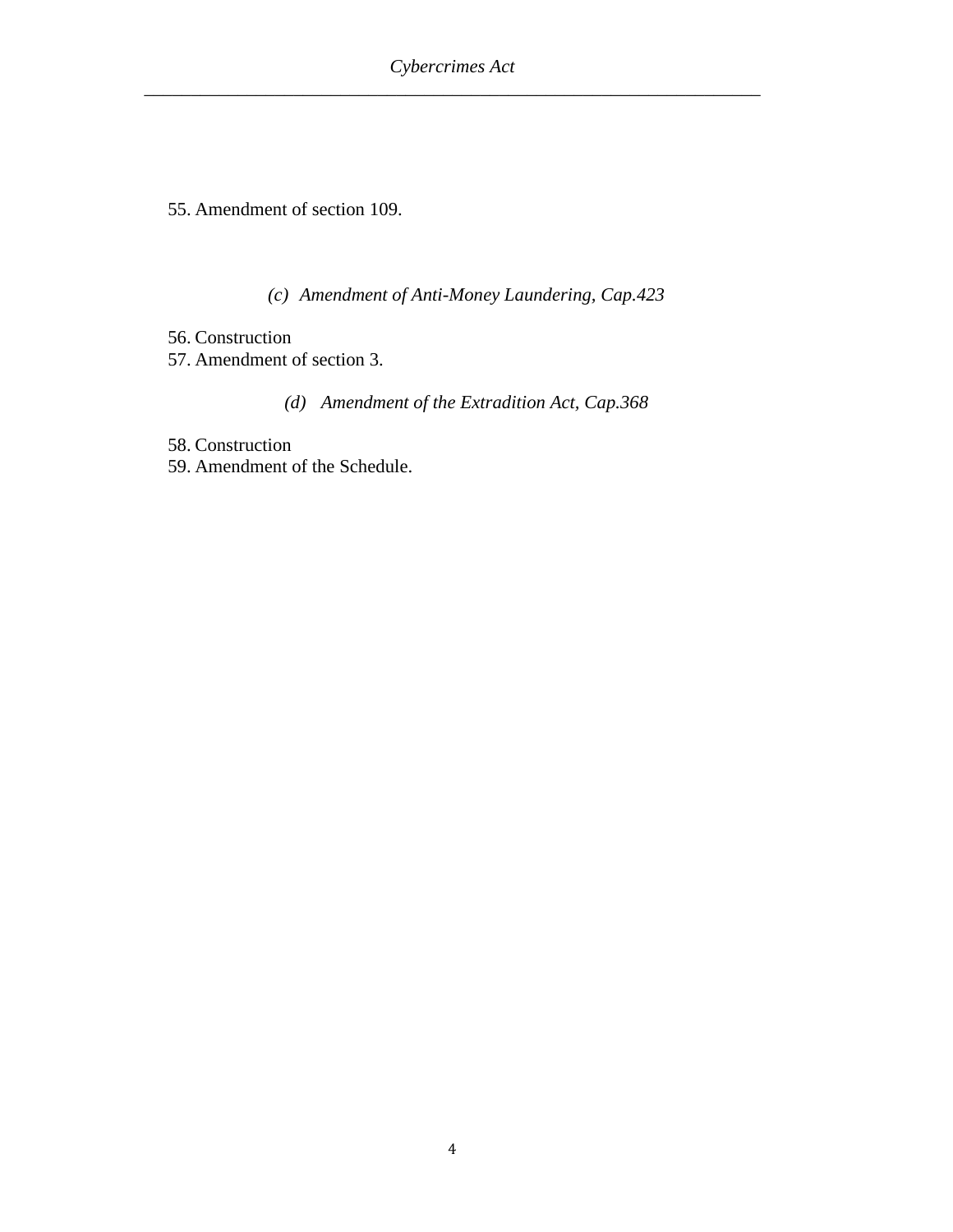### \_\_\_\_\_ **NOTICE**  $\overline{\phantom{a}}$

This Bill to be submitted to the National Assembly is published for general information to the public together with a statement of its objects and reasons.

3<sup>rd</sup> February, 2015

Dar es Salaam, **OMBENI Y. SEFUE Secretary to the Cabinet** 

#### **A BILL**

*for*

## **An Act to make provisions for criminalizing offences related to computer systems and Information Communication Technologies; to provide for investigation, collection, and use of electronic evidence and for matters related therewith.**

**ENACTED** by Parliament of the United Republic of Tanzania.

#### PART I PRELIMINARY PROVISIONS

Short title and commencement **1.** This Act may be cited as the Cybercrimes Act, 2015 and shall come into operation on such date as the Minister may, by Notice published in the *Gazette* appoint. Application **2.** Save for section 50**,** this Act shall apply to Mainland Tanzania as well as Tanzania Zanzibar. Interpretation **3.** In this Act, unless the context otherwise requires – "access" in relation to any computer system, means entry to, instruct, communicate with, store data in, retrieve data from, or otherwise make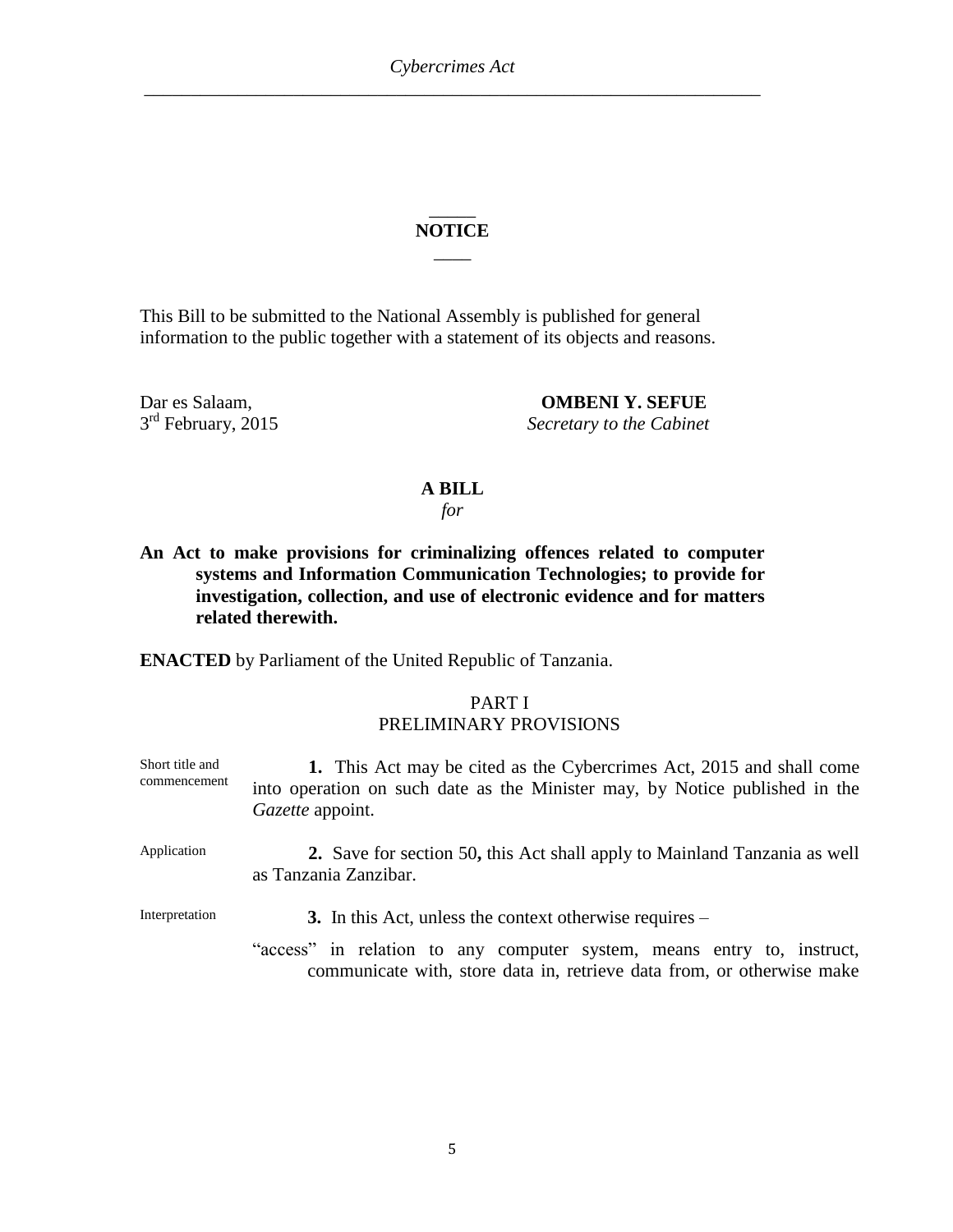use of any of the resources of the computer system or network or data storage medium;

- "access provider" means a person who provides electronic data transmission service by transmitting information provided by or to a user of the service in a communication network or providing access to a communication network;
- "caching provider" means a person who provides an electronic data transmission service by automatic, intermediate or temporary storing information, for the purpose of making more efficient the information's onward transmission to other users of the service upon their request;
- "child" means a person below the age of eighteen years;
- "child pornography" means pornographic material that depicts presents or represents:
	- (a) a child engaged in a sexually explicit conduct;
	- (b) a person appearing to be a child engaged in a sexually explicit conduct; or
	- (c) an image representing a child engaged in a sexually explicit conduct;
- "computer system" means a device or combination of devices, including network, input and output devices capable of being used in conjunction with external files which contain computer programmes, electronic instructions, input data and output data that perform logic, arithmetic data storage and retrieval communication control and other functions;
- "computer data" means any representation of facts, concepts, information or instructions, in a form suitable for processing in a computer system, including a program suitable to cause a computer system to perform a function;
- "data storage medium" means any device, article or material from which computer data or information is capable of being stored or reproduced, with or without the aid of any other device or material;

"device" includes-

- (a) a computer program, code, software or application;
- (b) component of computer system such as graphic card, memory card, chip or processor;
- (c) computer storage component;
- (d) input and output devices;

"electronic communication" means any transfer of a sign, signal or computer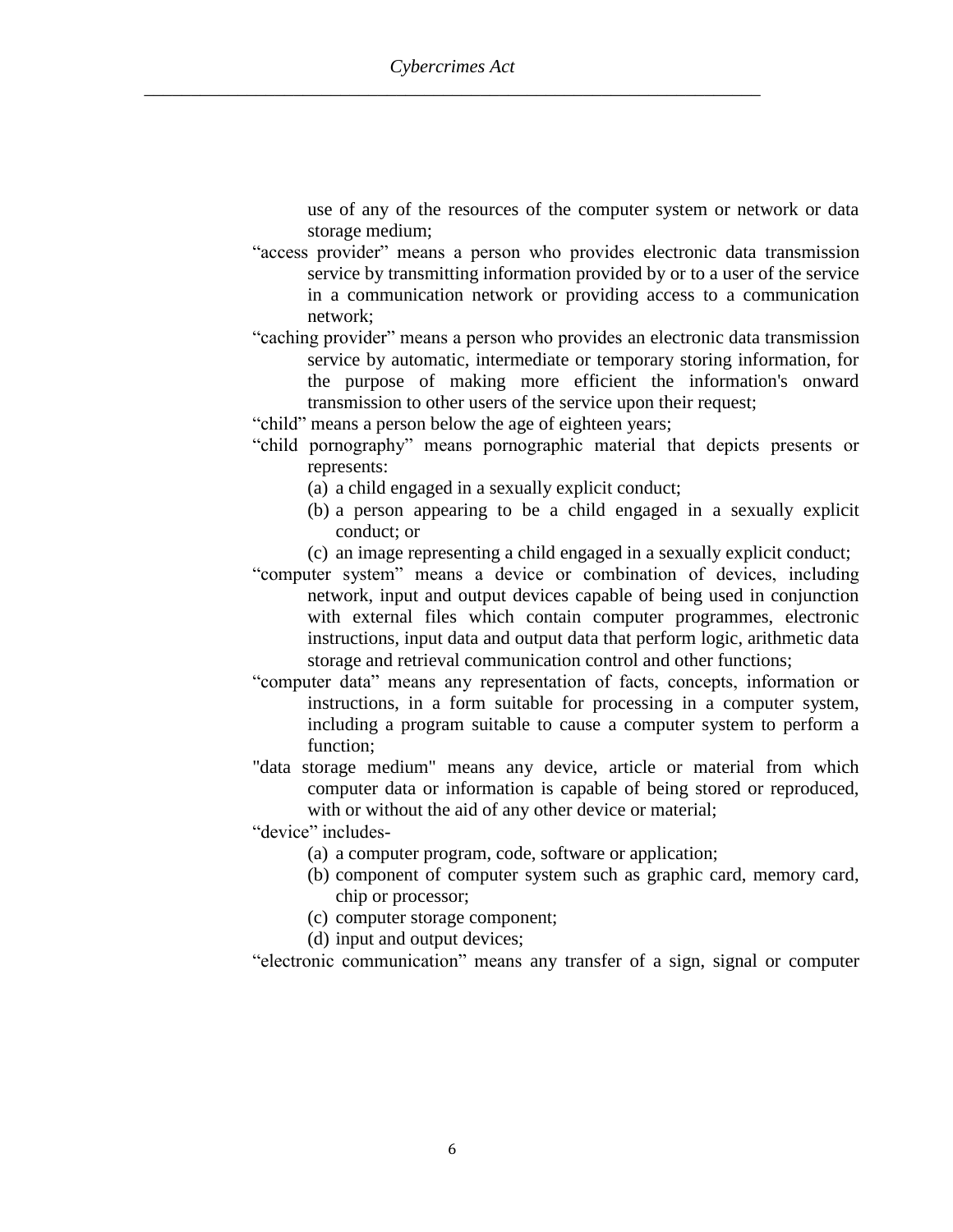data of any nature transmitted in whole or in part by a wire, radio, electromagnetic, photo electronic photo optical system or in any other similar form;

- "forensic tool" means an investigative tool or device including software or hardware installed on or in relation to a computer system or part of a computer system and used to perform tasks which includes keystroke logging or collection of investigation information about a uses of the computer or computer system;
- "hinder" in relation to a computer system includes
	- (a) causing electromagnetic interference to a computer system;
	- (b) corrupting a computer system by any means; or
	- (c) inputting, transmitting, damaging, deleting, deteriorating, altering or suppressing computer data;
- "hosting provider" means a person who provides an electronic data transmission service by storing . information provided by a user of the service;
- "hyperlink" means a symbol, word, phrase, sentence or image that contains path to another source that points to and causes to display another document when executed;
- "intellectual property rights" means the rights accrued or related to copyright, patent, trade mark and any other related matters;
- "interception" in relation to a function of computer, includes acquiring, viewing, listening or recording any computer data communication through any other means of electronic or other means, during transmission through the use of any technical device;
- "law enforcement officer" means a police officer of the rank of Assistant Inspector or above or an investigator of equivalent rank of inspector and above, member of Tanzania Intelligence Service, prosecutor or any other person authorised in any written law;
- "Minister" means the Minister for the time being responsible for Information and Communication Technology;
- "publish" means distributing, transmitting, disseminating, circulating, delivering, exhibit, exchanging, barter, printing, copying, selling or offering for sale, letting on hire or offering to let on hire, offering in any other way, or making available in any way;
- "property" means property of any kind, whether movable or immovable, tangible or intangible, and includes-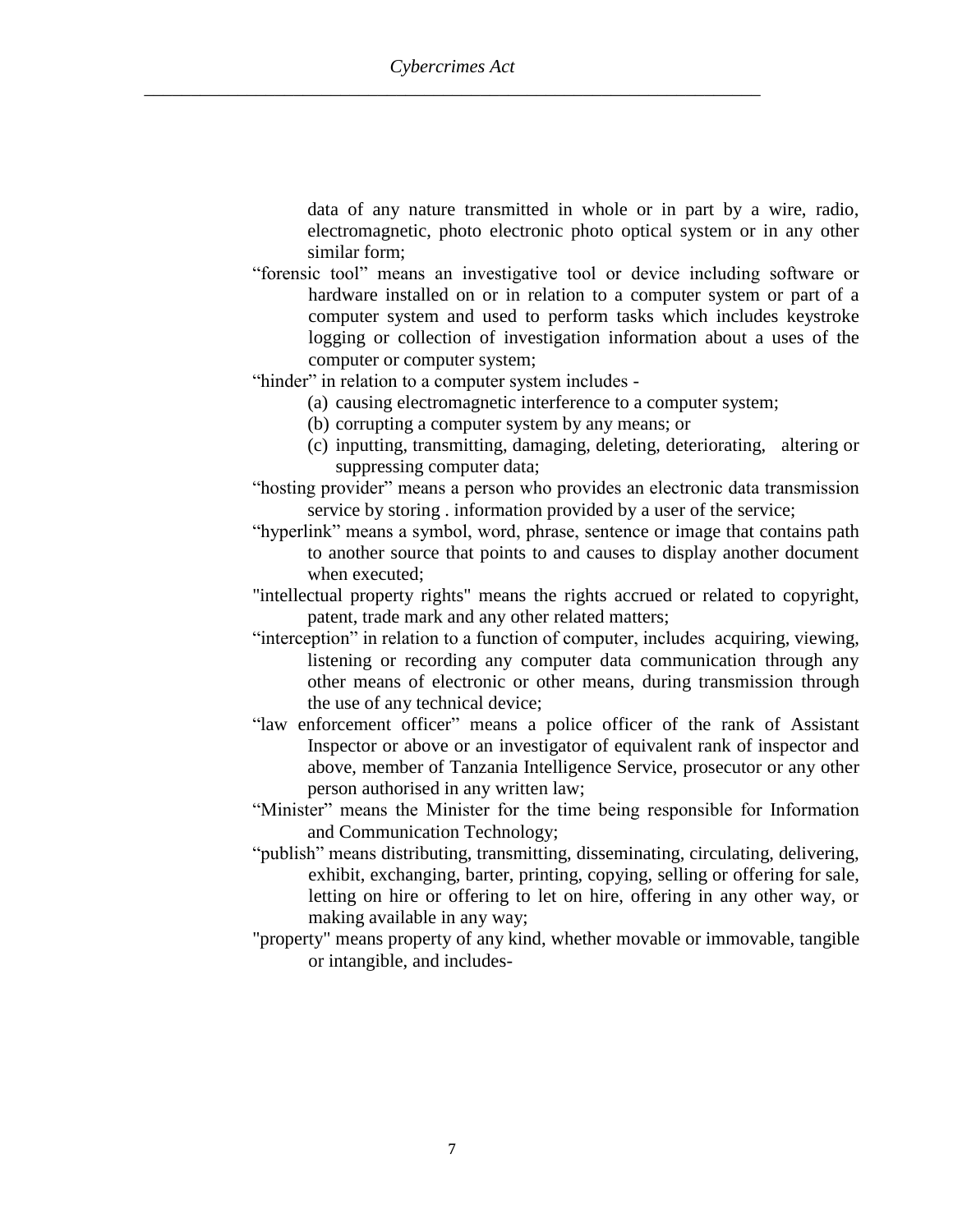- (a) any currency either as a legal tender in the United Republic of Tanzania or not;
- (b) information, including an electronically produced program or data or copy thereof, human or computer-readable data; or
- (c) any right or interest in property;
- "racist and xenophobic material" means any material which advocates, promotes or incites hatred, discrimination or violence, against any person or group of persons based on race, colour, descent, national or ethnic origin or religion;
- "service provider" means a person or party that makes information system services available to third parties;

#### PART II

#### PROVISIONS RELATING TO OFFENCES AND PENALTIES

Illegal access **4.-**(1) A person shall not intentionally and unlawfully access or cause a computer system to be accessed.

> (2) A person who contravenes subsection (1) commits an offence and is liable, on conviction, to a fine of not less than three million shillings or three times the value of the undue advantage received, whichever is greater or to imprisonment for a term of not less than one year or to both.

Illegal remaining **5.** A person shall not intentionally and unlawfully, remain in a computer system or continue to use a computer system after the expiration of time which he was allowed to access the computer system.

> (2) A person who contravenes subsection (1) commits an offence and is liable, on conviction to a fine of not less than one million shillings or to imprisonment for a term of not less than one year or to both.

Illegal interception **6.**-(1) A person shall not intentionally and unlawfully-

(a) intercept by technical means or by any other means-

- (i) a non-public transmission to, from or within a computer system;
- (ii) a non-public electromagnetic emission from a computer system;
- (iii) a non-public computer system that is connected to another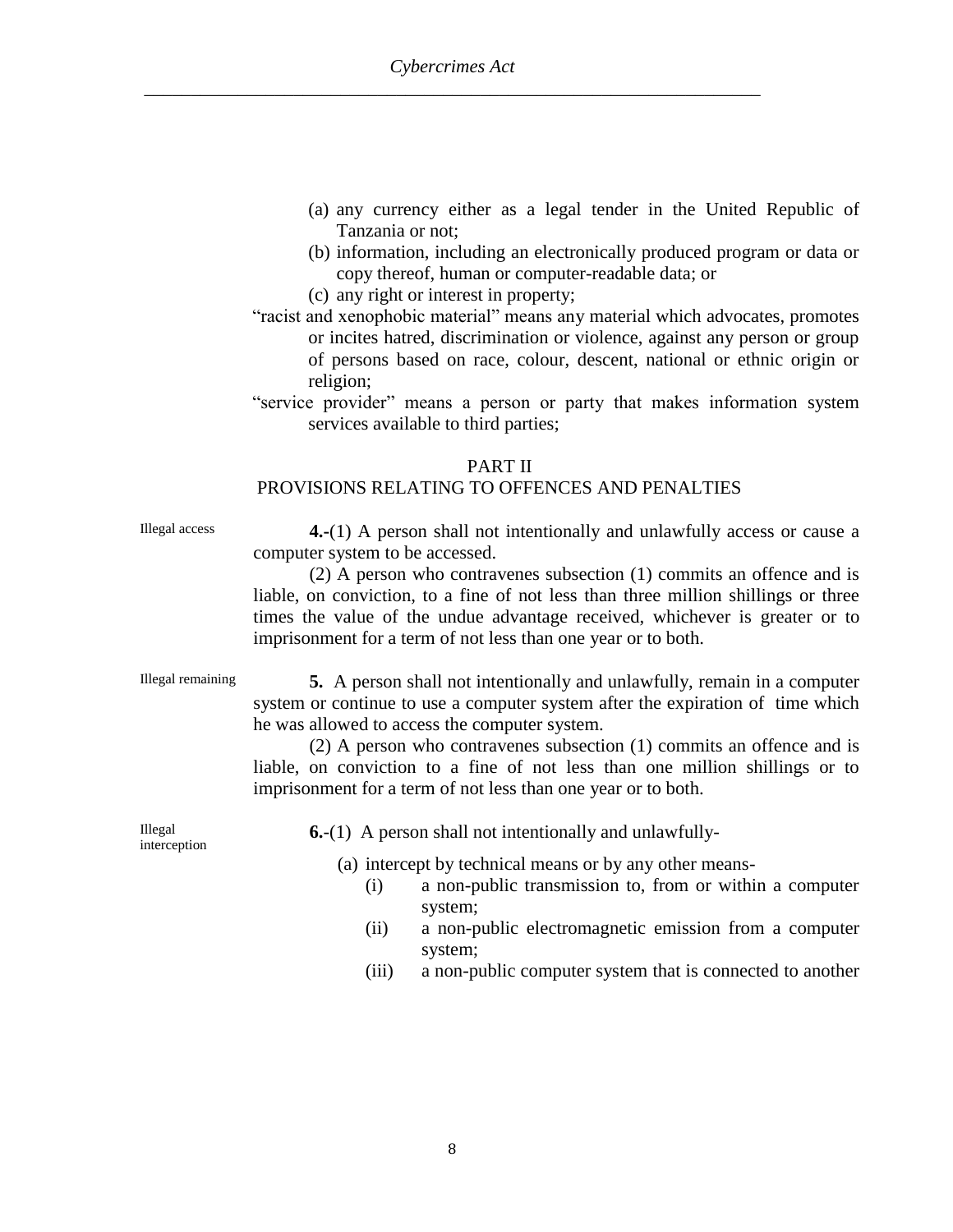#### computer system; or

(b) circumvent the protection measures implemented to prevent access to the content of non-public transmission.

(2) A person who contravenes subsection (1) commits an offence and is liable, on conviction, to a fine of not less than five million shillings or to imprisonment for a term of not less than one year or to both.

Illegal data interference **7.**-(1) A person who intentionally and unlawfully-

- (a) damages or deteriorates computer data;
- (b) deletes computer data;
- (c) alters computer data;
- (d) renders computer data meaningless, useless or ineffective;
- (e) obstructs, interrupts or interferes with the lawful use of computer data;
- (f) obstructs, interrupts or interferes with any person in the lawful use of computer data; or
- (g) denies access to computer data to any person authorized to access it,

commits an offence and is liable on conviction, to a fine of not less than ten million shillings or three times the value of undue advantage received, whichever is greater, or to imprisonment for a term of not less than three years or to both.

- (2) A person who -
- (a) communicates, discloses or transmits any computer data, program, access code or command to an unauthorized person;
- (b) receives unauthorised computer data,

commits an offence and is liable on conviction, to a fine of not less than two million shillings or three times the value of the undue advantage received, whichever is greater, or to imprisonment for a term of not less than one year or to both.

(3) A person who intentionally and unlawfully destroys or alters any computer data, where such data is required to be maintained by law or is an evidence in any proceeding under this Act by-

- (a) mutilating, removing or modifying the data, program or any other form of information existing within or outside a computer system;
- (b) activating, installing or downloading a program that is designed to mutilate, remove or modify data, program or any other form of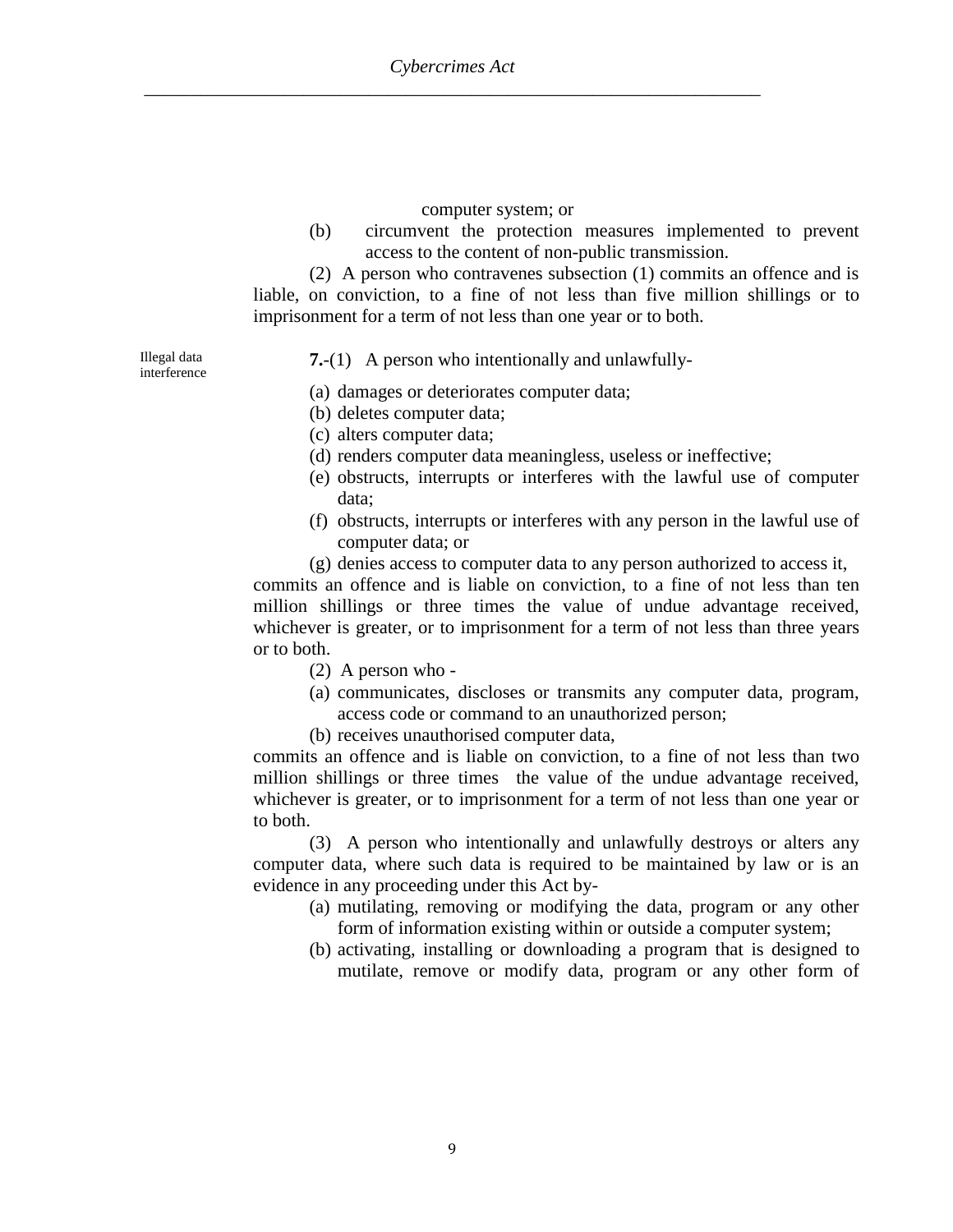| information existing within or outside a computer system; or |  |  |  |
|--------------------------------------------------------------|--|--|--|
|                                                              |  |  |  |

(c) creating, altering, or destroying a password, personal identification number, code or method used to access a computer system,

commits an offence and is liable on conviction to a fine of not less than twenty million shillings or three times the value of undue advantage received, whichever is greater, or to imprisonment for a term of not less than one year or to both.

Data espionage **8**.-(1) Without prejudice to the National Security Act, a person shall not obtain computer data protected against unauthorized access without permission.

> (2) A person who contravenes subsection (1) commits an offence and is liable on conviction to a fine of not less than twenty million shillings or three times the value of undue advantage received, whichever is greater, or to imprisonment for a term of not less than five years or to both.

|              | Illegal system |
|--------------|----------------|
| interference |                |

Cap. 47

- **9.** A person who unlawfully hinders or interferes with-
- (a) the functioning of a computer system; or
- (b) the usage or operation of a computer system,

commits an offence and is liable on conviction, to a fine of not less than two million shillings or three times of value the undue advantage received, whichever is greater, or to imprisonment for a term of not less than one year or to both.

| Illegal device | <b>10.</b> -(1) A person shall not unlawfully deal with or possess:                   |
|----------------|---------------------------------------------------------------------------------------|
|                | (a) a device, including a computer program, that is designed or adapted               |
|                | for the purpose of committing an offence;                                             |
|                | (b) a computer password, access code or similar data by which the whole               |
|                | or any part of a computer system is capable of being accessed with                    |
|                | the intent that it be used by any person for the purpose of committing<br>an offence. |
|                | $(2)$ A person who contravenes subsection $(1)$ commits an offence and is             |
|                | liable on conviction, to a fine of not less than ten million shillings or three times |
|                | the value of undue advantage received, whichever is greater, or to imprisonment       |
|                | for a term of not less than three years or to both.                                   |

Computer- **11.**-(1) A person shall not intentionally and unlawfully input, alter, delay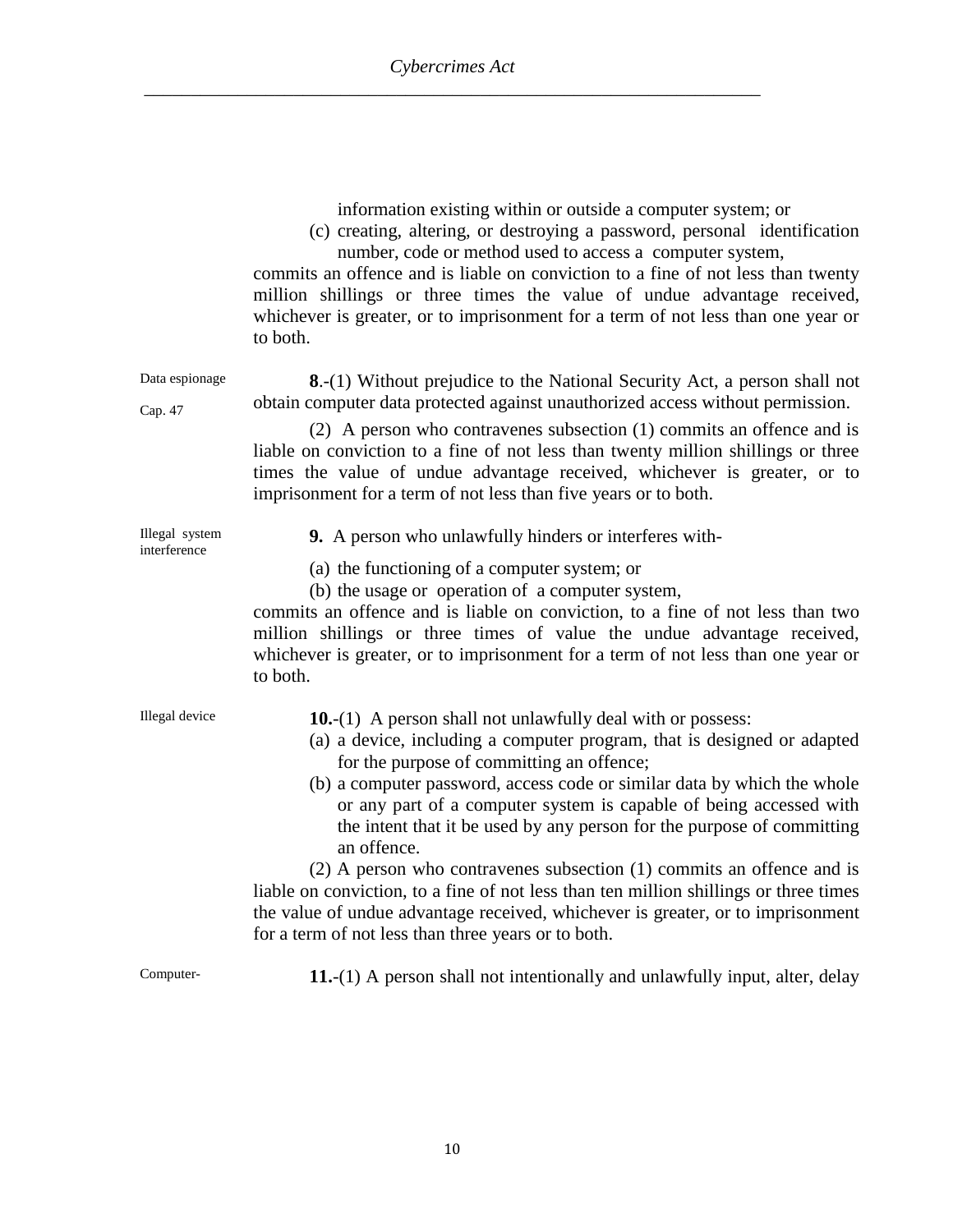| related forgery            | transmission or delete computer data, resulting in unauthentic data, with the<br>intent that it be acted upon for legal purposes as if it were authentic, regardless<br>of whether or not the data is readable or intelligible.<br>(2) A person who contravenes subsection (1) commits an offence and is<br>liable on conviction to a fine of not less than twenty million shillings or three<br>times the value of undue advantage received, whichever is greater, or to<br>imprisonment for a term of not less than seven years or to both.                                                                                                              |
|----------------------------|------------------------------------------------------------------------------------------------------------------------------------------------------------------------------------------------------------------------------------------------------------------------------------------------------------------------------------------------------------------------------------------------------------------------------------------------------------------------------------------------------------------------------------------------------------------------------------------------------------------------------------------------------------|
| Computer-<br>related fraud | 12.-(1) A person shall not cause a loss of property to another person by-                                                                                                                                                                                                                                                                                                                                                                                                                                                                                                                                                                                  |
|                            | (a) any input, alteration, deletion, delaying transmission or suppression<br>of computer data; or<br>(b) any interference with the functioning of a computer system,<br>with fraudulent or dishonest intent.<br>$(2)$ A person who contravenes subsection $(1)$ commits an offence and is<br>liable on conviction, to a fine of not less than twenty million shillings or three<br>times the value of undue advantage received, whichever is greater, or to<br>imprisonment for a term of not less than seven years or to both.                                                                                                                            |
| Child<br>pornography       | 13.-(1) A person shall not-                                                                                                                                                                                                                                                                                                                                                                                                                                                                                                                                                                                                                                |
|                            | (a) publish child pornography, through a computer system; or<br>(b) make available or facilitate the access of child pornography through a<br>computer system.<br>(2) A person who contravenes subsection (1) commits an offence and is<br>liable on conviction, to a fine of not less than fifty million shillings or three<br>times the value of undue advantage received, whichever is greater, or to<br>imprisonment for a term of not less than seven years or to both.<br>(3) A person who is convicted for an offence under this section may, in<br>addition to any other punishment, be adjudged to compensate a person injured<br>by the offence. |
| Pornography                | <b>14.</b> -(1) A person shall not publish or cause to be published through a<br>computer system or through any other information and communication<br>technology:                                                                                                                                                                                                                                                                                                                                                                                                                                                                                         |

- (a) pornography; or
- (b) pornography which is lascivious or obscene.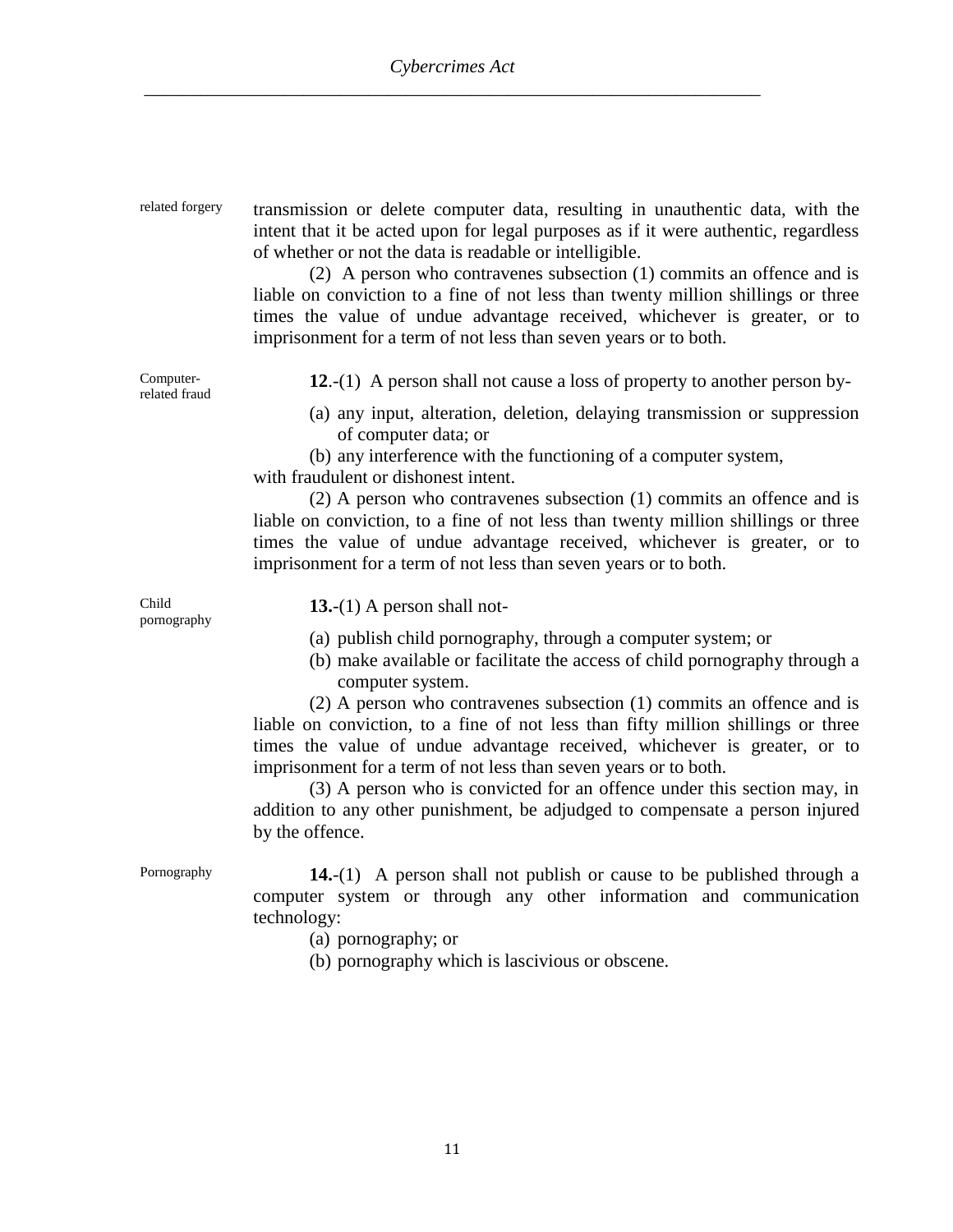|                                              | $(2)$ A person who contravenes subsection $(1)$ commits an offence and is<br>liable on conviction, in the case of publication of-<br>(a) pornography, to a fine of not less than twenty million shillings or to<br>imprisonment for a term of not less than seven years or to both; and<br>(b) pornography which is lascivious or obscene, to a fine of not less than<br>thirty million shillings or to imprisonment for a term of not less than<br>ten years or to both.                                  |
|----------------------------------------------|------------------------------------------------------------------------------------------------------------------------------------------------------------------------------------------------------------------------------------------------------------------------------------------------------------------------------------------------------------------------------------------------------------------------------------------------------------------------------------------------------------|
| Identity related<br>crimes                   | 15. (1) A person shall not, by using a computer system impersonate<br>another person.<br>(2) A person who contravenes subsection (1) commits an offence and is<br>liable on conviction, to a fine of not less than five million shillings or three times<br>the value of undue advantage received by that person, whichever is greater, or to<br>imprisonment for a term of not less than seven years or to both.                                                                                          |
| Publication of<br>false information          | 16.- Any person who publishes information, data or facts presented in a<br>picture, text, symbol or any other form in a computer system where such<br>information, data or fact is false, desceptive, misleading or inaccurate commits<br>an offence, and shall on conviction be liable to a fine not less than three million<br>shillings or to imprisonment for a term not less than six months or to both.                                                                                              |
| Racist and<br>xenophobic<br>material         | 17.- $(1)$ A person shall not, through a computer system -<br>(a) produce racist or xenophobic material for the purposes of<br>distribution;<br>(b) offer or make available racist or xenophobic material ; or<br>(c) distribute or transmit racist or xenophobic material.<br>$(2)$ A person who contravenes subsection $(1)$ commits an offence and is<br>liable on conviction to a fine of not less than three million shillings or to<br>imprisonment for a term of not less than one year or to both. |
| Racist and<br>xenophobic<br>motivated insult | 18.-(1) A person shall not insult another person through a computer<br>system on the basis of race, colour, descent, nationality, ethnic origin or religion.<br>$(2)$ A person who contravenes subsection $(1)$ commits an offence and is<br>liable on conviction to a fine of not less than three million shillings or to<br>imprisonment for a term of not less than one year or to both.                                                                                                                |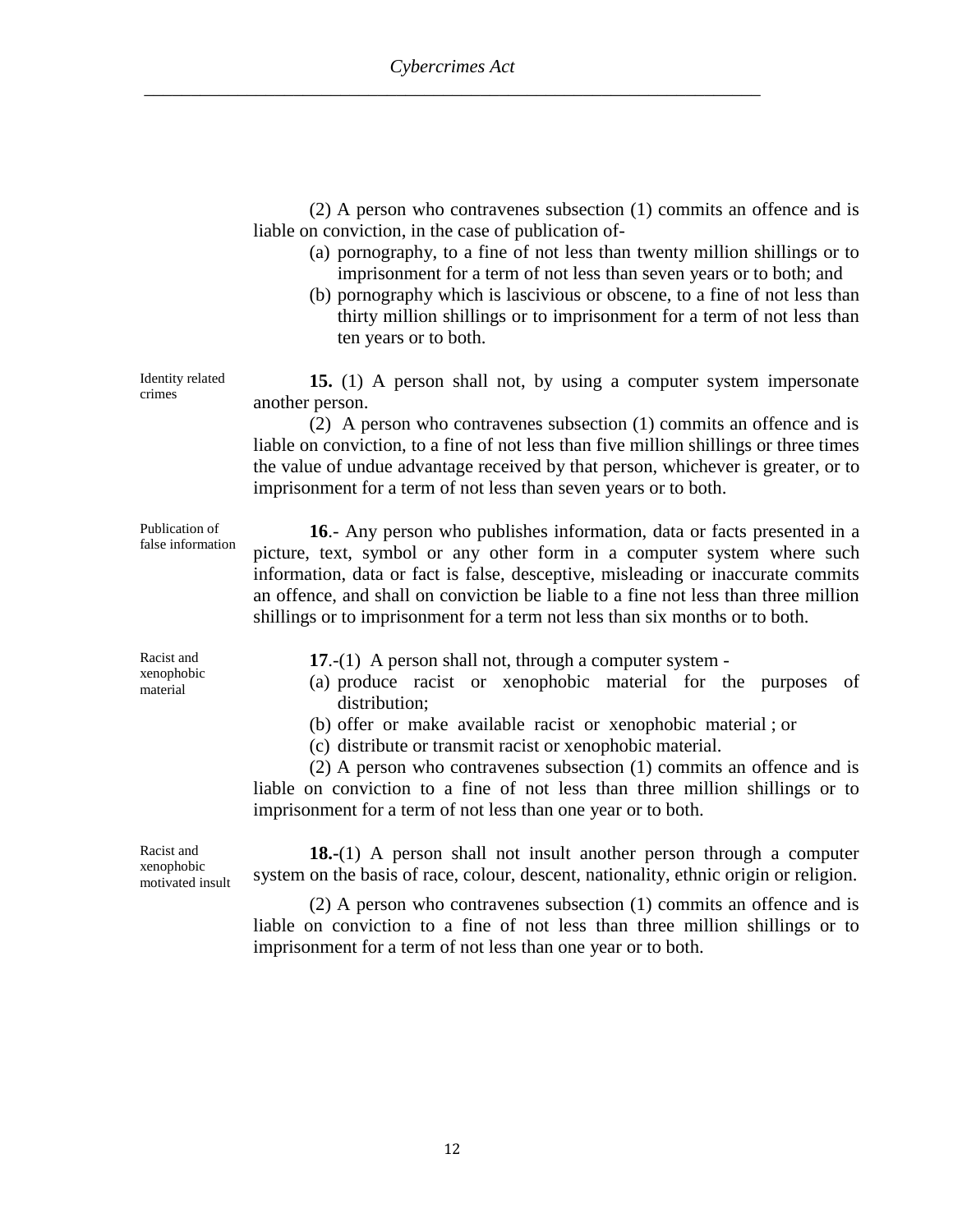Genocide and crimes against humanity

**19.**-(1) A person shall not unlawfully publish or cause to be published, through a computer system, a material which incites, denies, minimises or justifies acts constituting genocide or crimes against humanity.

(2) A person who contravenes subsection (1) commits an offence and is liable on conviction to a fine of not less than ten million shillings or to imprisonment for a term of not less than three years or to both.

Unsolicited messages

**20**.-(1) A person shall not -

(a) initiate the transmission of unsolicited messages;

(b) relay or retransmit unsolicited messages , or

(c) falsify header information in unsolicited messages.

(2) A person who contravenes subsection (1) commits an offence and is liable on conviction to a fine of not less than three million shillings or three times the value of undue advantage received, whichever is greater or to imprisonment for a term of not less than one year or to both.

(3) For the purpose of this section, "unsolicited messages" means any electronic message which is not solicited by the recipient.

**21.** (1) A person shall not disclose details of a criminal investigation, which requires confidentiality.

(2) A person who contravenes subsection (1) commits an offence and, is liable on conviction to a fine of not less than ten million shillings or to imprisonment for a term of not less than three years or to both.

**22**.-(1) A person who intentionally and unlawfully destroy, delete, alter, conceal, modify, renders computer data meaningless, ineffective or useless with intent to obstruct or delay investigation commits an offence and on conviction, is liable to a fine of not less than three million shillings or to imprisonment for a term not less than one year or both.

(2) A person who intentionally and unlawfully prevents the execution or fails to comply with an order issued under this Act, commits an offence and is liable, on conviction, to a fine of not less than three million shillings or to imprisonment for a term of not less than one year or to both.

Cyber bullying **23.** (1) A person shall not initiate or send any electronic communication using a computer system to another person with intent to coerce, intimidate,

Disclosure of details of investigation

Obstruction of investigation

13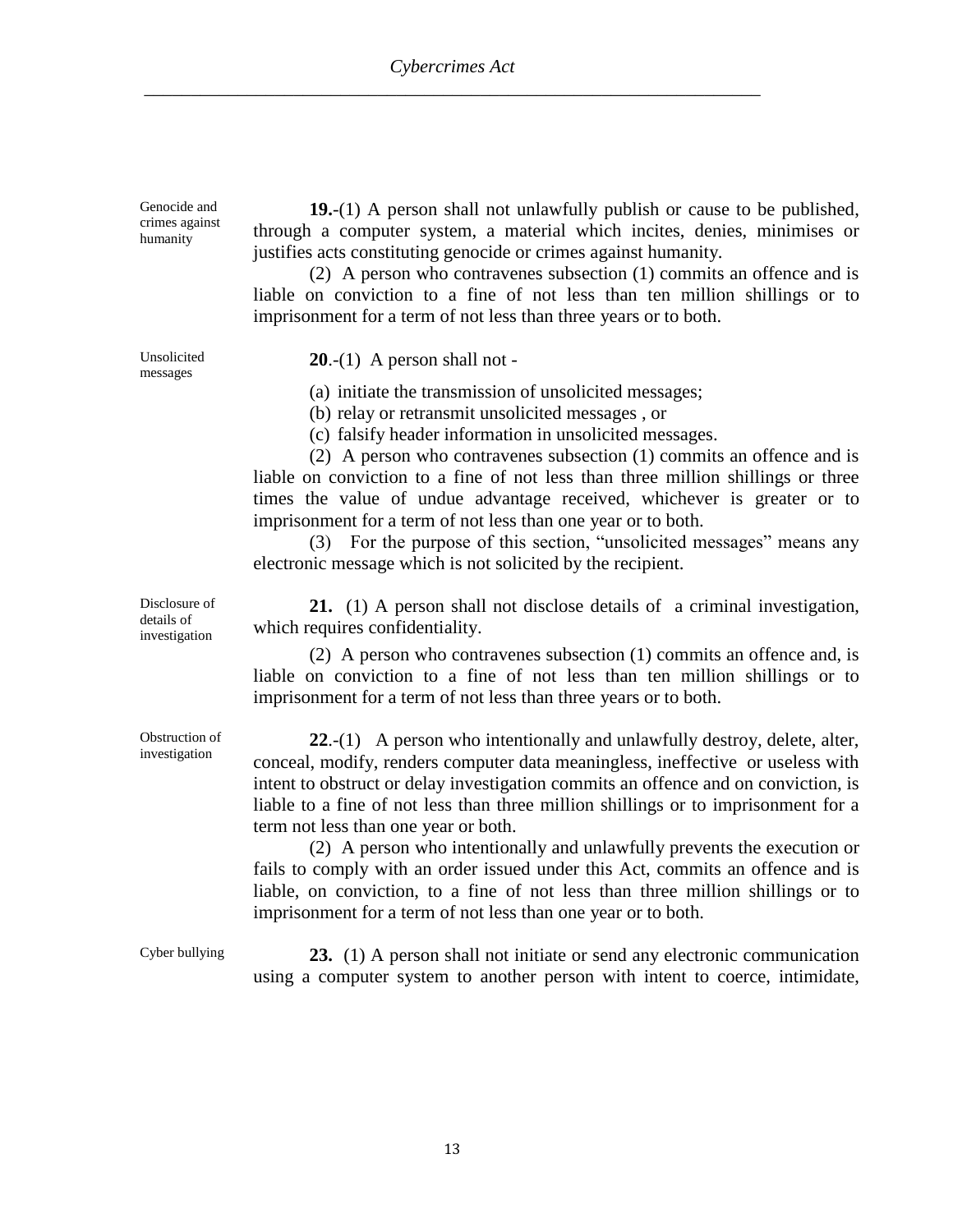harass or cause emotional distress.

(2) A person who contravenes subsection (1) commits an offence and is liable on conviction to a fine of not less than three million shillings or to imprisonment for a term of not less than one year or to both.

Violation of intellectual property rights

**24.-**(1) A person shall not use a computer system to violate intellectual property rights protected under any written law.

(2) A person who contravenes subsection (1) commits an offence and in case the infringement is on -

- (a) non-commercial basis, is liable to a fine of not less than five million shillings or to imprisonment for a term of not less than three years or both; or
- (b) commercial basis, is liable to a fine of not less than twenty million shillings or to imprisonment for a term of not less than five years or to both.

Principal offenders **25.**- (1) Any person who-

- (a) does an act or makes an omission which constitutes an offence;
- (b) does or omits to do any act for the purpose of enabling or aiding another person to commit an offence;
- (c) aids or abets another person in committing an offence;
- (d) counsels or procures any other person to commit an offence,

is deemed to have taken part in committing the offence, and shall be charged as a person who committed an offence.

(2) A person who procures another to do or omit to do any act of such a nature that, if he had himself done the act or made the omission, the act or omission would have constituted an offence on his part, commits an offence of the same kind and is liable to the same punishment as if he had himself had done the act or the omission.

Attempt **26**.- (1) Where a person, intends to commit an offence, puts his intention into execution by means adapted to its fulfilment, and manifests his intention by some overt act, but does not fulfil his intention to such extent as to commit the offence, he is deemed to have attempted to commit the offence.

(2) For the purposes of this section, it is immaterial-

(a) except so far as regards to punishment, whether-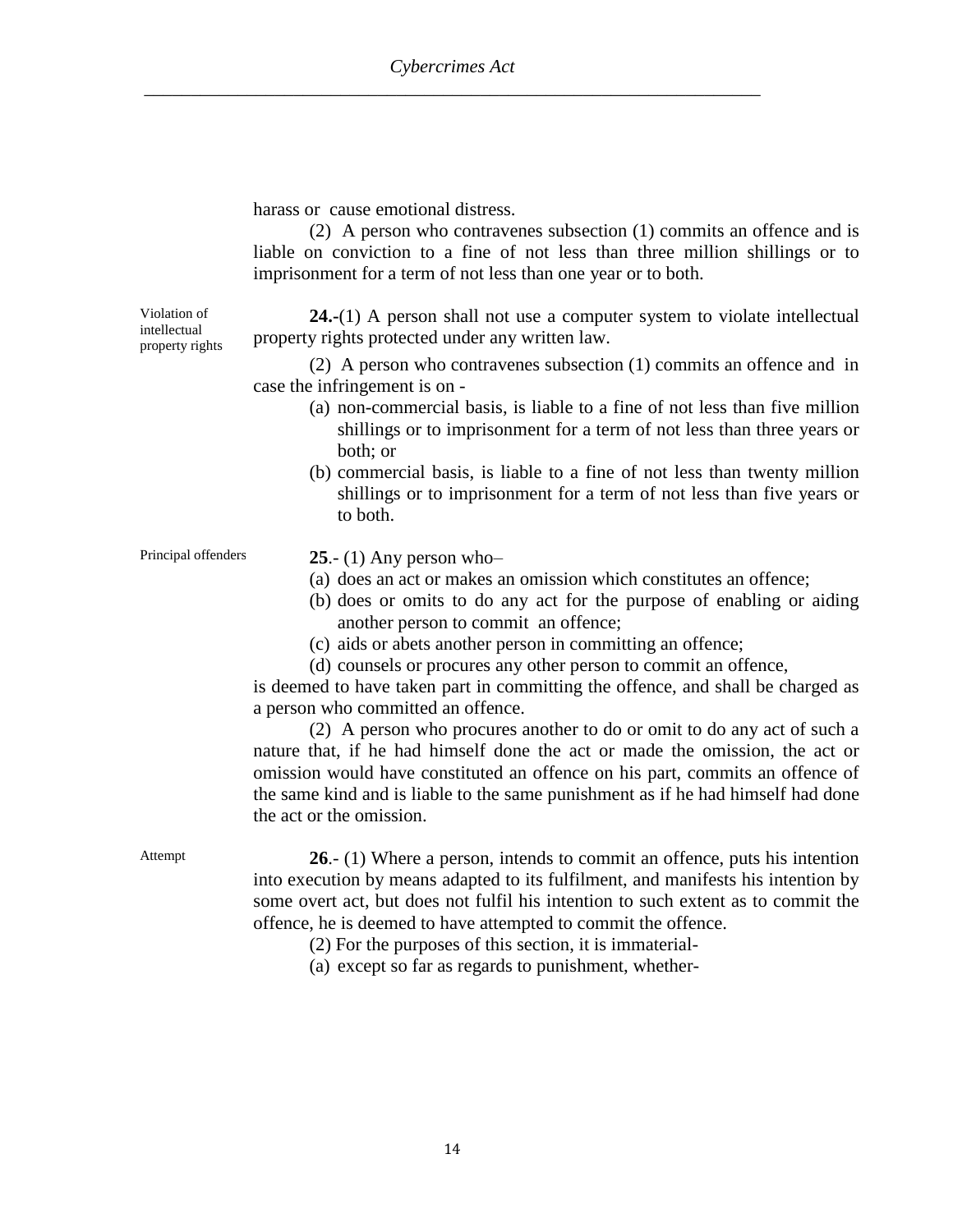- (i) the offender does all that is necessary on his part for completing the commission of the offence; or
- (ii) the complete fulfilment of his intention is prevented by circumstances independent of his will; or
- (iii)he desists of his own motion from further execution of his intention;
- (b) that by reason of circumstances not known to the offender it is impossible to commit the offence.

(3) A person who attempts to commit an offence under this Act is guilty of an offence and is liable on conviction to a fine not less than one million shillings or to imprisonment for a term not less than six month or to both.

Conspiracy to commit offence **27**. Any person who conspires with another person to commit an offence under this Act, commits an offence, and is liable on conviction to a fine of not less than one million shillings or to imprisonment for a term of not less than one year or to both.

Protection of critical information infrastructure **28.**-(1) The Minister may, by order published in the *Gazette*, designate a computer system as critical information infrastructure.

> (2) The order under subsection (1) may prescribe guidelines or procedures in respect of-

- (a) registration, protection or preservation of critical information infrastructure;
- (b) general management of critical information infrastructure;
- (c) access to, transfer and control of data in any critical information infrastructure;
- (d) integrity and authenticity of data or information contained in any critical information infrastructure;
- (e) methods to be used in the storage or archiving data or information in critical information infrastructure;
- (f) disaster recovery plans in the event of loss of the critical information infrastructure or any part of critical information infrastructure;
- (g) manner and procedure for carrying out audit and inspection on any critical information infrastructure; and
- (h) any other matter that is relevant for adequate protection, management and control of data and other resources in a critical information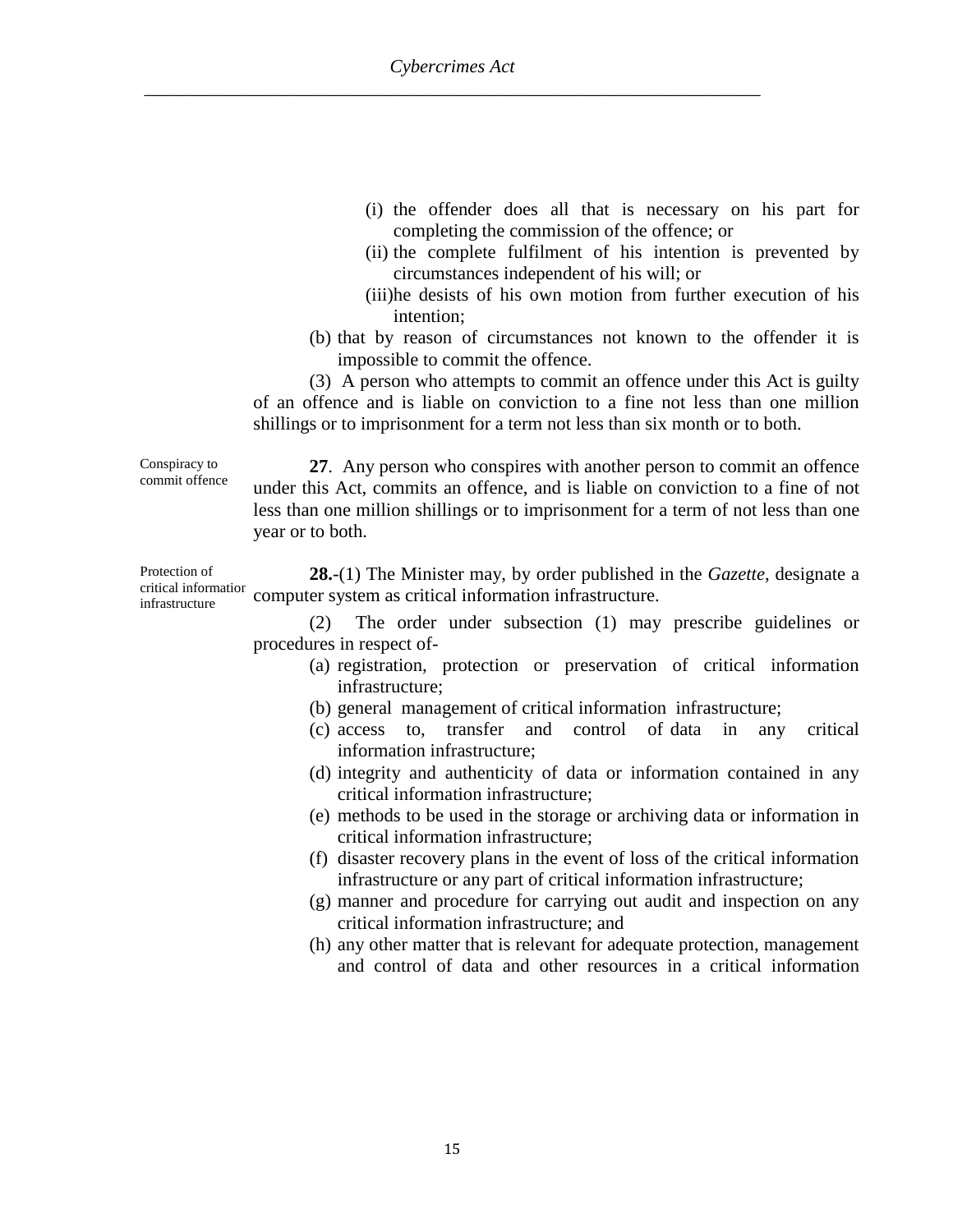infrastructure.

(3) For the purpose of this section, "critical information infrastructure" includes assets, devices, computer system, or networks, whether physical or virtual so vital to the United Republic of Tanzania that their incapacitation affect national security or the economy and social well being of citizens.

**Offences** relating to critical information infrastructure

**29.** Where a person commits an offence under this Act or any written law in relation to critical information infrastructure, that person shall be liable, on conviction to a fine not less than one hundred million shillings or three times the loss occasioned or to imprisonment for a term not less than five years or to both.

## PART III

#### **JURISDICTION**

Jurisdiction **30.**-(1) The courts shall have jurisdiction to try any offence under this Act where an act or omission constituting an offence is committed wholly or in part -

- (a) within the United Republic of Tanzania;
- (b) on a ship or aircraft registered in the United Republic of Tanzania;
- (c) by a national of the United Republic of Tanzania;
- (d) by a national of the United Republic of Tanzania who resides outside the United Republic of Tanzania, if the act or omission would equally constitute an offence under a law of that country; or
- (e) by any person, irrespective of his nationality or citizenship, or location, when the offence is:
	- (i) committed using a computer system, device or data located within United Republic of Tanzania; or
	- (ii) directed against computer system, device or data or person located in United Republic of Tanzania.
- (2) In this section the term "court" means court of competent jurisdiction.

#### PART IV SEARCH AND SEIZURE

**31.**-(1) Police officer incharge of a police station or a law enforcement officer of a similar rank, upon being satisfied that there are

Search and seizure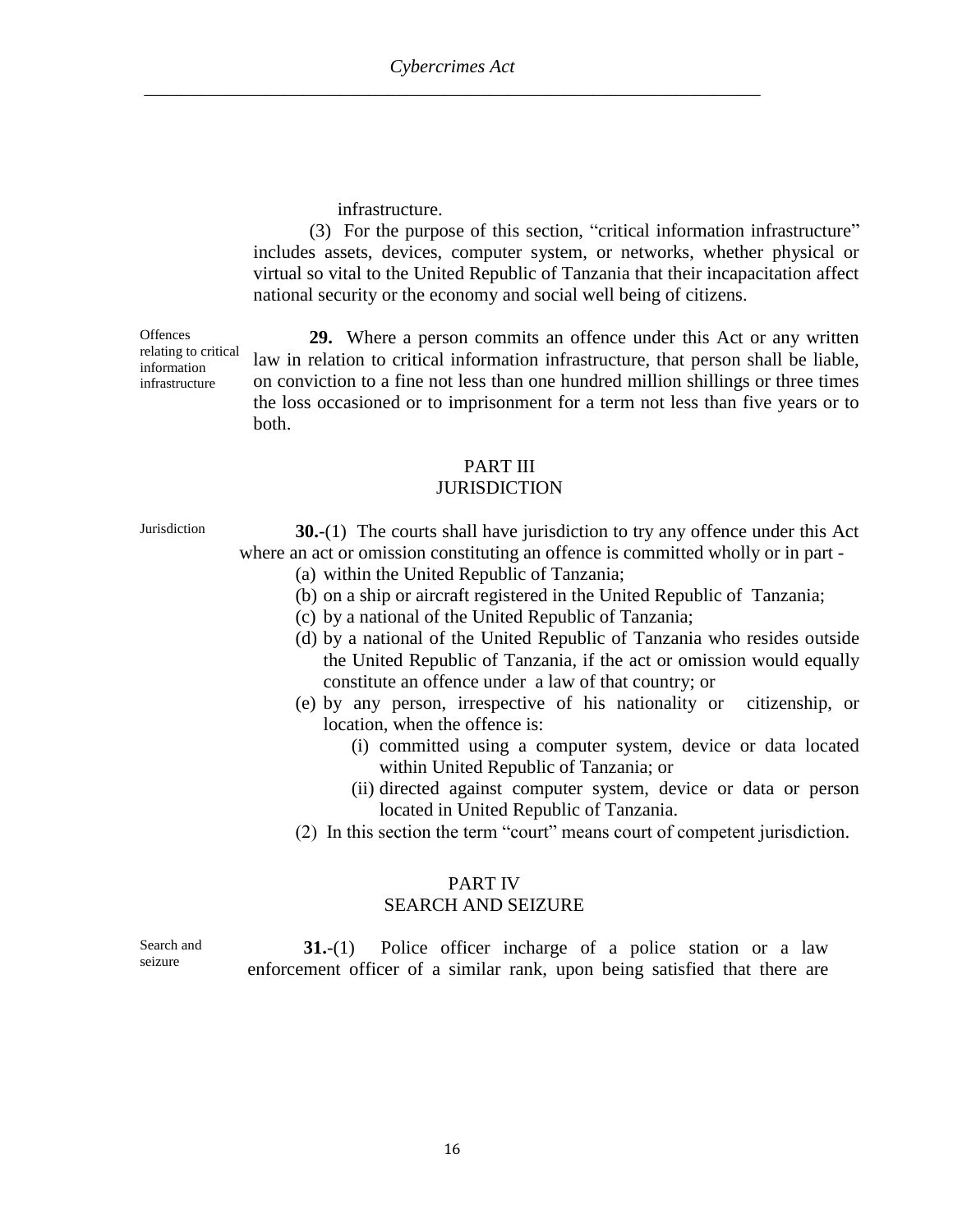reasonable grounds to suspect or believe that a computer system-

(a) may be used as evidence in proving an offence; or

(b) is acquired by any person as a result of an offence,

issue an order authorizing a law enforcement officer to:

- (i) enter into any premise and search or seize a device or computer system;
- (ii) secure the computer data accessed; or
- (iii) extend the search or similar accessing to another system where a law enforcement officer conducting a search has grounds to believe that the data sought is stored in another computer system or part of it.

(2) The search under this section shall be conducted in accordance with the relevant laws regulating the conduct of search and seizure.

(3) Where a device or computer system is removed or rendered inaccessible following a search or a seizure, the law enforcement officer shall, at the time of the search or as soon as practicable after the search-

- (a) prepare a list of items seized or rendered inaccessibleand time of seizure; and
- (b) issue a copy of that list to the person having control of the computer system.

(4) A person having custody or control of the computer system may request from a law enforcement officer a permission to access or copy computer data on the system after seizure.

(5) Without prejudice to subsection (4), the law enforcement officer may refuse to give access or provide a copy the information if he has reasonable grounds to believe that giving the access or providing the copy-

(a) would constitute an offence; or

(b) would prejudice -

- (i) investigation in connection with the search;
- (ii) another ongoing investigation; or
- (iii) any criminal proceedings that are pending or that may be instituted in relation to any investigation.

(6) In this section "premise" includes land, buildings, vessel or aircraft.

**32.-**(1) Where the disclosure of data is required for the purposes of a

Disclosure of data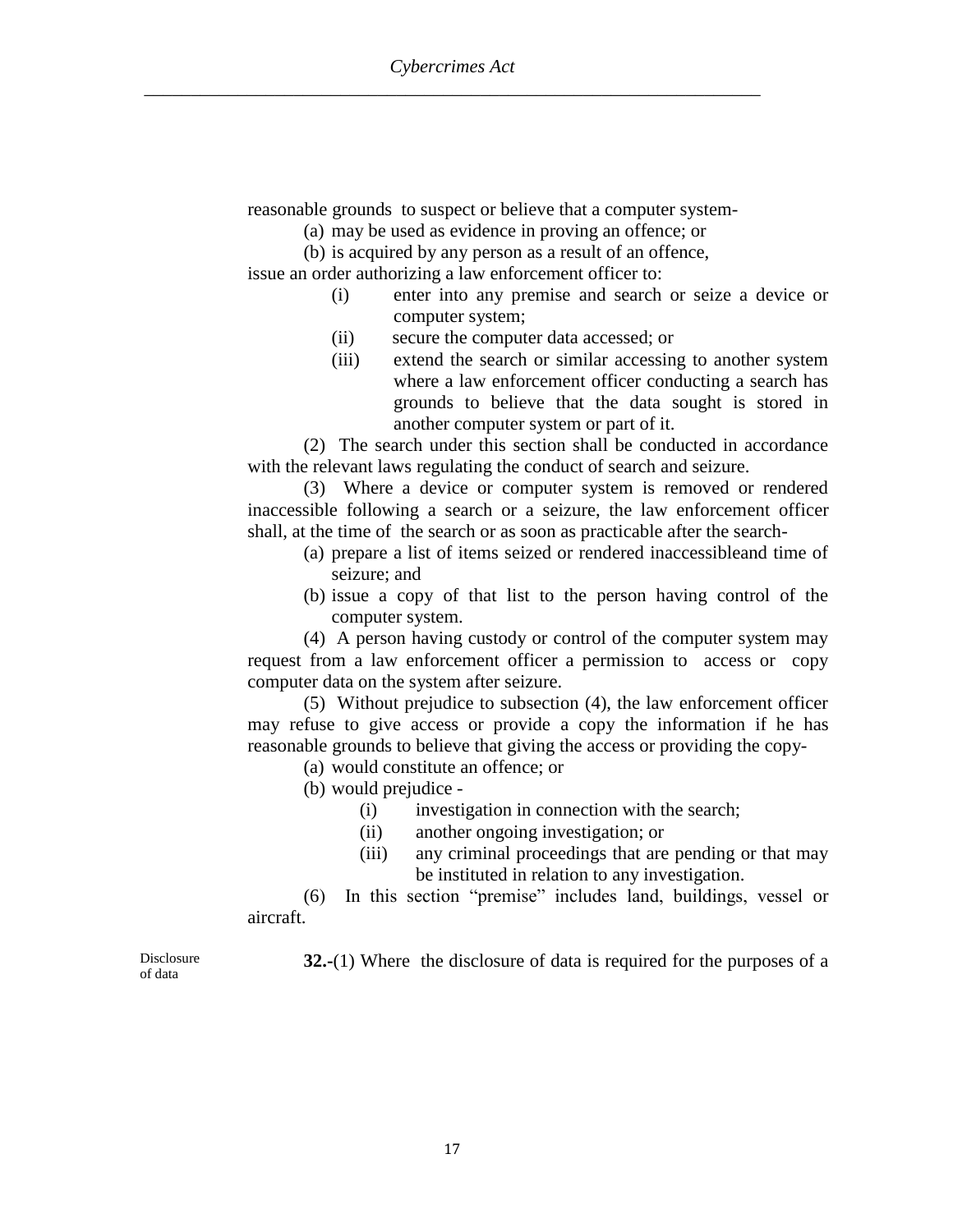criminal investigation or the prosecution of an offence, a police officer in charge of a police station or a law enforcement officer of a similar rank may issue an order to any person in possession of such data compelling him to disclose such data

(2) The order issued under subsection (1) shall be granted to a law enforcement officer who shall serve the order to the person in possession of the data.

(3) Where the disclosure of data can not be done under subsection (1), the law enforcement officer may apply to the court for an order compelling:

- (a) a person to submit specified data that is in that person's possession or control; or
- (b) a service provider offering its services to submit subscriber information in relation to such services in that service provider's possession or control.

(4) Where any material to which an investigation relates consists of data stored in a computer system or device, the request shall be deemed to require the person to produce or give access to it in a form in which it is legible and can be taken away.

**33.**-(1) Where there is a reasonable ground to believe that a computer data that is required for the purpose of investigation is vulnerable to loss or modification, the police officer incharge of a police station or a law enforcement officer of a similar rank may issue an order requiring the person in control of a device or computer data to preserve the device or computer data for a period not exceeding fourteen days.

(2) The court may, on application, extend the order made under section 35 for such period as the court may deem necessary.

Disclosure and collection of traffic data

Expedited preservation

> **34**.-(1)where there is a reasonable ground that a computer datais required for the purpose of investigation, a police officer in charge of a police station or a law enforcement officer of a similar rank may issue an order to any person in possession of the data for-

> (a)disclosure, collection or recording of the traffic data associated with a specified communication during a specified period; or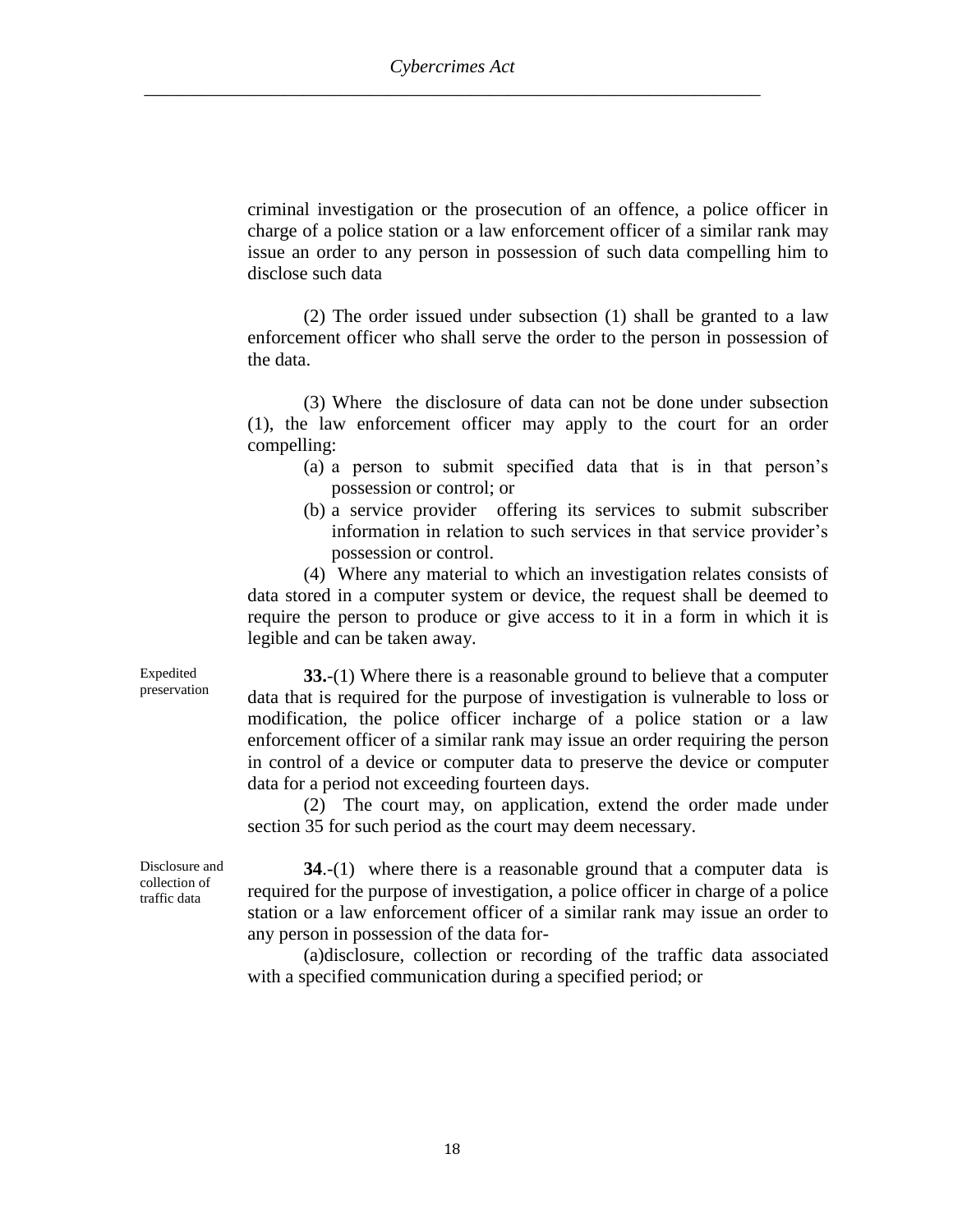(b) permitting and assisting the law enforcement officer to collect or record that data.

- (2) For the purposes of this section, "traffic data" means-
	- (a) information relating to communication by means of a computer system;
	- (b) the information generated by computer system that is part of the chain of communication; and
	- (c) information that shows the communication's origin, destination, route, time, size, duration or the type of underlying service.

**35.** where there is a reasonable ground to suspect or believe that the content of an electronic communication is required for the purposes of investigation, a ploce officer incharge of a police station or a law enforcement officer of a similar rank may issue an order -

- (a) to collect, record, permit or assist the relevant authority to collect or record content data associated with specified communications transmitted by means of a computer system; or
- (b) to collect or record the computer data through technical means.

Court order **36.** Where the disclosure or preservation of data, under sections 31, 32, 33, 34 and 35, as the case may be, can not be done without the use of force or due to resistance from the part holding data or evidential value of data can be preserved through the order of the court, a law enforcement officer may apply to court for an order for the disclosure or preservation.

> **37.**-(1) Where a law enforcement officer is satisfied that essential evidence cannot be collected under this Part, he may apply to the court for an order to authorise the use of a forensic tool.

- (2) The application under subsection (1) shall contain-
- (a) the name and address of the suspect;
- (b) a description of the targeted computer system; and
- (c) a description of the intended measures, purpose, extent and duration of the utilization.

(3) The law enforcement officer shall ensure that any modification made to the computer system or computer data of the suspect are limited to the investigation and that any changes reversed after the completion of the investigation is restored into the system.

Disclosure and collection of content data

Use of forensic

tool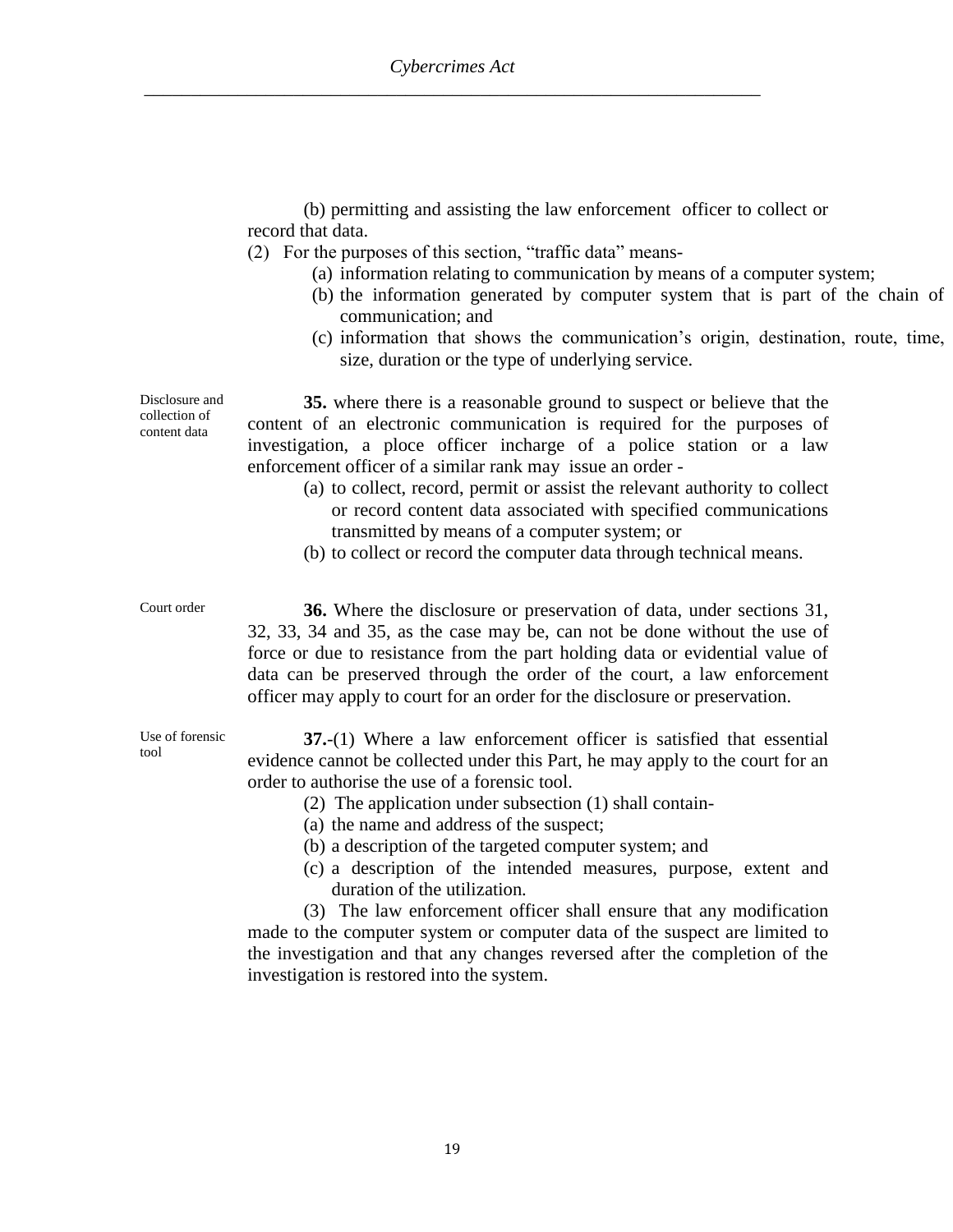- (4) During investigation, the law enforcement officer shall log-
- (a) the technical means used and time and date of the application;
- (b) the identification of the computer system and details of the modification undertaken within the investigation;
- (c) any information obtained;

(5) The information obtained under this section shall be protected against any modification, unauthorized deletion and unauthorized access.

(6) The authorization under this section shall be valid for a period of fourteen days.

(7) The court may, on application, extend the period under subsection (6) for a further period of fourteen days or to such other period as it deems necessary.

(8) Where the installation process requires a site visit, the requirements of section 30 shall apply.

(9) In addition to the order granted under subsection (1), the court may, on application, order the service provider to support the installation process of the forensic tool.

(10) The Minister may, by notice published in the *Gazette* prescribe offences under which the court may grant an order for utilization of a forensic tool.

Hearing of application

**38**. The proceedings for hearing of an application under this part shall be *exparte* and in camera.

#### PART V

#### LIABILITY OF SERVICE PROVIDERS

**39**.-(1) When providing services in accordance with the provisions of this Part, a service provider shall not -

- (a) be obliged to monitor the data which the service provider transmit or store; or
- (b) actively seek facts or circumstances indicating an unlawful activity.
- (2) The Minister may prescribe procedures for service providers to-
- (a) inform the competent authority of alleged illegal activities undertaken or information provided by recipients of their service; and

No monitoring obligation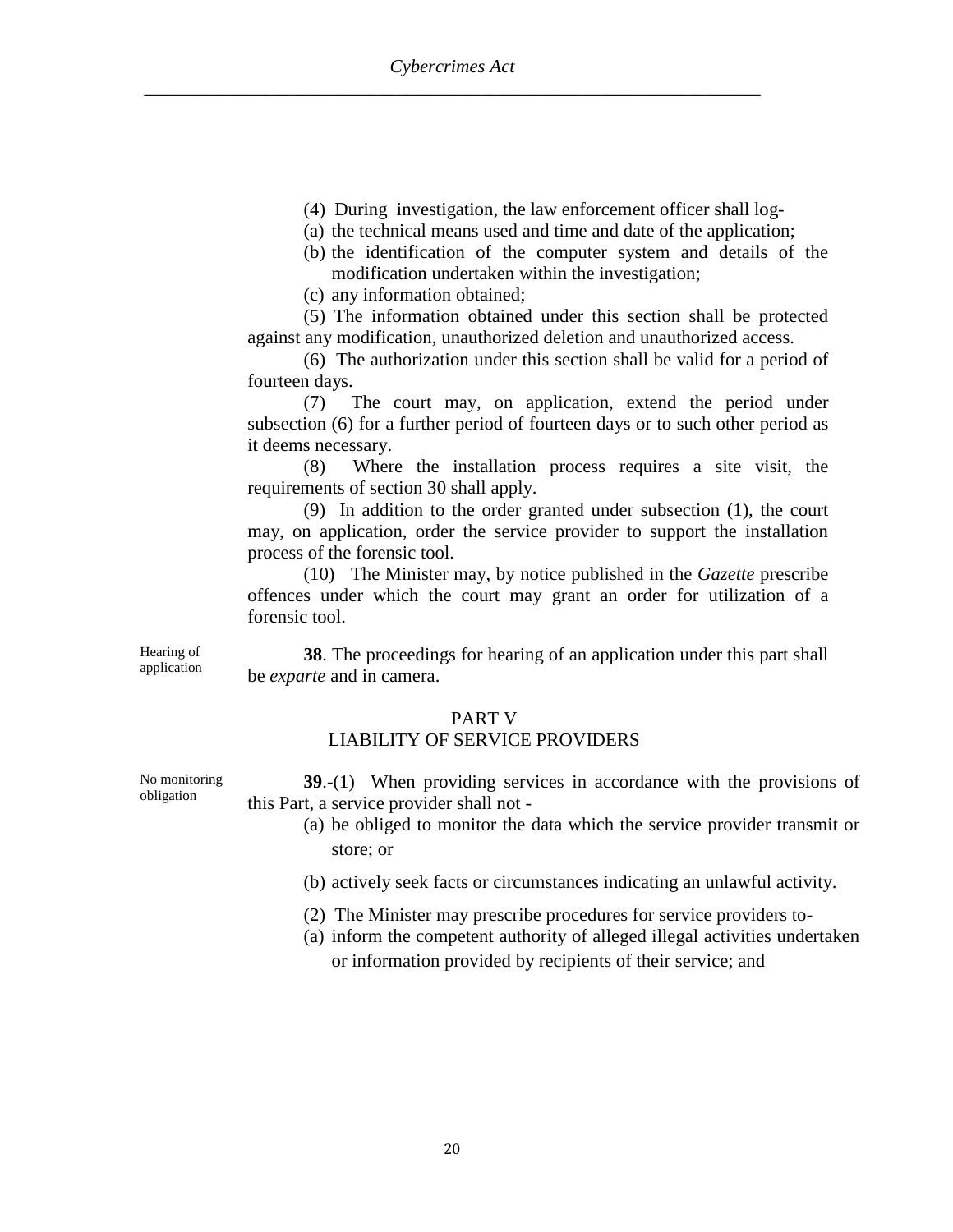(b) to avail competent authorities, at their request, with information enabling the identification of recipients of their service.

(3) A service provider shall not be liable for disclosure, by a third party, of data lawfully made available to the third party upon proving that-

- (a) the third party acted without the knowledge of the service provider; or
- (b) the service provider exercised due care and skill to prevent the disclosure of such data.

(4) Where a service provider has actual knowledge of illegal information, or activity he shall -

- (a) remove the information in the computer system within the service providers control;
- (b) suspend or terminate services in respect of that information or activity; and
- (c) notify appropriate law enforcement authority of the illegal activity or information, relevant facts and the identity of the person for whom the service provider is supplying services in respect of the information.

Access Provider

**40**.-(1) An access provider shall not be liable for providing access, transmitting or operating computer system in respect of third-party material in the form of electronic communication to which he merely provides access to or for operating facilities via a computer system under his control, provided that he-

- (a) does not initiate the transmission;
- (b) does not select the receiver of the transmission; or
- (c) does not select or modify the information contained in the transmission.

(2) The transmission and provision of access referred to in subsection (1) include the automatic, intermediate and transient storage of the information transmitted in so far as this takes place-

- (a) for the purpose of carrying out the transmission in the information system;
- (b) in a manner that makes it inaccessible to a person other than the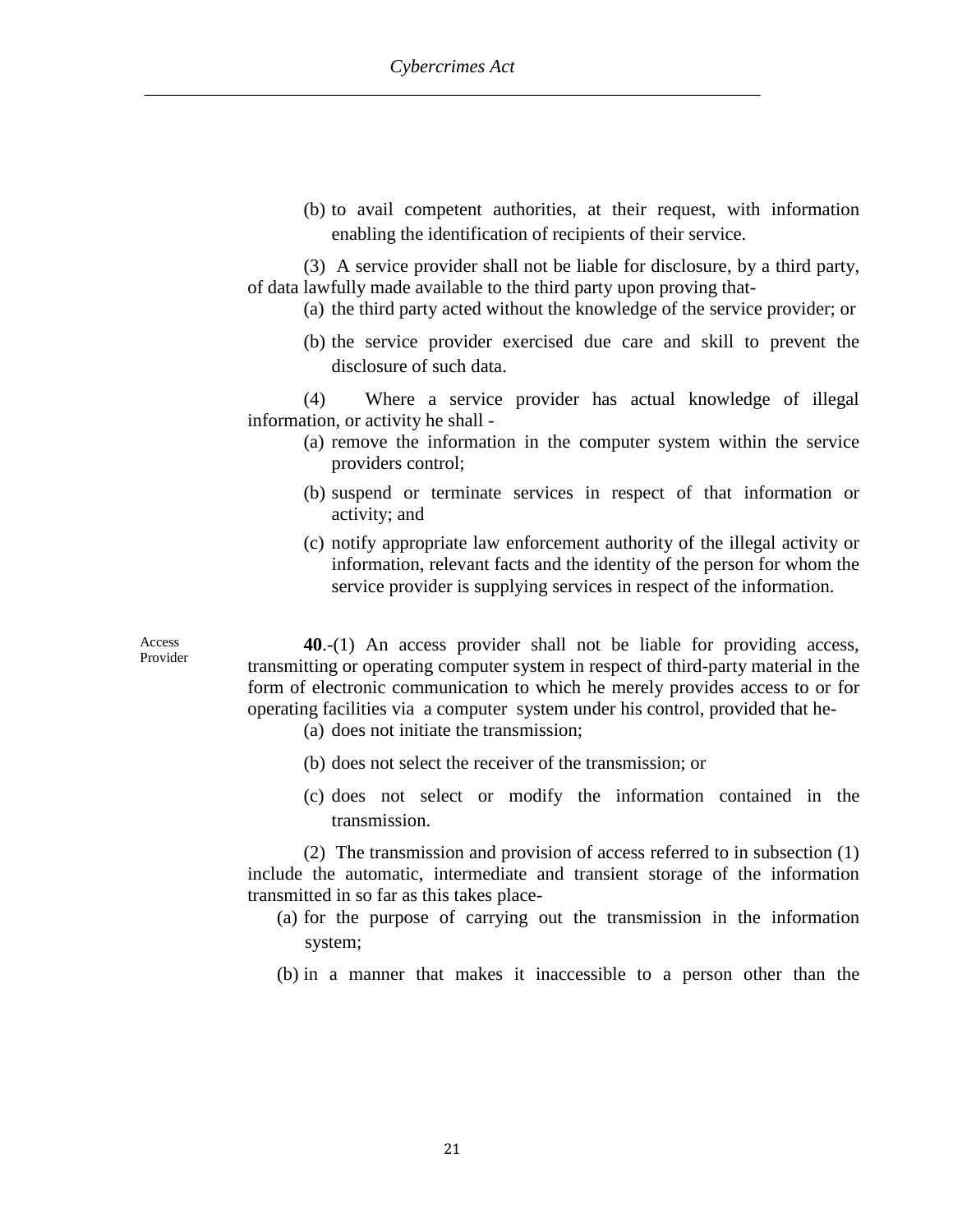|                       | anticipated recipient; and<br>(c) for a period no longer than is reasonably necessary for the transmission.                                                                                                                                                                                                                                                                                                                                                                                                                                                                                                                                                                                                                                                                                                                              |
|-----------------------|------------------------------------------------------------------------------------------------------------------------------------------------------------------------------------------------------------------------------------------------------------------------------------------------------------------------------------------------------------------------------------------------------------------------------------------------------------------------------------------------------------------------------------------------------------------------------------------------------------------------------------------------------------------------------------------------------------------------------------------------------------------------------------------------------------------------------------------|
| Hosting<br>provider   | $41-(1)$ A hosting provider is not liable for information stored at the<br>request of a user of the service, on condition that the hosting provider -<br>(a) immediately removes or disables access to the information after<br>receiving an order from any competent authority or court to remove<br>specific illegal information stored; or<br>(b) upon becoming aware of illegal information stored in means than a<br>competent authority, shall immediately inform the relevant authority.<br>(2) The provision of subsection (1) shall not apply where the user of the<br>service is acting under the authority or control of the hosting provider.                                                                                                                                                                                |
| Caching<br>provider   | 42. A caching provider shall not be liable for the storage of information<br>provided that the caching provider:<br>(a) does not modify the information;<br>(b) complies with conditions of access to the information;<br>(c) complies with rules regarding the updating of the information;<br>(d) does not interfere with the lawful use of the technology widely<br>recognised and used in the industry, to obtain data on the use of the<br>information; and<br>(e) acts immediately to remove or to disable access to the information it<br>has stored upon obtaining actual knowledge of the fact that the<br>information at the initial source of the transmission has been removed<br>from the network, or access to it has been disabled, or that a court or<br>the relevant authority has ordered such removal or disablement. |
| Hyperlink<br>provider | 43. A hyperlink provider is not liable for the information linked provided<br>that the hyperlink provider :<br>(a) immediately removes or disables access to the information after<br>receiving an order to do so from the relevant authority; and<br>(b) upon becoming aware of the specific illegal information stored by<br>other ways than an order from a public authority, immediately informs<br>relevant authority.                                                                                                                                                                                                                                                                                                                                                                                                              |
| Search engine         | A search engine provider is not liable for search results, on<br>44.- $(1)$                                                                                                                                                                                                                                                                                                                                                                                                                                                                                                                                                                                                                                                                                                                                                              |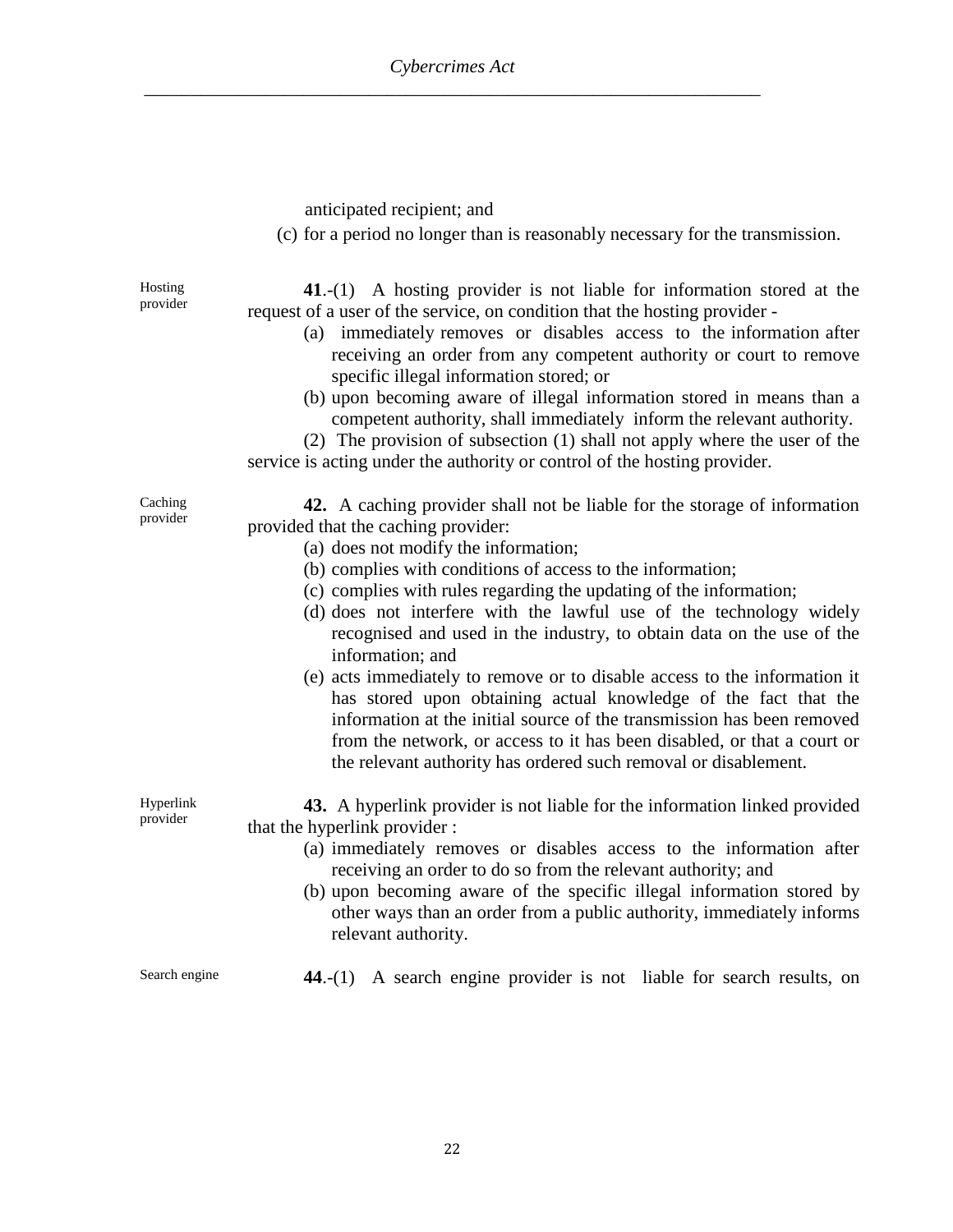Take-down

provider condition that the search engine provider-

- (a) does not initiate the transmission;
- (b) does not select the receiver of the transmission; and
- (c) does not select or modify the information contained in the transmission.

(2) For the purpose of this section, a search engine provider is a person who makes or operates a search engine whtih creates an index of Internet related content or makes available electronic tools to such for information provided by third party.

**Notification 45**.-(1) A person may, through a take-down notification, notify the service provider of-

- (a) any data or activity infringing the rights of the recipient or of a third party;
- (b) any unlawful material or activity; or
- (c) any other matter conducted or provided contrary to the provisions of any written law

(2) For purposes of this part, a takedown notification shall be in a permanent medium addressed by the complainant to the service provider or its designated agent and shall include-

- (a) the full names and address of the complainant;
- (b) the signature of the complainant;
- (c) identification of the right that has allegedly been infringed;
- (d) identification of the material or activity that is claimed to be the subject of unlawful activity;
- (e) the remedial action required to be taken by the service provider in respect of the complaint;
- (f) a statement that the complainant is acting in good faith; and
- (g) a statement by the complainant that the information in the take-down notification is to his knowledge true or correct

(3) A person who lodges a notification of unlawful activity with a service provider knowing that it materially misrepresents the facts commits an offence and is liable, on conviction, to a fine not less than five million or to imprisonment of a term not less than one year or both.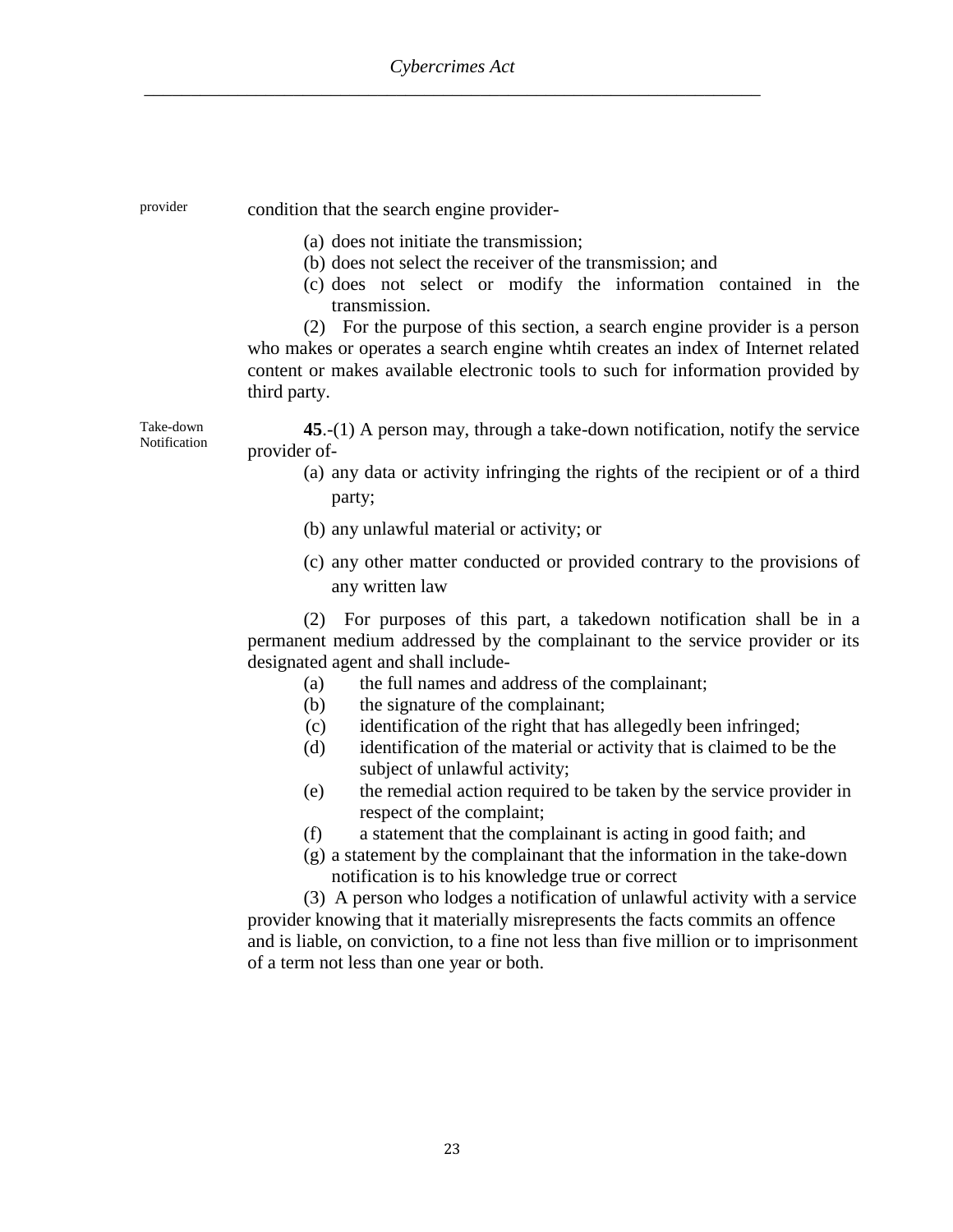(4) A service provider shall not be liable for a take-down done in compliance to a notification under this Act.

**Other** obligations not affected

**46**. This Part shall not affect obligation of a service provider that-

- (a) has been formed by an agreement;
- (b) is acting as such under a licensing or other regulatory regime established under any written law;
- (c) has been imposed by law or by order of a court to remove, block or deny access to any electronic communication or to terminate or prevent unlawful activity.

#### PART VI

#### GENERAL PROVISIONS

Immunity **47.**-(1) Notwithstanding any other law to the contrary, anything done by law enforcement officer in the execution of functions conferred upon such law enforcement officer under this Act, render such law enforcement officer personally liable for such matter or thing.

> (2) A person shall not be liable in respect of the performance of any act or omission where such act or omission was done in good faith and without negligence in accordance with the provisions of this Act.

Forfeiture of property

**48.**-(1) In addition to a penalty imposed under this Act, the court may order forfeiture of any-

- (a) property constituting traceable proceeds of such offence; and
- (b) device or property used or intended to be used to commit or to facilitate the commission of the offence.

(2) In addition to an order that may be made under subsection (1), the court may order the convicted person to pay the victim of the offence such compensation as the Court may deem just.

(3) A person convicted of an offence under this Act shall surrender travelling document to the relevant authority until that person pays the fine or served the sentence imposed on him.

Offence by corporate body

**49.** If a corporate body is convicted of an offence under this Act, every person who, at the time of commission of the offence was -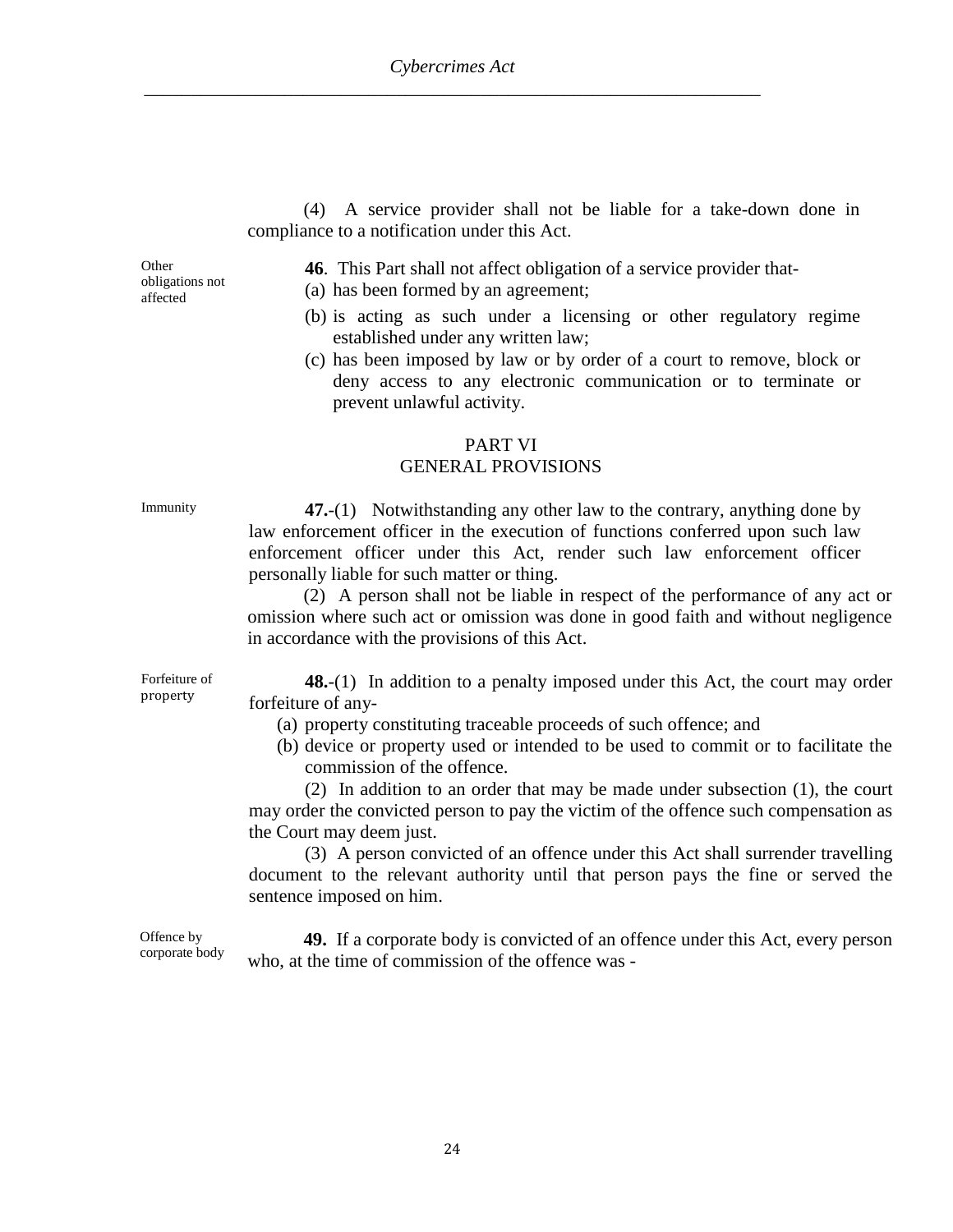- (a) a director, officer or is otherwise concerned with the management of, the corporate body; or
- (b) knowingly authorised or permitted the act or omission constituting the offence,

is deemed to have committed the same offence unless every such person proves that the commission of the offence took place without his consent or that he exercised due diligence to prevent the commission of offence and may be proceeded against and punished accordingly.

**50**.-(1)Without prejudice to any other law in force in Mainland Tanzania, the Director of Public Prosecutions may, at any time prior to the commencement of court proceedings and subject to a voluntary admission of the commission of offence under this Act compound the offence and order that person to pay a sum of money specified by him but not exceeding the amount of fine prescribed for any of such offence.

- (2) The compounding order under subsection (1) shall be-
- (a) in writing, specifying the offence committed, the sum of money to be paid and the date for payment and have attached the written admission referred to in sub-section (1);
- (b) final and not subject to any appeal; and
- (c) enforced in the same manner as an order of the High Court.

Powers to make regulations

Compounding of offences

> **51.** The Minister may make regulations with respect to any matter which, by this Act, is required to be prescribed or which is necessary for giving effect to this Act.

#### PART VII

#### CONSEQUENTIAL AMENDMENTS

*(a) Amendment of the Electronic and Postal Communications Act, 2010*

Construction No.3 of 2010 **52.** This Part shall be read as one with the Electronic and Postal Communications Act, hereinafter referred to as the "principal Act".

Amendment of Section 124 **53.** The principal Act is amended in section 124, by – (a) deleting the marginal note and substituting for it the following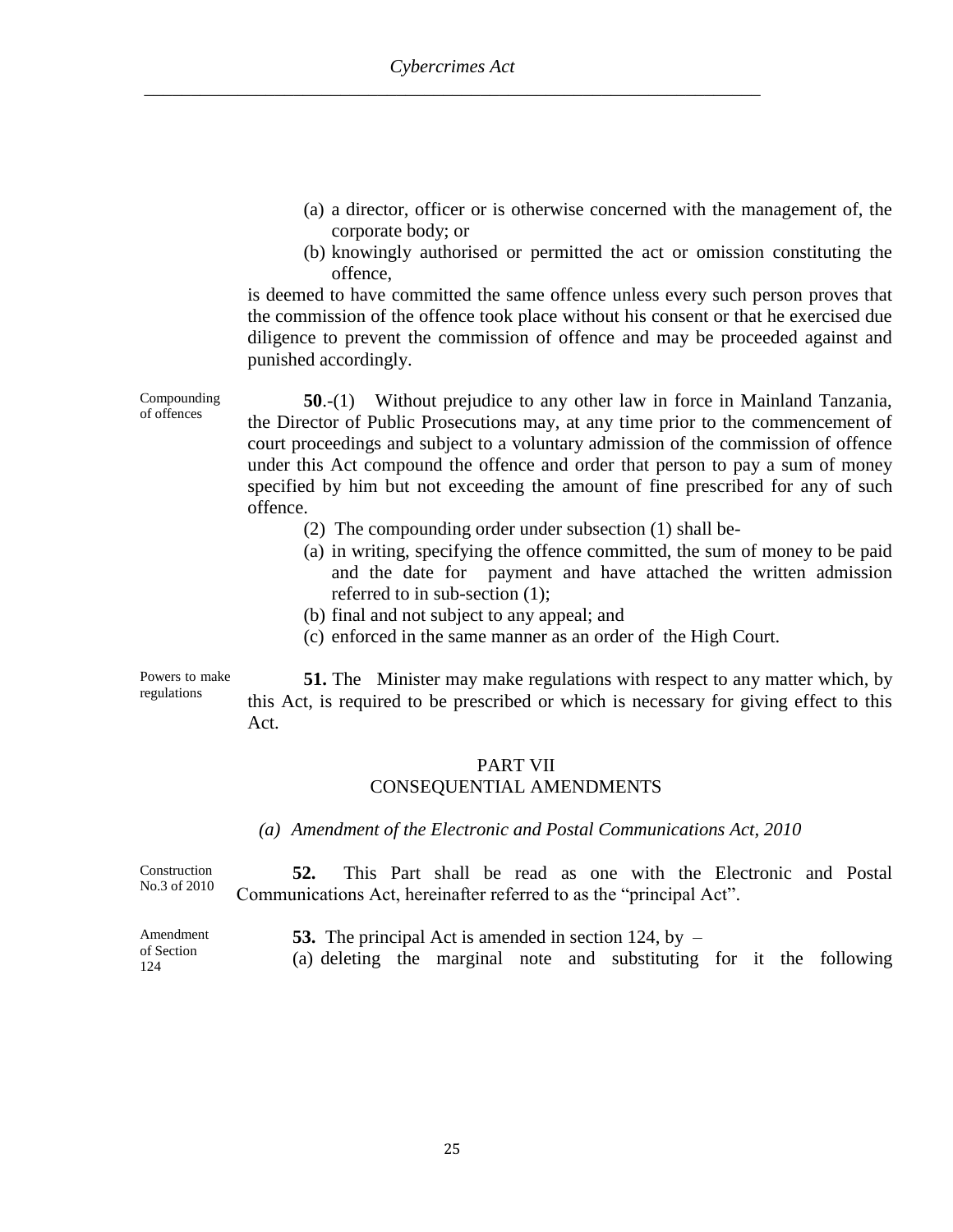|                                 | "Establishment of the National Computer Emergency Response Team"<br>(b) deleting sub-section 3.                                                                                                                                                                        |
|---------------------------------|------------------------------------------------------------------------------------------------------------------------------------------------------------------------------------------------------------------------------------------------------------------------|
|                                 | (b) Amendment of the Penal Code, Cap.16                                                                                                                                                                                                                                |
| Construction<br>Cap. 16         | <b>54.</b> This Part shall be read as one with the Penal Code, hereinafter referred to<br>as the "principal Act".                                                                                                                                                      |
| Amendment<br>of Section<br>109  | <b>55.</b> The principal Act is amended in section 109, by:<br>(a) designating section 109 as section 109(1);<br>inserting the word "device" immediately after the word "document" that<br>(b)<br>appears in subsection $(1)$ as renamed.                              |
|                                 | (c) Amendment of the Anti-Money Laundering Act, Cap.423                                                                                                                                                                                                                |
| Construction<br>Cap.423         | 56.<br>This Part shall be read as one with the Anti-Money Laundering Act,<br>hereinafter referred to as the principal Act.                                                                                                                                             |
| Amendment<br>of section 3       | <b>57.</b> The principal Act is amended in section 3, by -                                                                                                                                                                                                             |
|                                 | (a) inserting a new paragraph (r) immediately after paragraph (q) appearing in<br>the definition of the term "predicate offence" as follows:<br>offences under Cyber Crimes Act, 2015" and<br>f'(r)<br>(b) renaming paragraphs (r) to (y) as paragraphs (s) to $(z)$ . |
|                                 | (d) Amendment of the Extradition Act, Cap.368                                                                                                                                                                                                                          |
| Construction<br>Cap.368         | <b>58.</b> This Part may be cited as the Extradition Act, and shall be read as one with<br>the Extradition Act, hereinafter referred to as the principal Act.                                                                                                          |
| Amendment<br>of the<br>Schedule | 59. The principal Act is amended in the Schedule by adding immediately after<br>the heading "slave dealings" the following:                                                                                                                                            |
|                                 | "Cybercrimes<br>Offences under the Cybercrimes Act, 2015."                                                                                                                                                                                                             |

#### **\_\_\_\_\_\_\_\_\_\_\_ OBJECTS AND REASONS**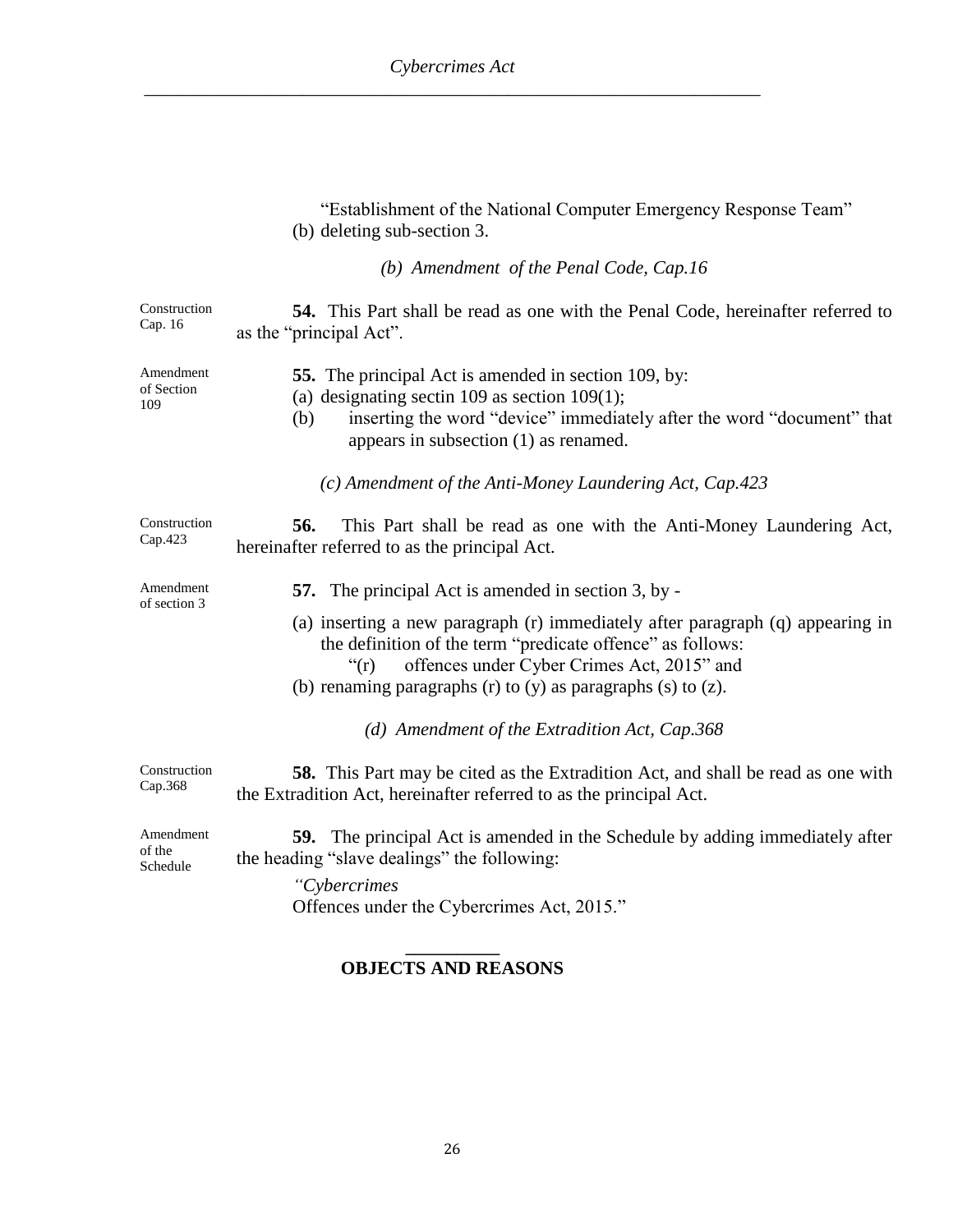The Bill proposes the enactment of a law which will make provisions for criminalizing offences related to computer systems and Information Communication Technologies; to provide for investigation, collection, and use of electronic evidence.

**\_\_\_\_\_\_\_\_**

The proposed law is divided into Seven Parts.

Part I provides for preliminary provisions relating to the short title and commencement, provisions for application, and interpretation of terms used in the proposed law.

Part II provides for the provisions relating to offences committed and relative penalties under the proposed law.

Part III deals with the jurisdiction of courts in relation to the offences committed under the proposed law.

Part IV provides for procedures and powers of search and seizure of the properties suspected to have been used in the commission of offence under the proposed law.

Part V contains provisions that relate to liability of service providers for the purpose of prescribing the extent and manner in which service providers are liable during provision of online services.

Part VI provides for general provisions which include, immunite to law enforcement officers when executing their duties, forfeiture of properties, provisions relating to offences committed by corporate body, powers of the Director of Public Prosections to compound offences and powers of the Minister to make Regulations.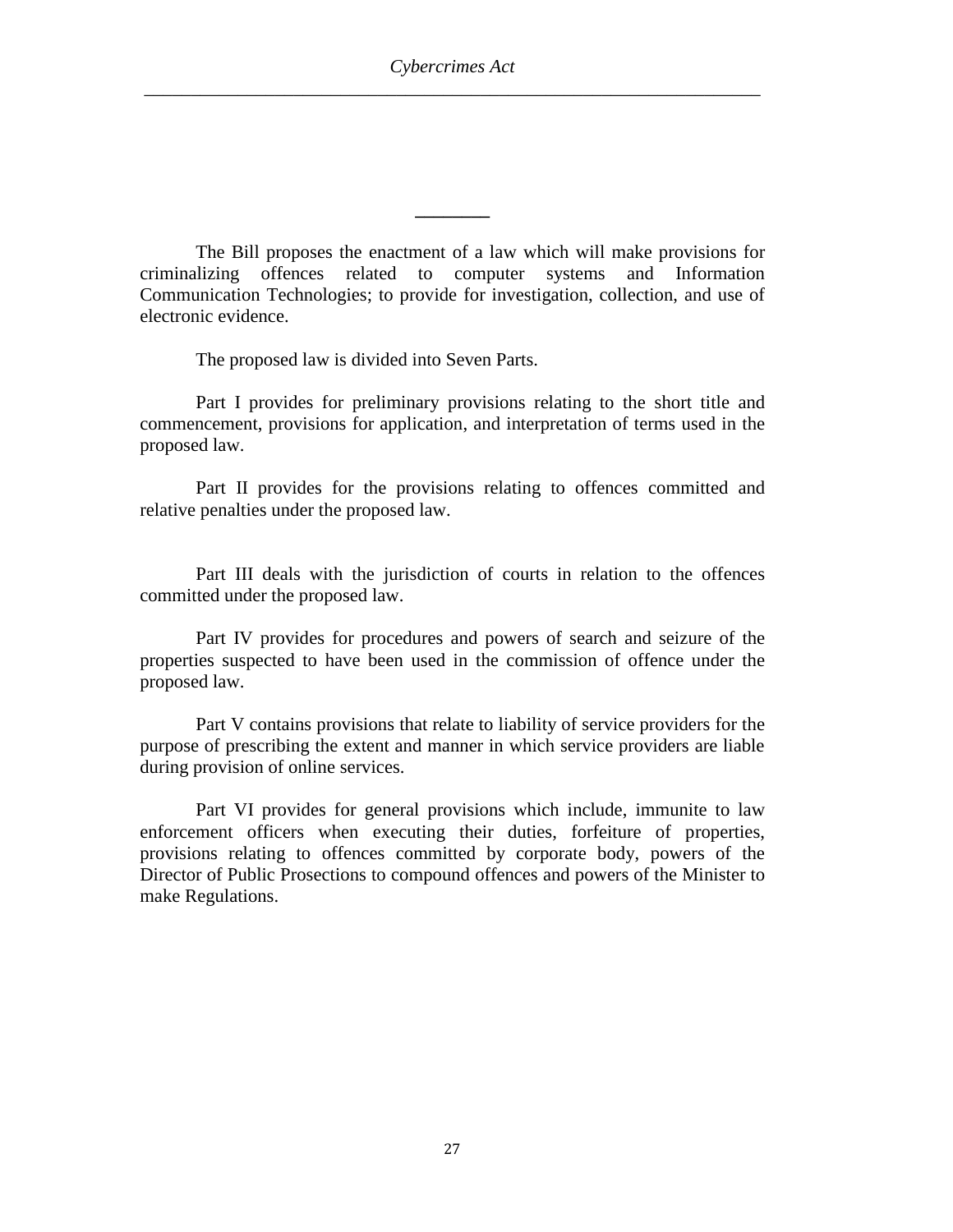Lastly, Part VII provides for the consequential amendments to various laws for the purposes of harmonizing proposed law with the existing laws.

Dar es Salaam, **MAKAME M. MBARAWA**<br>2 Februari, 2015 Minister of Communication Science

**Minister of Communication Science** *and Technology*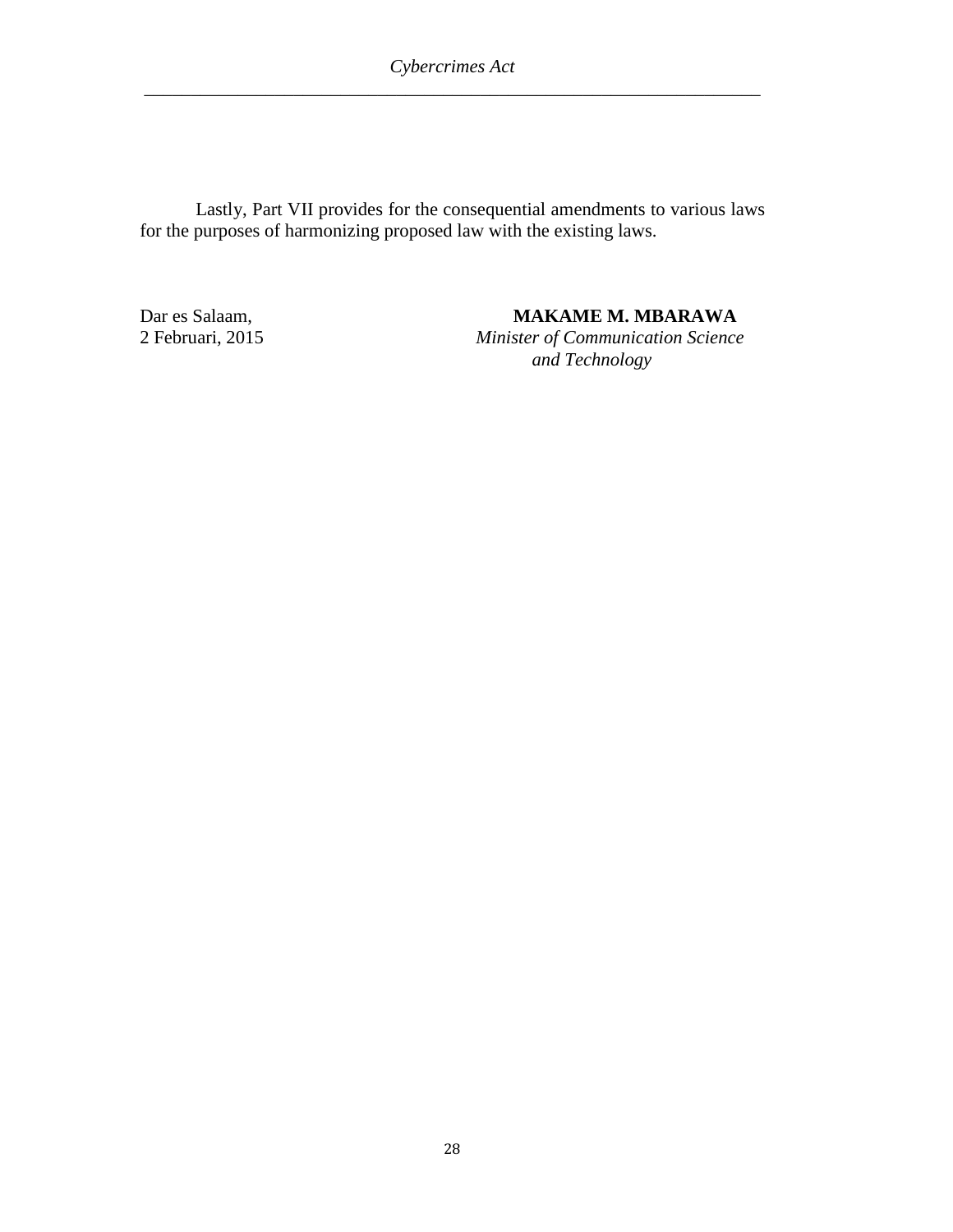## SHERIA YA MAKOSA YA MTANDAO, 2015

## MPANGILIO WA VIFUNGU

*Kifungu Kichwa cha habari*

## SEHEMU YA KWANZA MASHARTI YA AWALI

- 1. Jina na tarehe ya kuanza kutumika.
- 2. Matumizi.
- 3. Tafsiri.

### SEHEMU YA PILI

## MASHARTI YANAYOHUSIANA NA MAKOSA NA ADHABU

- 4. Kuingia kinyume cha sheria.
- 5. Kubaki katika mfumo wa kompyuta kinyume cha sheria.
- 6. Kuingilia mawasiliano kinyume cha sheria.
- 7. Kuingilia data kinyume cha sheria.
- 8. Ujasusi data.
- 9. Kuingilia mfumo kinyume cha sheria.
- 10. Kifaa kisicho halali.
- 11. Kughushi kunakohusiana na masuala ya kompyuta.
- 12. Udanganyifu unaohusiana na kompyuta.
- 13. Ponografia za watoto.
- 14. Ponografia.
- 15. Makosa yanayohusiana na utambuzi.
- 16. Kutoa taarifa za uongo.
- 17. Ubaguzi.
- 18. Matusi ya kibaguzi.
- 19. Mauaji ya kimbari.
- 20. Taarifa zinazotumwa bila ridhaa.
- 21. Kufichua taarifa za upelelezi.
- 22. Kuzuia upelelezi.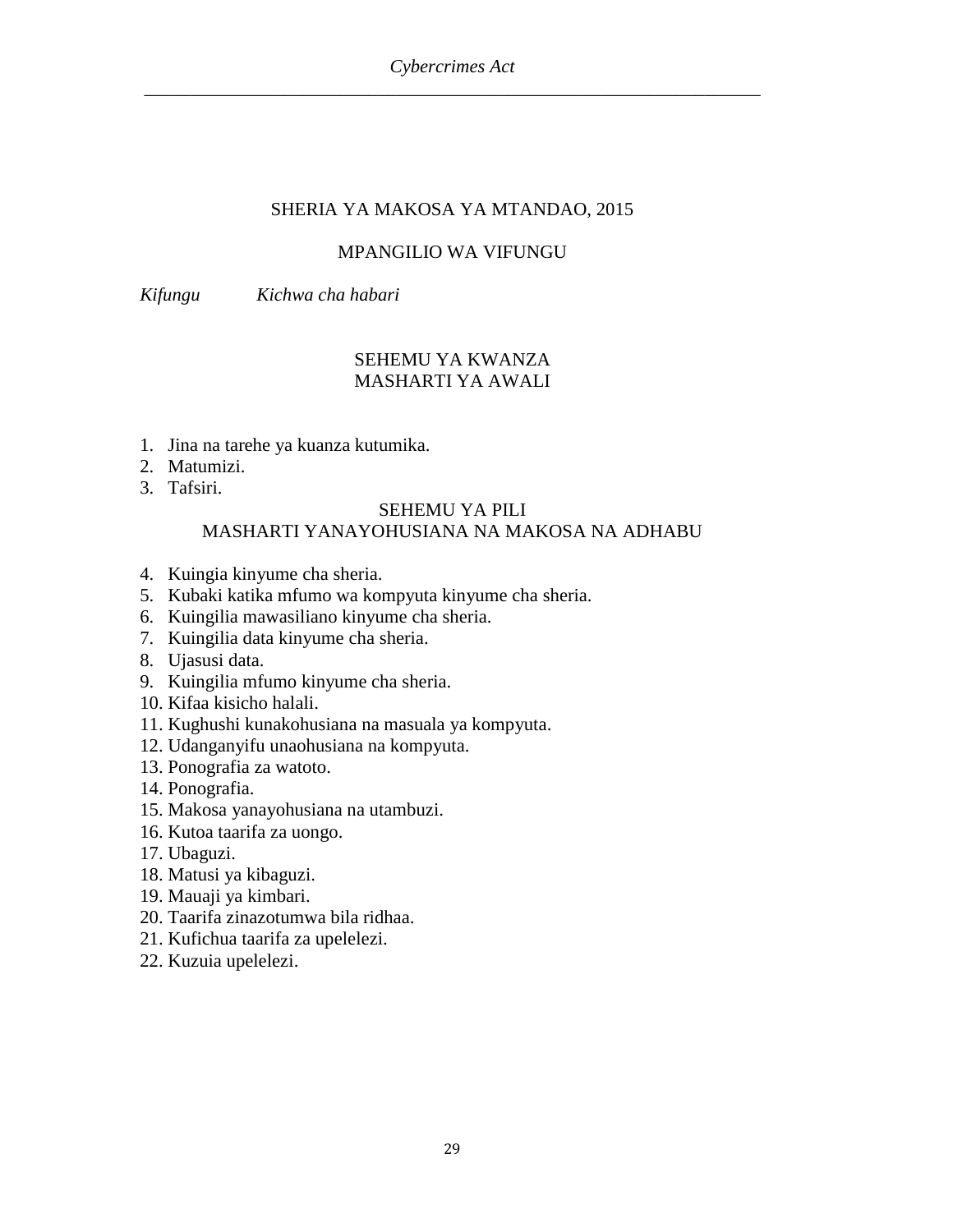- 23. Unyanyasaji kwa kupitia mtandao.
- 24. Ukiukaji wa haki bunifu.
- 25. Wakosaji wakuu.
- 26. Jaribio la kufanya uhalifu.
- 27. Kula njama ya kutenda kosa.
- 28. Ulinzi wa miundo mbinu muhimu ya TEHAMA.
- 29. Uhujumu wa miundo mbinu muhimu ya TEHAMA.

### SEHEMU YA TATU MAMLAKA YA MAHAKAMA

30. Mamlaka ya mahakama.

### SEHEMU YA NNE UPEKUZI NA UKAMATAJI

- 31. Upekuzi na ukamataji.
- 32. Utoaji data.
- 33. Utunzaji data wa dharura.
- 34. Utoaji na ukusanyaji wa mwenendo wa data.
- 35. Utoaji na ukusanyaji wa maudhui katika data.
- 36. Amri ya mahakama.
- 37. Matumizi ya kifaa cha TEHAMA katika uchunguzi.
- 38. Usikilizaji wa maombi.

#### SEHEMU YA TANO WAJIBU WA WATOA HUDUMA

- 39. Kutowajibika kufanya ufuatiliaji.
- 40. Mtoa huduma ya kuingia kwenye mfumo.
- 41. Mtunza data.
- 42. Mhifadhi data kwa muda mfupi.
- 43. Mtoa huduma ya kuunganisha tovuti.
- 44. Mtoa huduma ya utafutaji wa taarifa.
- 45. Notisi ya kuondoa.
- 46. Wajibu mwingine kutoathiriwa na sheria.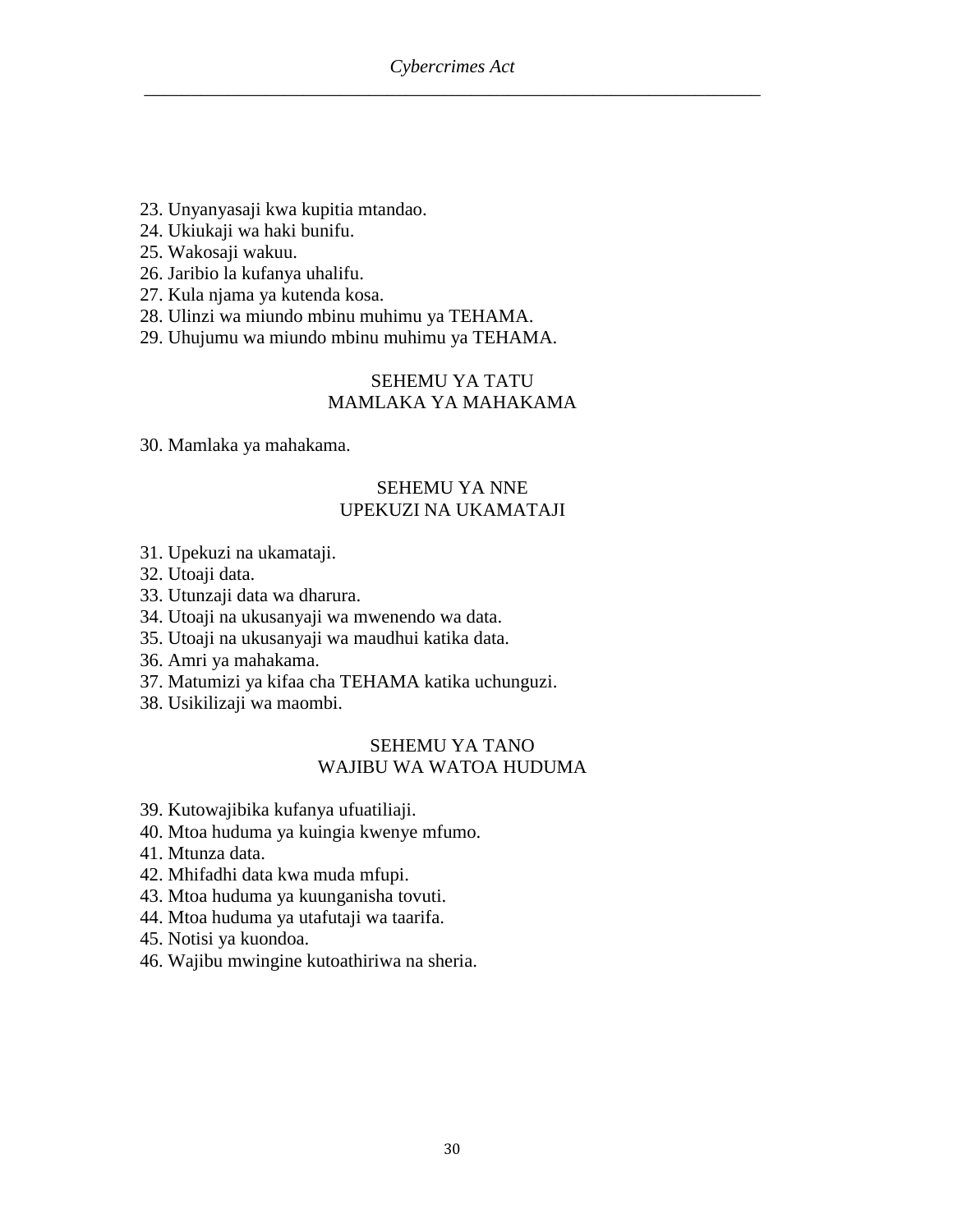## SEHEMU YA SITA MASHARTI YA JUMLA

47. Kinga.

48. Utaifishaji mali.

49. Makosa yanayofanywa na kampuni.

50. Kufifilisha kosa.

51. Mamlaka ya kutengeneza kanuni.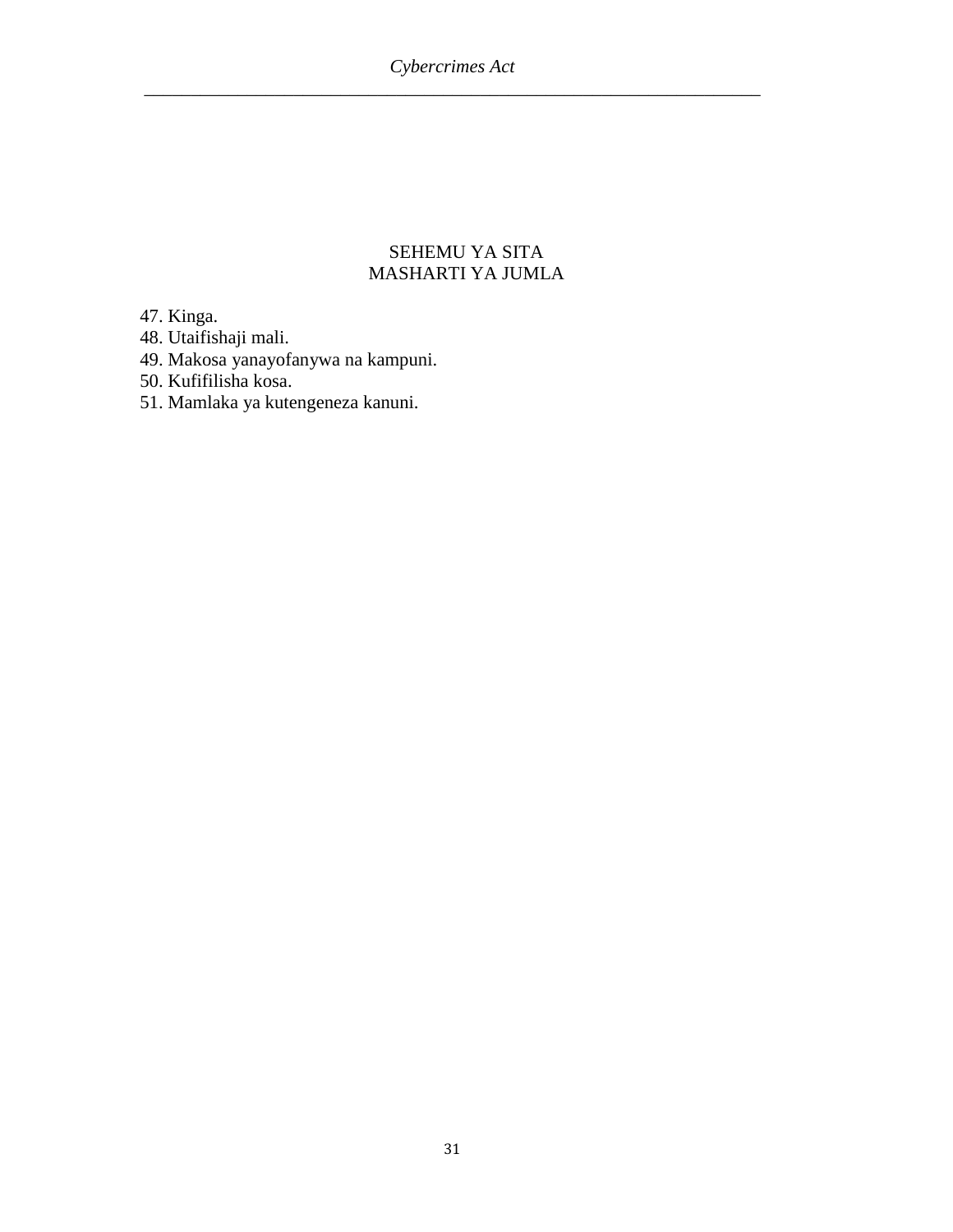### \_\_\_\_\_ **TAARIFA**  $\overline{\phantom{a}}$

Muswada huu utakaowasilishwa Bungeni umechapishwa pamoja na madhumuni na sababu zake kwa ajili ya kutoa taarifa ya jumla kwa umma.

Dar es Salaam, **OMBENI Y. SEFUE** 3 Februari, 2015 *Katibu wa Baraza la Mawaziri*

## MUSWADA

*wa*

**Sheria inayoainisha makosa yanayohusiana na matumizi ya mfumo wa kompyuta na Teknolojia ya Habari na Mawasiliano, kuweka utaratibu wa upelelezi, ukusanyaji na matumizi ya ushahidi wa kielektroniki na masuala mengine yanayohusiana na hayo.**

**IMETUNGWA** na Bunge la Jamhuri ya Muungano wa Tanzania.

## SEHEMU YA KWANZA MASHARTI YA AWALI

| Jina na tarehe<br>ya kuanza<br>kutumika | 1. Sheria hii itaitwa Sheria ya Makosa ya Mtandao ya mwaka 2015. Sheria hii<br>itaanza kutumika tarehe ambayo Waziri ataiteua na kuitangaza katika Gazeti la<br>Serikali.                                                                                                                                 |
|-----------------------------------------|-----------------------------------------------------------------------------------------------------------------------------------------------------------------------------------------------------------------------------------------------------------------------------------------------------------|
| Matumizi                                | 2. Isipokuwa kwa kifungu cha 50, Sheria hii itatumika Tanzania Bara na<br>Tanzania Zanzibar.                                                                                                                                                                                                              |
| Tafsiri                                 | 3. Katika sheria hii, isipokuwa kama muktadha utahitaji vinginevyo-<br>"kuingia" kuhusiana na mfumo wa kompyuta maana yake ni kuingia, kutoa maelekezo,<br>kuwasiliana, kuhifadhi data au kupokea data kutoka katika mfumo wa<br>kompyuta au vinginevyo kutumia rasilimali zozote za mfumo wa kompyuta au |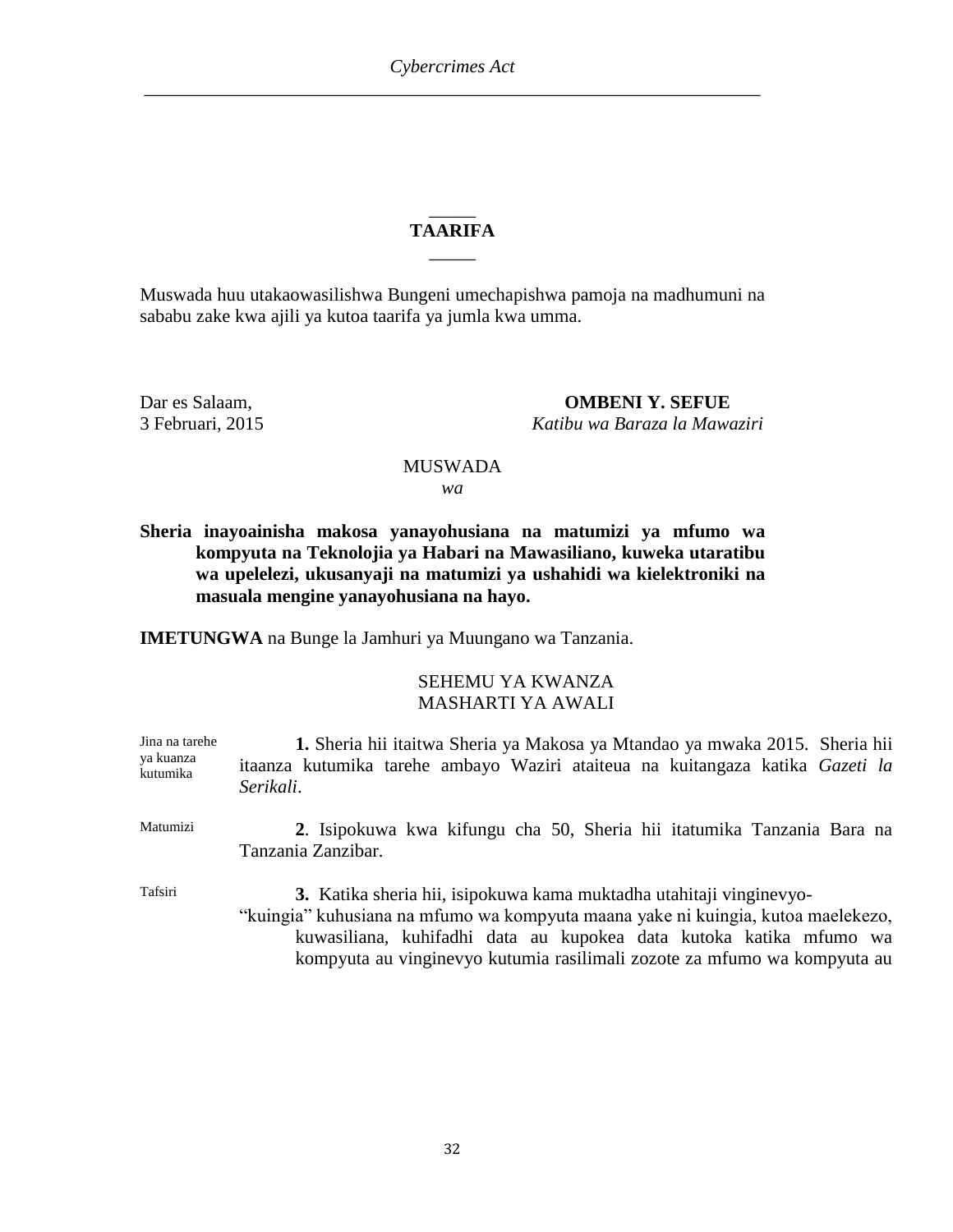mtandao au chombo cha kuhifadhia data**;**

- "mtoa njia" maana yake ni mtu anayetoa huduma ya usambazaji wa data za kielekroniki kwa kusambaza taarifa zilizotolewa na au kwa mtumiaji wa huduma katika mtandao wa mawasiliano au anayetoa fursa ya kuingia kwenye kompyuta au mtandao;
- "mhifadhi data **"** maana yake ni mtu anayetoa huduma ya uhifadhi wa data za kielektroniki kwa njia inayojiendesha yenyewe, kwa kupitia mtu kati au kwa utunzaji wa taarifa kwa muda mfupi kwa madhumuni ya kuwezesha upatikanaji wa taarifa kwa kwa watumiaji wengine wa huduma kiufanisi zaidi pale watakapoomba;

"mtoto" maana yake ni mtu mwenye umri chini ya miaka kumi na nane;

- "ponografia za watoto" maana yake ni aina yoyote ya picha na filamu za ngono zinazo ashiria au kumuonesha:
	- (a) mtoto akiwa anashiriki kwa uwazi katika matendo ya ngono;
	- (b) mtu anayeonekana kama mtoto akiwa anashiriki kwa uwazi katika matendo ya ngono; au
	- (c) taswira inayoashiria mtoto akiwa anashiriki kwa udhahiri katika matendo ya ngono;
- "mfumo wa kompyuta" maana yake ni kifaa au mchanganyiko wa vifaa, ikijumuisha mtandao, vifaa vya kuingizia na vya kutolea na ambavyo vinaweza kutumika pamoja na majalada yaliyo na programu za kompyuta, maelezo ya kielektroniki, data za kuingizia na data za kutolea zinazotunza data za hesabu za miongo zilizo na mantiki na udhibiti wa utolewaji wa mawasiliano na majukumu mengine;
- "data kompyuta" maana yake ni uwasilishaji wa maelezo, dhana, taarifa au maelekezo katika namna inayofaa kwa ajili ya kuchakata katika mfumo wa kompyuta,ikijumuisha programu inayofaa kwa ajili ya kuwezesha mfumo wa kompyuta kutelekeza kazi fulani;
- "chombo cha utunzaji wa data " maana yake ni kifaa chochote au kitu ambacho kutoka kwake data kompyuta au taarifa inaweza kuchakata kwenye mfumo wa kompyuta au kutengenezwa ama kwa msaada wa kifaa kingine au kitu au la;
- "kifaa" inajumuisha:
	- (a) programu ya kompyuta, namba tambuzi, mianzi laini au *application*;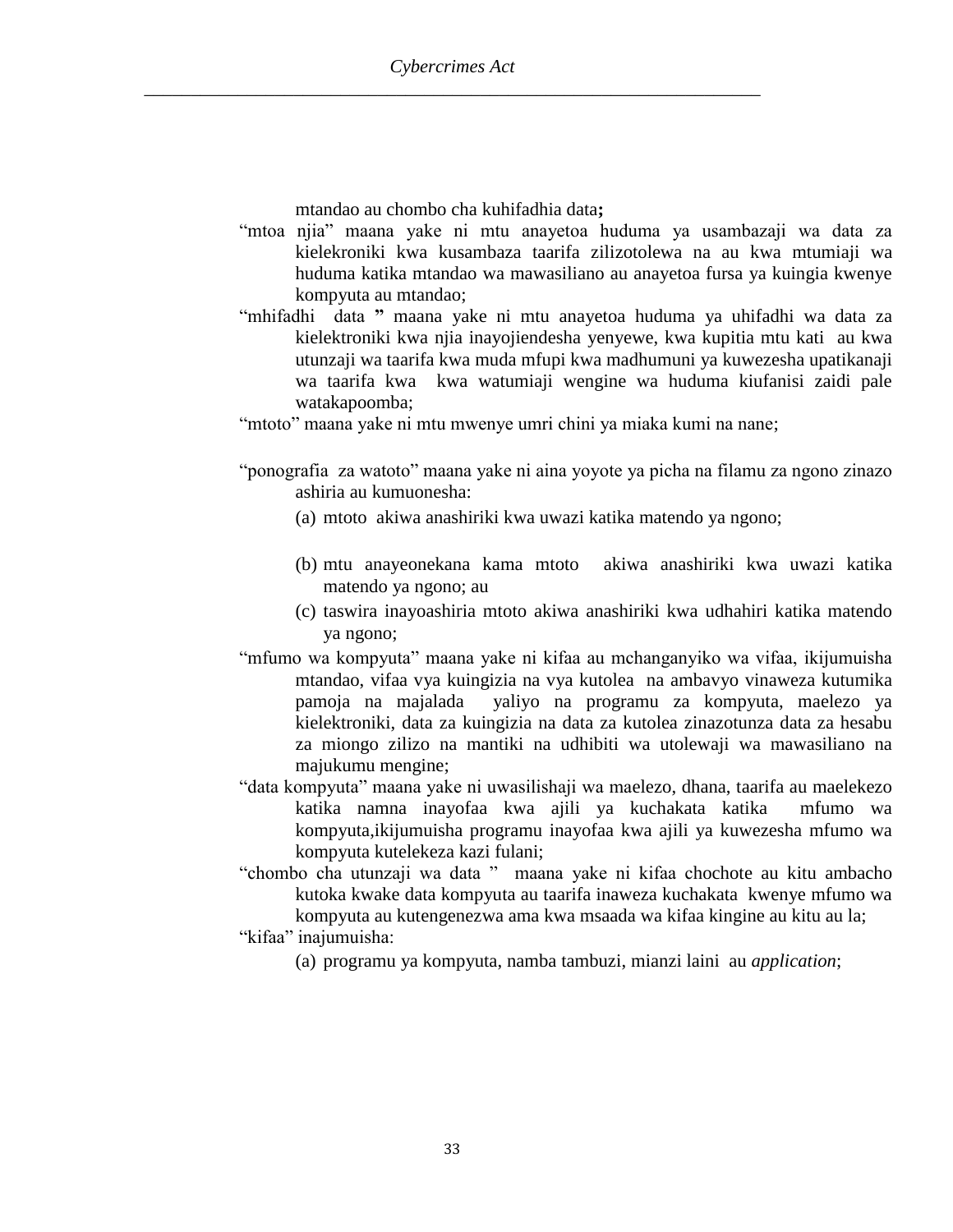- (b) sehemu ya mfumo wa kompyuta kama vile grafiki kadi, kadi ya kutunza kumbukumbu, chipu au kichakataji;
- (c) kifaa cha kutunzia kumbukumbu za kompyuta; na
- (d) kifaa cha kuingizia na kutolea taarifa katika kompyuta na mifumo ya kompyuta;
- "mawasiliano ya kielektroniki" maana yake ni uhamishaji wa alama, ishara au data kompyuta ya aina yoyote ile iliyotumwa yote au sehemu kwa njia ya waya, redio, elektromagnetiki, picha ya kielektroniki, picha ya mfumo wa optika au aina nyingine ya mfumo inayofanana na hiyo;
- " kifaa cha TEHAMA katika uchunguzi " maana yake ni kifaa cha uchunguzi au kifaa kinachojumuisha mianzi laini au mianzi ngumu iliyowekwa kwenye au inayohusiana na mfumo wa kompyuta au sehemu ya mfumo wa kompyuta na inayotumika kutekeleza kazi zinazojumuisha uingiaji kwa siri au ukusanyaji wa taarifa za kiuchunguzi zinazohusiana na matumizi ya kompyuta au mfumo wa kompyuta;
- "zuia" kuhusiana na mfumo wa kompyuta inajumuisha-
	- (a) kusababisha kuingiliwa kielektromagnetiki kwa mfumo wa kompyuta;
	- (b) kuvuruga mfumo wa kompyuta kwa namna yoyote ile; au
	- (c) kuingiza, kutuma, kuzorotesha, kufuta, kuvuruga, kubadilisha au kuzuia data kompyuta;
- "mtunza data" maana yake ni mtu anayetoa huduma ya kusambaza data kwa kutunza taarifa inayotolewa na mtumiaji wa huduma hiyo;
- "kiunganishi tovuti" maana yake ni alama, neno, msemo, sentensi, au taswira iliyo katika tovuti au taarifa kuhusiana na chanzo kingine kinachopelekea au kufunguka kwa tovuti nyingine;
- "haki bunifu'' maana yake ni haki zinazotokana au zinazohusiana na haki miliki, hati bunifu, alama za biashara, na mambo mengine yanayohusiana nayo;
- "kuingilia" kuhusiana na utendaji kazi wa kompyuta inajumuisha upatikanaji, utazamaji, usikilizaji au kunukuu data yoyote ya mawasiliano ya kompyuta au mifumo ya kompyuta kwa njia yoyote ya kielektroniki;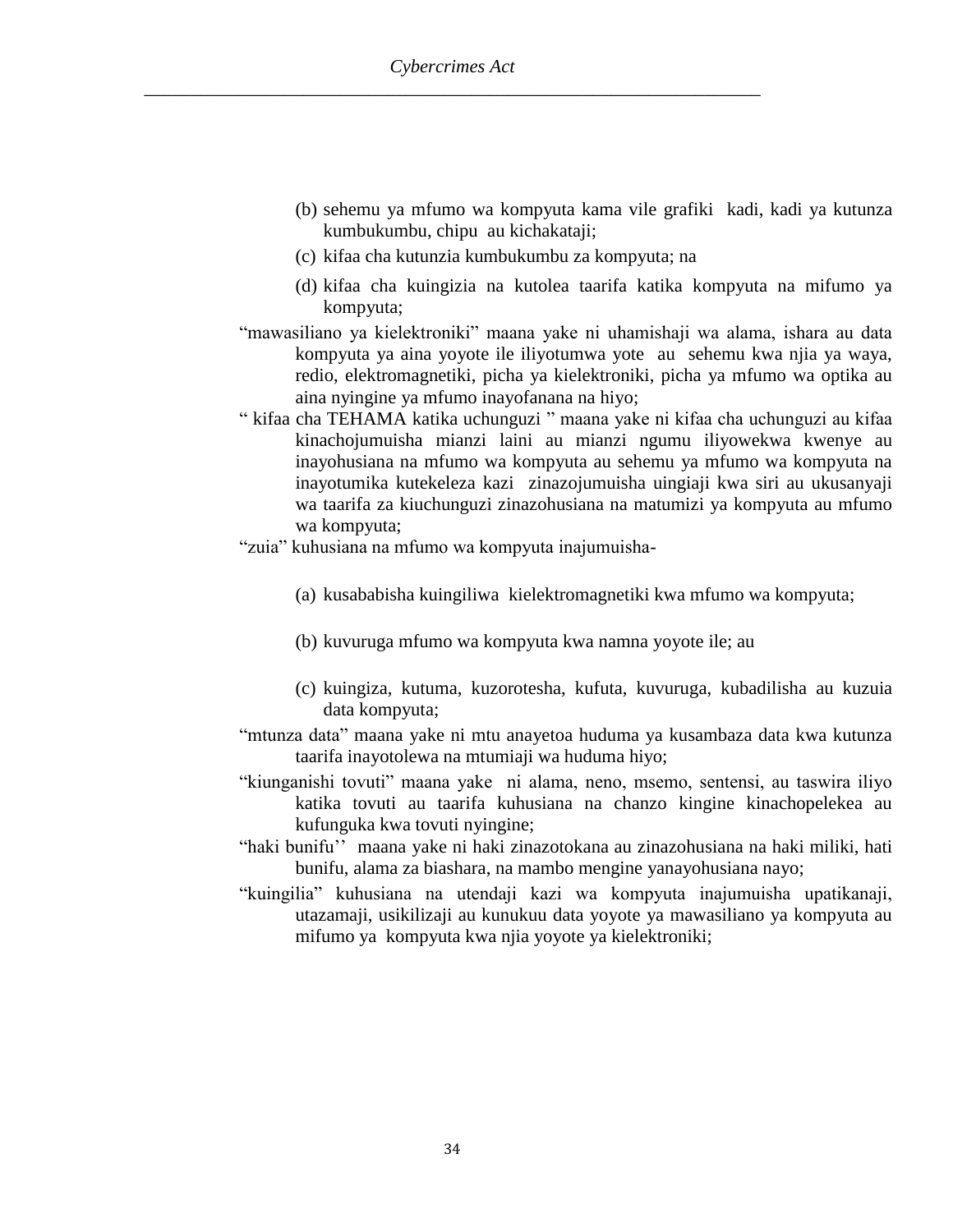- "afisa utekelezaji wa sheria" maana yake ni afisa wa polisi mwenye cheo cha Mkaguzi Msaidizi wa Polisi, mpelelezi, afisa Usalama wa Taifa mwendesha mashtaka au mtu aliyeidhinishwa chini ya sheria yoyote;
- "Waziri" maana yake ni Waziri anayehusika na masuala ya TEHAMA.

"kuchapisha" maana yake ni usambazaji, uwasilishaji, uwekaji wazi, kubadilishana,uchapishaji, au usambazaji wa aina yoyote ile;

"mali" maana yake ni mali ya aina yoyote, inayogusika au isiyo gusika na inajumusha:

- (a) fedha yoyote inayotumika au isiyotumika katika Jamhuri ya Muungano Tanzania;
- (b) taarifa, ikijumuisha programu, data au nakala zake, zinazoweza kusomwa na binadamu au kwa kompyuta; au
- (c) haki yoyote au maslahi kwenye mali;
- "ubaguzi" maana yake ni taarifa za namna yoyote zinazokuza au kuchochea chuki, ubaguzi au vurugu dhidi ya mtu au kundi la watu kwa msingi wa tabaka, rangi, asili,utaifa, kabila au dini;
- "mtoa huduma" maana yeke ni mtu au upande unaowezesha mfumo wa taarifa kupatikana kwa mtu-kati.

#### SEHEMU YA PILI

### MASHARTI YANAYOHUSIANA NA MAKOSA NA ADHABU

**4**.-(1) Mtu hataingia au kusababisha kuingiliwa mfumo wa kompyuta kinyume cha sheria na kwa makusudi.

(2) Mtu akatayekiuka kifungu kidogo cha (1) atakuwa ametenda kosa na akitiwa hatiani, atawajibika kulipa faini ya kiasi ambacho ni kikubwa kati ya kiwango kisichopungua shilingi milioni tatu au mara tatu ya thamani ya faida iliyopatikana kinyume cha sheria, au kutumikia kifungo kwa kipindi kisichopungua mwaka mmoja au vyote.

Matumizi ya mfumo wa kompyuta kinyume cha

Kuingia kinyume cha sheria

> **5**.-(1) Mtu hatatumia au kuendelea kutumia mfumo wa kompyuta, kinyume cha sheria na kwa makusudi, baada ya kuisha kwa muda ambao aliruhusiwa kutumia mfumo wa kompyuta.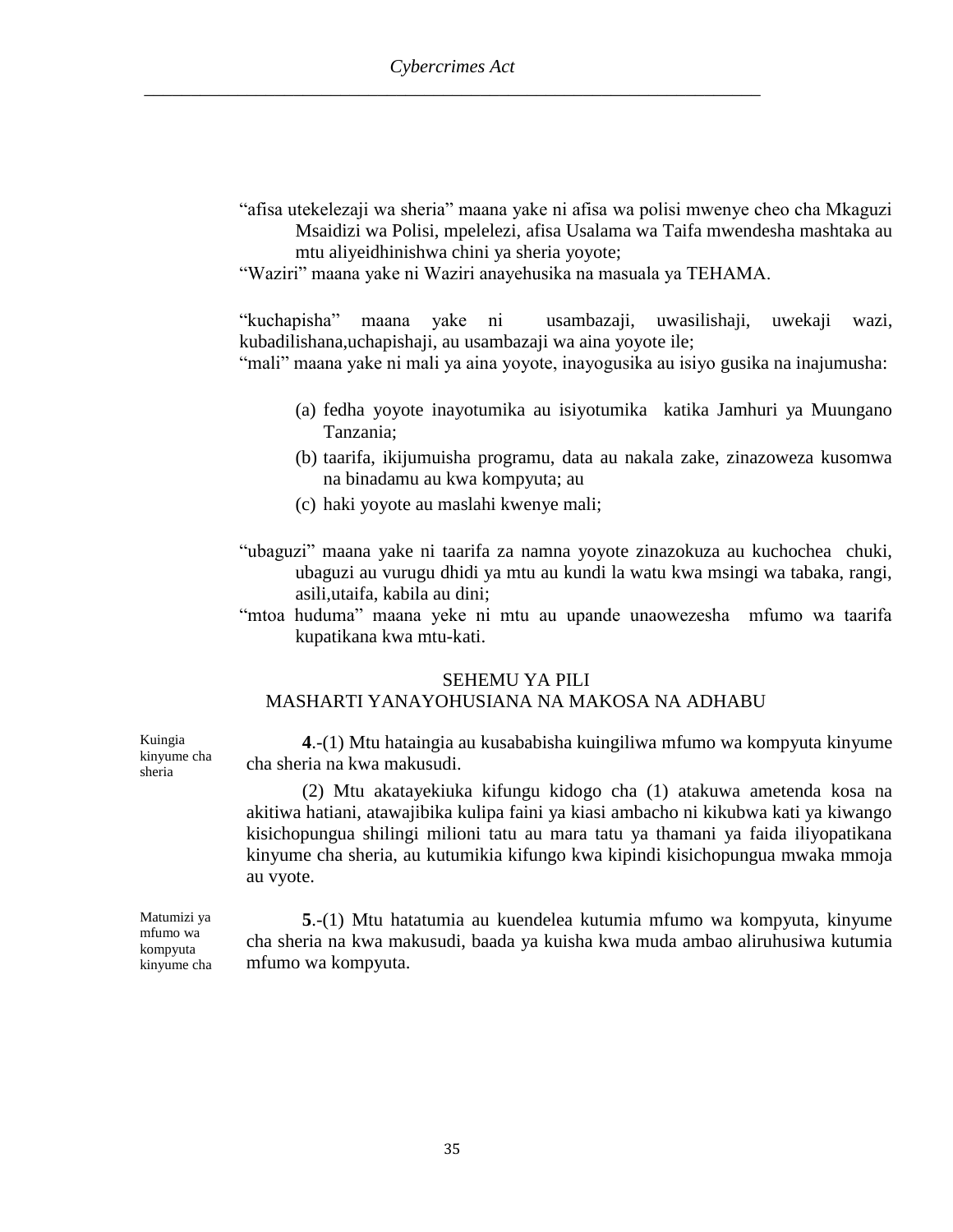sheria (2) Mtu akatayekiuka kifungu kidogo cha (1) atakuwa ametenda kosa na akitiwa hatiani, atawajibika kulipa faini ya kiasi ambacho ni kikubwa kati ya kiwango kisichopungua shilingi milioni moja au mara tatu ya thamani ya faida iliyopatikana kinyume cha sheria, au kutumikia kifungo kwa kipindi kisichopungua miezi sita au vyote.

Kuingilia mawasiliano kinyume cha sheria

**6.-**(1) Mtu ambaye, kinyume cha sheria na kwa makusudi-

(a) anaingilia kwa kutumia njia ya kiufundi au kwa njia nyingine yoyote:

- (i) mawasilano yasiyo ya umma kwenda au kutoka au yaliyo ndani ya mfumo wa kompyuta;
- (ii) mawasiliano yasiyo ya umma ya kieletromaniginetiki yakokayo katika mfumo wa kompyuta usio wa umma; au
- (iii) mfumo wa kompyuta usio wa umma ambao umeunganishwa na mfumo mwingine wa kompyuta.
- (b) anakwepa hatua za udhibiti zilizoelekezwa kwa ajili ya kukinga kuingiliwa kwa maudhui yaliyomo kwenye mawasiliano yasiyo ya umma.

(2) Mtu atakayekiuka kifungu kidogo cha (1) atakuwa ametenda kosa na akitiwa hatiani, atawajibika kulipa faini isiyo pungua shilingi milioni tano au kutumikia kifungo kwa kipindi kisichopungua mwaka mmoja au vyote.

Kuingilia data kinyume cha sheria

**7**.-(1) Mtu ambaye, kinyume cha sheria na kwa makusudi-

- (a) anaharibu au anazorotesha data kompyuta;
- (b) anafuta data kompyuta;
- (c) anabadili data kompyuta;
- (d) anaifanya datamkompyuta ipoteze maana, ishindwe kutumika au ikose ufanisi;
- (e) anazuia au anaingilia matumizi halali ya data kompyuta;
- (f) anazuia au anamuingilia mtu mwingine anayetumia data kompyuta kihalali; au
- (g) anamzuia mtu aliyeidhinishwa kutumia data kompyuta,

atakuwa ametenda kosa na akitiwa hatiani, atawajibika kulipa faini ya kiasi ambacho ni kikubwa kati ya kiwango kisichopungua shilingi milioni kumi au mara tatu ya thamani ya faida iliyopatikana kinyume na sheria au kutumikia kifungo kwa kipindi kisichopungua miaka mitatu au vyote.

(2) Mtu ambaye-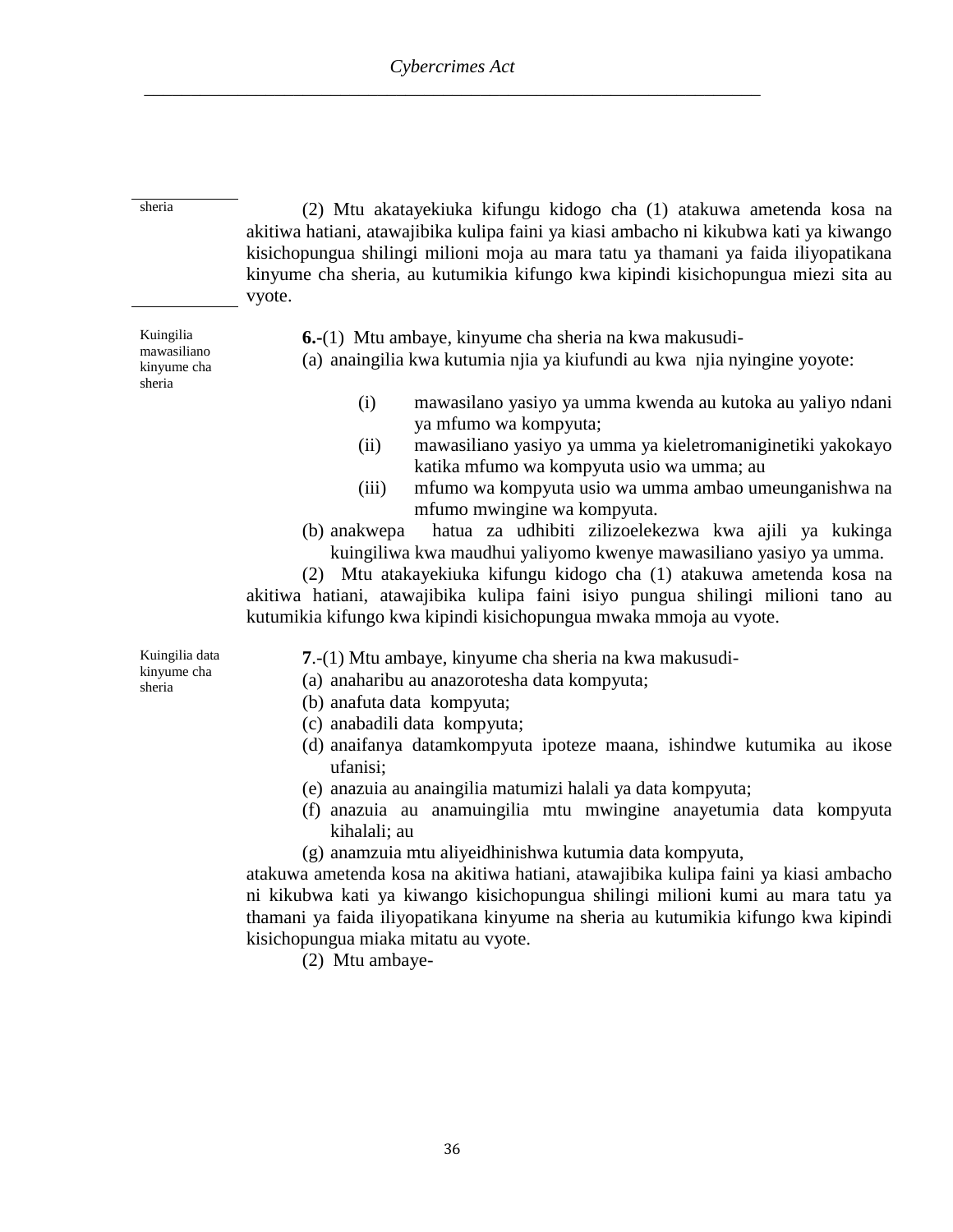(a) anawasilisha, anafichua au anasambaza data kompyuta, programu ya kompyuta, ishara ya kuingilia au agizwa kwa mtu ambaye hajaidhinishwa;

(b) anapokea data kompyuta ambayo haijaidhinishwa, ametenda kosa na akitiwa hatiani, atawajibika, kulipa faini ya kiasi ambacho ni kikubwa kati ya kiwango kisichopungua shilingi milioni mbili au mara tatu ya thamani ya faida iliyopatikana kinyume cha sheria, au kutumikia kifungo kwa kipindi kisichopungua mwaka mmoja au vyote.

(3) Mtu ambaye isivyo halali na kwa makusudi anaharibu au anabadili data yoyote ya kompyuta, iwapo data hiyo inatakiwa kutunzwa kisheria au ni ushahidi kwenye shauri lolote chini ya Sheria hii kwa-

- (a) kuondoa au kubadilisha data, programu au taarifa nyingine yoyote iliyoko ndani au nje ya mfumo wa kompyuta;
- (b) anawasha, anaingiza au anapakua programu ambayo imetengenezwa kwa lengo la kuondoa au kubadilisha data, programu au aina yoyote ya taarifa ilioyoko ndani au nje ya mfumo wa kompyuta; au
- (c) anatengeneza, anabadilisha au anaharibu namba ya siri, namba binafsi ya utambulisho au namna inayotumika kuingika kwenye mfumo wa kompyuta,

atakuwa ametenda kosa na akitiwa hatiani, atawajibika kulipa faini ya kiasi ambacho ni kikubwa kati ya kiwango kisichopungua shilingi milioni ishirini au mara tatu ya thamani ya faida iliyopatikana kinyume cha sheria, au kutumikia kifungo kwa kipindi kisichopungua miaka mitano au vyote.

**8**.-(1) Bila kuathiri masharti ya sheria ya Usalama wa Taifa, mtu hataingilia pasipo idhini na kujipatia data kompyuta iliyokingwa dhidi ya kuingiliwa.

(2) Mtu akatayekiuka kifungu kidogo cha (1) atakuwa ametenda kosa na akitiwa hatiani, atawajibika kulipa faini ya kiasi ambacho ni kikubwa kati ya kiwango kisichopungua shilingi milioni ishirini au mara tatu ya thamani ya faida iliyopatikana kinyume cha sheria, au kutumikia kifungo kwa kipindi kisichopungua miaka mitano au vyote

**9**. Mtu ambaye, kinyume cha sheria na kwa makusudi anazuia au anaingilia-

(a) utendaji kazi wa mfumo wa kompyuta;

(b) matumizi au uendeshaji wa mfumo wa kompyuta,

atakuwa ametenda kosa na akitiwa hatiani, atawajibika kulipa faini ya kiasi ambacho

Kuingilia mfumo kinyume cha sheria

Ujasusi data Sura ya 47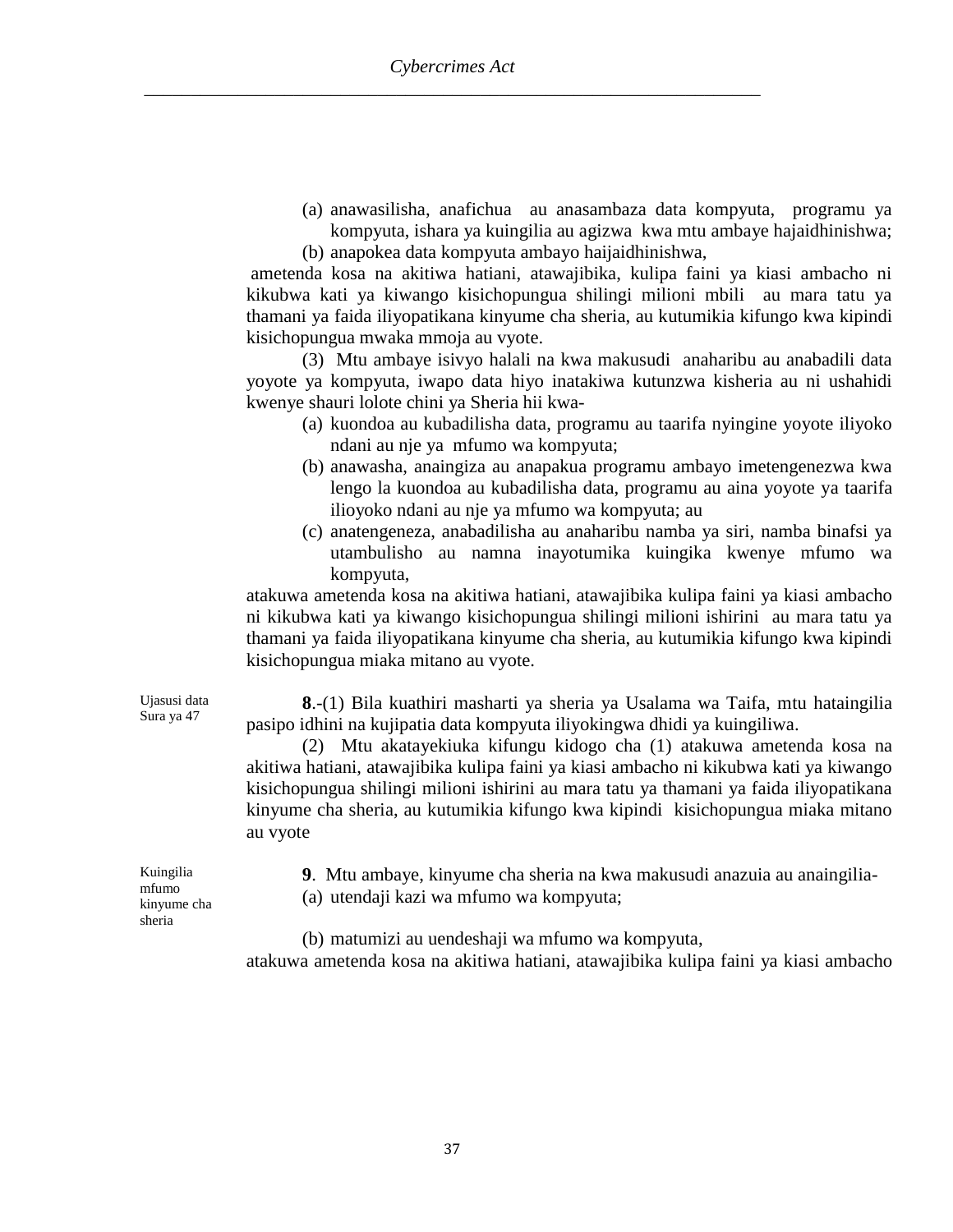ni kikubwa kati ya kiwango kisichopungua shilingi milioni mbili au mara tatu ya thamani ya faida iliyopatikana kinyume cha sheria, au kutumikia kifungo kwa kipindi kisichopungua mwaka mmoja au vyote

Kifaa kisicho halali

**10**.-(1) Mtu hatajishughulisha au kumiliki, kinyume cha sheria-

- (a) kifaa ikijumuisha programu ya kompyuta iliyotengenezwa au inayotumiwa kwa madhumuni ya kutenda kosa;
- (b) namba ya siri ya kompyuta, ishara ya kuingilia au data kama hiyo ambayo inaweza kutumika na mtu yoyote kuingilia mfumo wa kompyuta au sehemu yake kwa lengo la kutenda kosa.

(2) Mtu akatayekiuka kifungu kidogo cha (1) atakuwa ametenda kosa na akitiwa hatiani, atawajibika, kulipa faini ya kiasi ambacho ni kikubwa kati ya kiwango kisichopungua shilingi milioni kumi au mara tatu ya thamani ya faida iliyopatikana kinyume cha sheria, au kutumikia kifungo kwa kipindi kisichopungua miaka mitatu au vyote

**11**.-(1) Mtu hataingiza, hatabadilisha, hatachelewesha, hatasambaza au hatafuta data kompyuta iliyogushiwa kwa lengo la kutaka itumike kwa madhumuni halali, bila kujali kama taarifa hiyo inasomeka au haisomeki.

(2) Mtu akatayekiuka kifungu kidogo cha (1) atakuwa ametenda kosa na akitiwa hatiani, atawajibika, kulipa faini ya kiasi ambacho ni kikubwa kati ya kiwango kisichopungua shilingi milioni ishirini au mara tatu ya thamani ya faida iliyopatikana kinyume cha sheria, au kutumikia kifungo kwa kipindi kisichopungua miaka saba au vyote.

**12.-(**1) Mtu hatasababisha kupotea kwa mali ya mtu mwingine-

- (a) kwa kuongeza, kubadilisha, kufuta, kuchelewesha, kusambaza au kuzuia data kompyuta; au
- (b) kwa kuingilia utendaji kazi wa mfumo wa kompyuta,

kwa udanganyifu au ya uongo kwa lengo la kujipatia bila haki manufaa ya kiuchumi.

(2) Mtu akatayekiuka kifungu kidogo cha (1) atakuwa ametenda kosa na akitiwa hatiani, atawajibika, kulipa faini ya kiasi ambacho ni kikubwa kati ya kiwango kisichopungua shilingi milioni ishirini au mara tatu ya thamani ya faida iliyopatikana kinyume cha sheria, au kutumikia kifungo kwa kipindi kisichopungua

Kughushi kunakohusiana na masuala ya kompyuta

Udanganyifu unaohusiana na kompyuta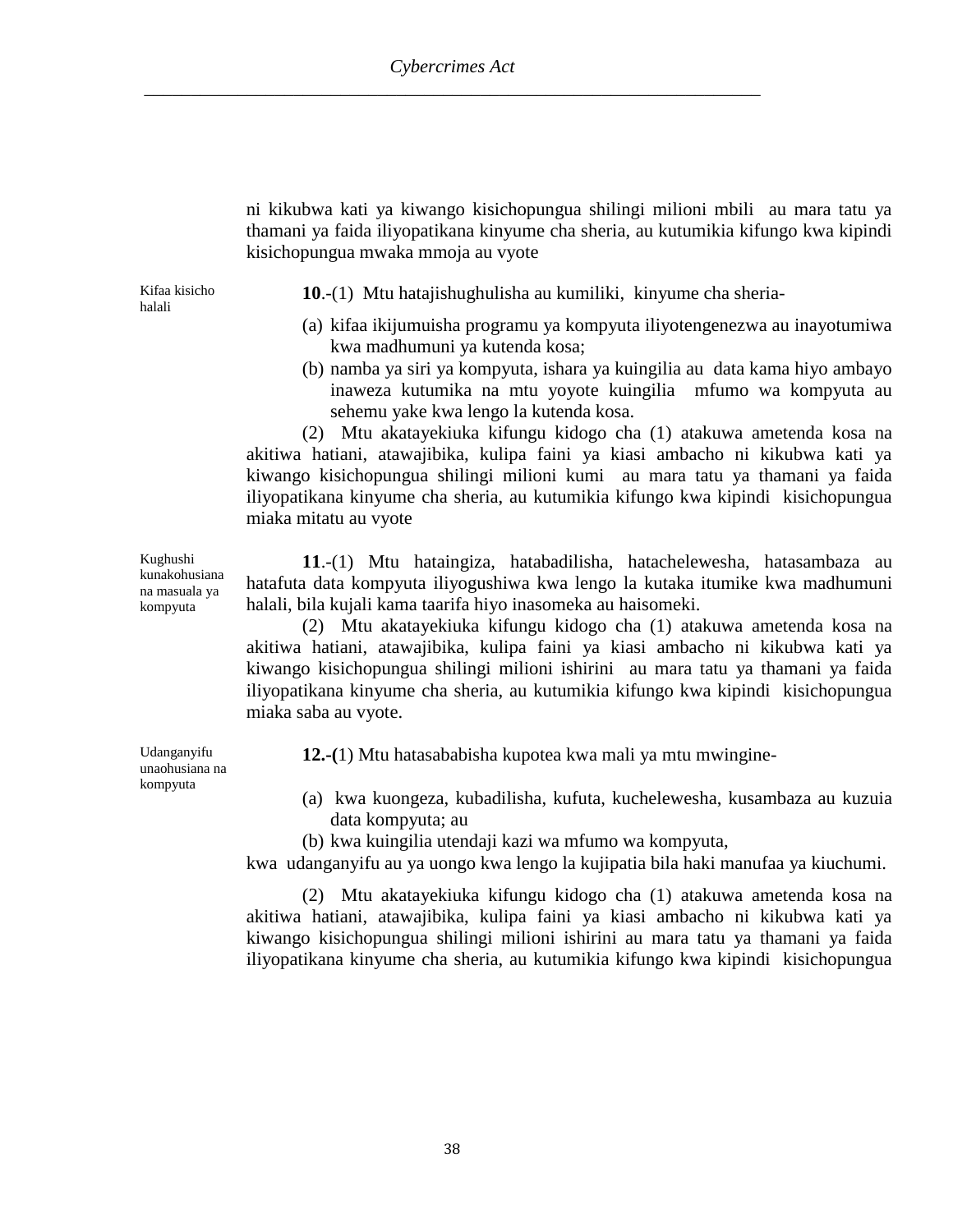#### miaka saba au vyote.

Ponografia za watoto

**13**.-(1) Mtu yeyote-

- (a) hatachapisha ponografia za watoto kwa kupitia mfumo wa kompyuta; au
- (b) hatawezesha upatikanaji au kuoneshwa kwa ponografia za mtoto kwa kupitia mfumo wa kompyuta.

(2) Mtu akatayekiuka kifungu kidogo cha (1) atakuwa ametenda kosa na akitiwa hatiani, atawajibika kulipa faini ya kiasi ambacho ni kikubwa kati ya kiwango kisichopungua shilingi milioni hamsini au mara tatu ya thamani ya faida iliyopatikana kinyume cha sheria, au kutumikia kifungo kwa kipindi kisichopungua miaka saba au vyote.

(3) Mtu aliyetiwa hatiani kwa kosa chini ya kifungu hiki, pamoja na adhabu nyingine yoyote, anaweza kuamriwa kumlipa fidia mtu ambaye ameathirika na kosa hilo.

Ponografia **14**.-(1) Mtu hatachapisha au kusababisha kuchapishwa kwa kupitia katika mfumo wa kompyuta-

- (a) ponografia; au
- (b) ponografia yoyote iliyo ya kiasherati au chafu.

(2) Mtu akatayekiuka kifungu kidogo cha (1) atakuwa ametenda kosa na akitiwa hatiani, atawajibika, iwapo ni uchapishaji kuhusiana na-

- (a) ponografia, kulipa faini isiyopungua shilingi milioni ishirini au kutumikia kifungo kwa kipindi kisichopungua miaka saba au vyote; au
- (b) ponografia iliyo ya kiasherati au chafu, kulipa faini isiyopungua shilingi milioni thelathini au kutumikia kifungo kwa kipindi kisichopungua miaka kumi au vyote.

Makosa yanayohusiana na utambuzi **15.-(**1) Mtu hatajifanya kuwa mtu mwingine kwa kutumia mfumo wa kompyuta.

(2) Mtu akatayekiuka kifungu kidogo cha (1) atakuwa ametenda kosa na akitiwa hatiani, atawajibika kulipa faini ya kiasi ambacho ni kikubwa kati ya kiwango kisichopungua shilingi milioni tano au mara tatu ya thamani ya faida iliyopatikana kinyume cha sheria, au kutumikia kifungo kwa kipindi kisichopungua miaka saba au vyote.

Kutoa taarifa za **16**. Mtu yeyote anayetoa taarifa, data au maelezo kwa njia ya picha,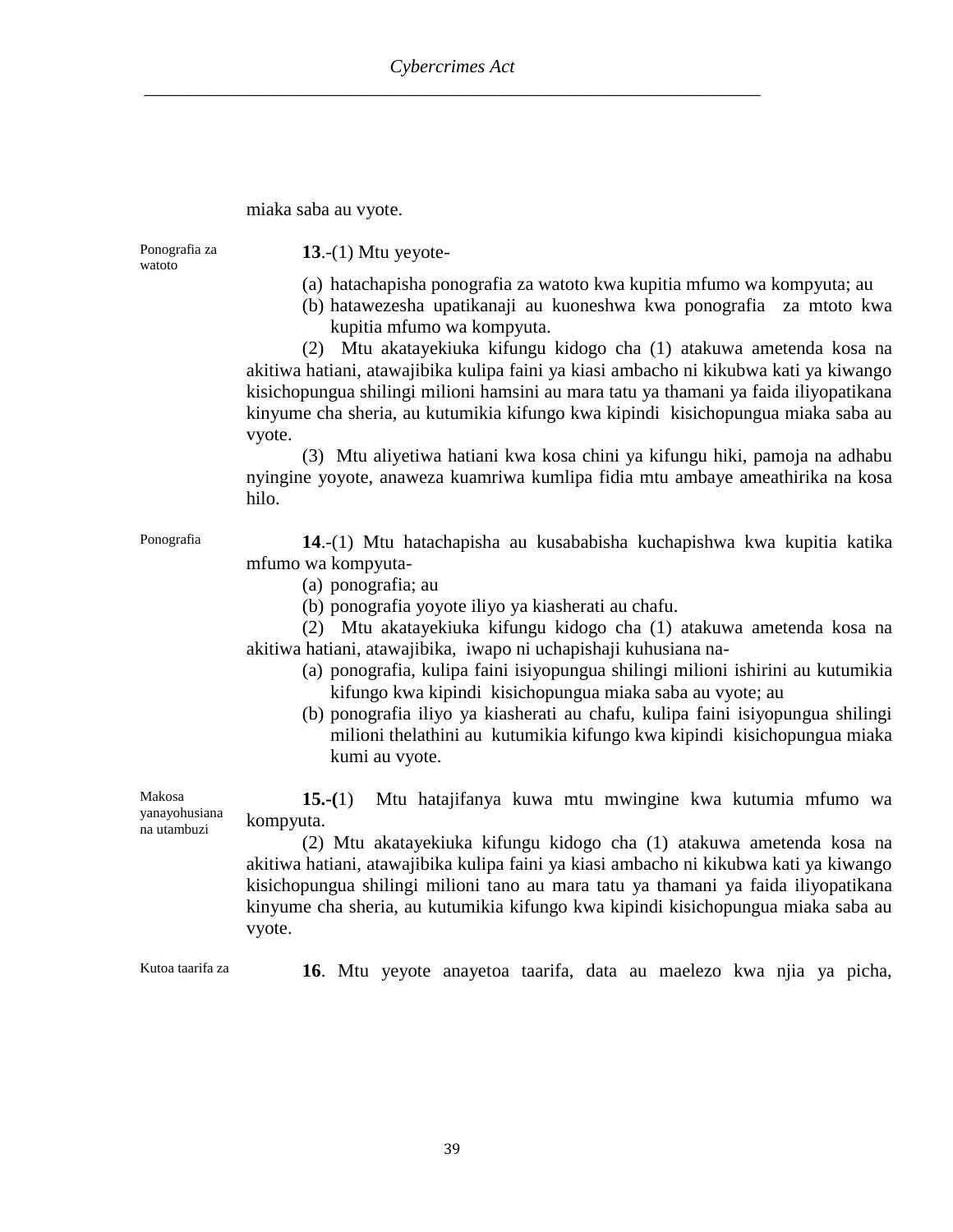| uongo                                 | maandishi, alama au aina nyingine yoyote kwenye mfumo wa kompyuta, endapo<br>taarifa, data, au maelezo hayo ni ya uongo, yanapotosha au yasiyo sahihi, atakuwa<br>ametenda kosa, na akipatikana na hatia atalipa faini isiyopungua shilingi milioni tatu<br>au kutumikia adhabu ya kifungo kisichopungua miezi sita au vyote.                                                                                                                                                                                                                     |
|---------------------------------------|---------------------------------------------------------------------------------------------------------------------------------------------------------------------------------------------------------------------------------------------------------------------------------------------------------------------------------------------------------------------------------------------------------------------------------------------------------------------------------------------------------------------------------------------------|
| Ubaguzi                               | 17.-(1) Mtu, kwa kutumia mfumo wa kompyuta-<br>(a) hatazalisha vitu vya kibaguzi kwa madhumuni ya kuvisambaza;<br>(b) hatatoa au kuwezesha kupatikana vitu vya kibaguzi ; au<br>(c) hatarusha vitu vya kibaguzi.<br>(2) Mtu akatayekiuka kifungu kidogo cha (1) atakuwa ametenda kosa na<br>akitiwa hatiani, atawajibika kulipa faini isiyopungua kiasi cha shilingi milioni tatu<br>au kutumikia kifungo kwa kipindi kisichopungua mwaka mmoja au vyote.                                                                                         |
| Matusi ya<br>kibaguzi                 | 18.-(1) Mtu hatamdhihaki mtu mwingine kwa kupitia mfumo wa kompyuta,<br>kutokana na sababu kuwa mtu huyo mwingine ni mmoja kati ya kundi<br>linalotambulika kwa tabaka, rangi, asili, utaifa, kabila au dini fulani.<br>(2) Mtu akatayekiuka kifungu kidogo cha (1) atakuwa ametenda kosa na<br>akitiwa hatiani, atawajibika kulipa faini isiyopungua shilingi milioni tatu au<br>kutumikia kifungo kwa kipindi kisichopungua mwaka mmoja au vyote.                                                                                               |
| Mauaji ya<br>kimbari                  | 19.-(1) Mtu hatachapisha au kusababisha kuchapishwa vitu vinavyochochea,<br>kanusha, punguza au halalisha matendo yanayopelekea mauaji ya kimbari na makosa<br>dhidi ya binadamu kwa kupitia mfumo wa kompyuta.<br>(2) Mtu akatayekiuka kifungu kidogo cha (1) atakuwa ametenda kosa na<br>akitiwa hatiani, atawajibika kulipa faini isiyo pungua shilingi milioni kumi au<br>kutumikia kifungo kwa kipindi cha kisichopungua miaka mitatu au vyote.                                                                                              |
| Taarifa<br>zinazotumwa<br>bila ridhaa | $20-(1)$ Mtu-                                                                                                                                                                                                                                                                                                                                                                                                                                                                                                                                     |
|                                       | (a) hataanzisha usambazaji wa taarifa zinazotumwa bila ridhaa;<br>(b) hatarusha tena au kusambaza upya taarifa zinazotumwa bila ridhaa;<br>(c) hataghushi taarifa za utambulisho na kuzituma bila ridhaa<br>(2) Mtu akatayekiuka kifungu kidogo cha (1) atakuwa ametenda kosa na<br>akitiwa hatiani, atawajibika kulipa faini ya kiasi ambacho ni kikubwa kati ya kiwango<br>kisichopungua shilingi milioni tatu au mara tatu ya thamani ya faida iliyopatikana<br>kinyume cha sheria, au kutumikia kifungo kwa kipindi kisichopungua mwaka mmoja |

40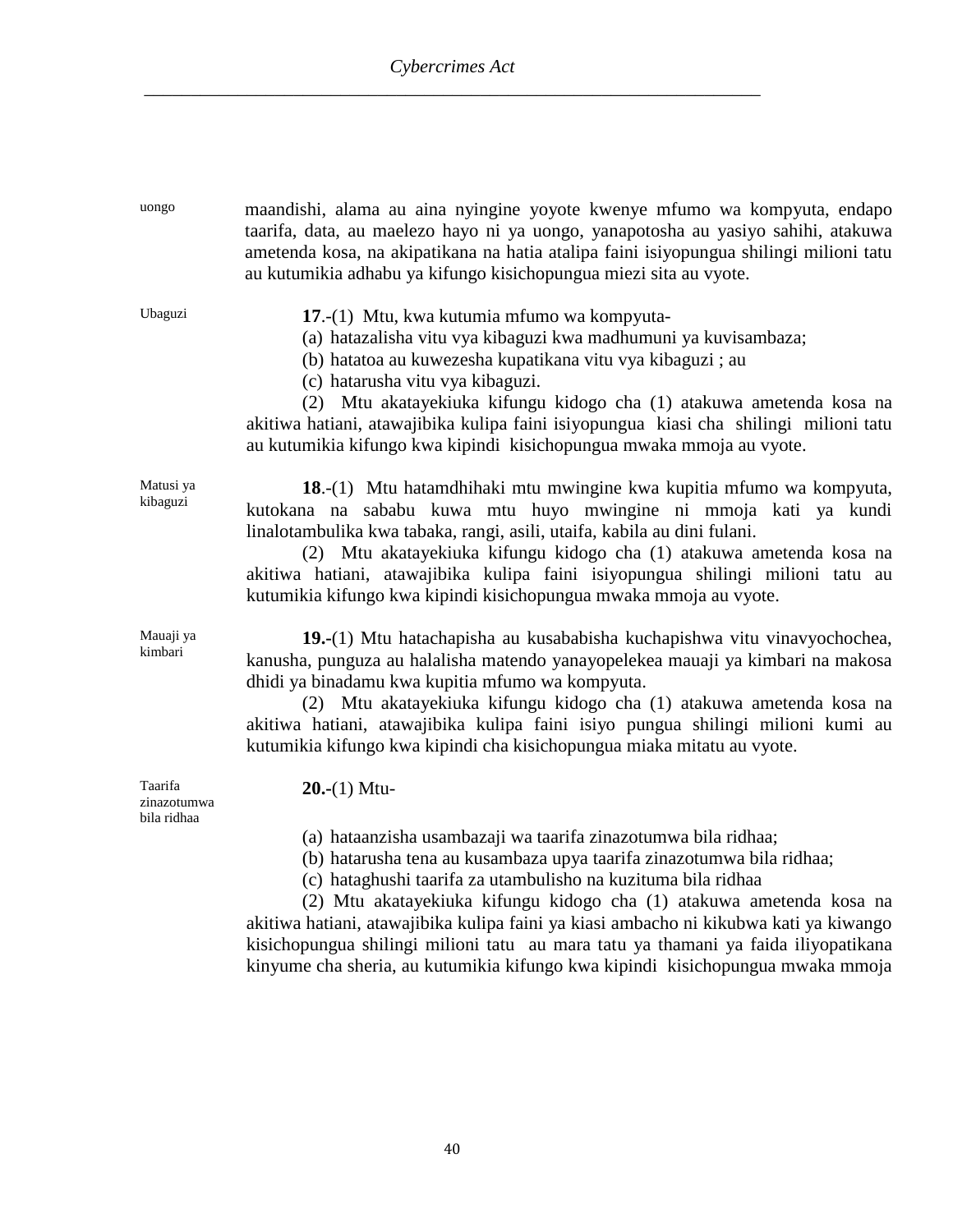au vyote.

(3) Kwa madhumuni ya kifungu hiki, "taarifa zinazotumwa bila ridhaa" maana yake ni taarifa au data za kielektroniki amabazo hazijaombwa na mpokeaji.

Kufichua taarifa za upelelezi

**21.-**(1) Mtoa huduma anayepokea amri kuhusiana na upelelezi wa kijinai, inayohitaji usiri, hatatoa taarifa yoyote iliyopo kwenye amri hiyo isivyo halali na makusudi.

(2) Mtu akatayekiuka kifungu kidogo cha (1) atakuwa ametenda kosa na atawajibika, iwapo atatiwa hatiani, kulipa faini isiyopungua shilingi milioni kumi au kutumikia kifungo kwa kipindi kisichopungua miaka mitatu au vyote.

**22.** Mtu ambaye kwa makusudi na kinyume cha sheria ataharibu, atafuta, ataondoa, ataficha, atabadilisha au ataifanya data kompyuta kukosa maana kwa lengo la kuharibu ushahidi au kuchelewesha upelelezi atakuwa ametenda kosa na akitiwa hatiani atawajibika kulipa faini ya kiwango kisichopungua milioni tatu au kutumikia kifungo kwa muda usiopungua mwaka mmoja au vyote.

(2) Mtu ambaye kwa makusudi atazuia utekeleza au atashindwa kutekeleza amri iliyotolewa na sheria hii, atakuwa ametenda kosa na atawajibika, iwapo atatiwa hatiani, kulipa faini isiyopungua shilingi milioni tatu au kutumikia kifungo kwa kipindi cha kisichopungua mwaka mmoja au vyote.

**23.-**(1) Mtu hataanzisha au kukadimisha mawasiliano yoyote ya kielektroniki kwenda kwa mtu yoyote kwa kutumia mfumo wa kompyuta, kwa lengo la kurubuni, kulazimisha, kutisha au kunyanyasa au kusababisha maudhi ya hisia.

(2) Mtu akataye kiuka kifungu kidogo cha (1) atakuwa ametenda kosa na atawajibika, iwapo atatiwa hatiani, kulipa faini isiyopungua shilingi milioni tatu au kutumikia kifungo kwa kipindi cha kisichopungua mwaka mmoja au vyote.

**24**.-(1) Mtu hatatumia mfumo wa kompyuta kwa lengo la kukiuka haki bunifu zinazolindwa na Sheria nyingine yoyote.

(2) Mtu akatayekiuka kifungu kidogo cha (1) atakuwa ametenda kosa na akitiwa hatiani, atawajibika iwapo ukiukaji -

(a) hauhusiani na masuala ya kibiashara, kulipa faini isiyo pungua shilingi milioni tano au kutumikia kifungo kwa kipindi kisichopungua miaka mitatu au vyote;

(b) unagusa masuala ya kibiashara, kulipa faini isiyo pungua shilingi milioni

Kuzuia upelelezi

Unyanyasaji kwa kupitia mtandao

Ukiukaji wa haki bunifu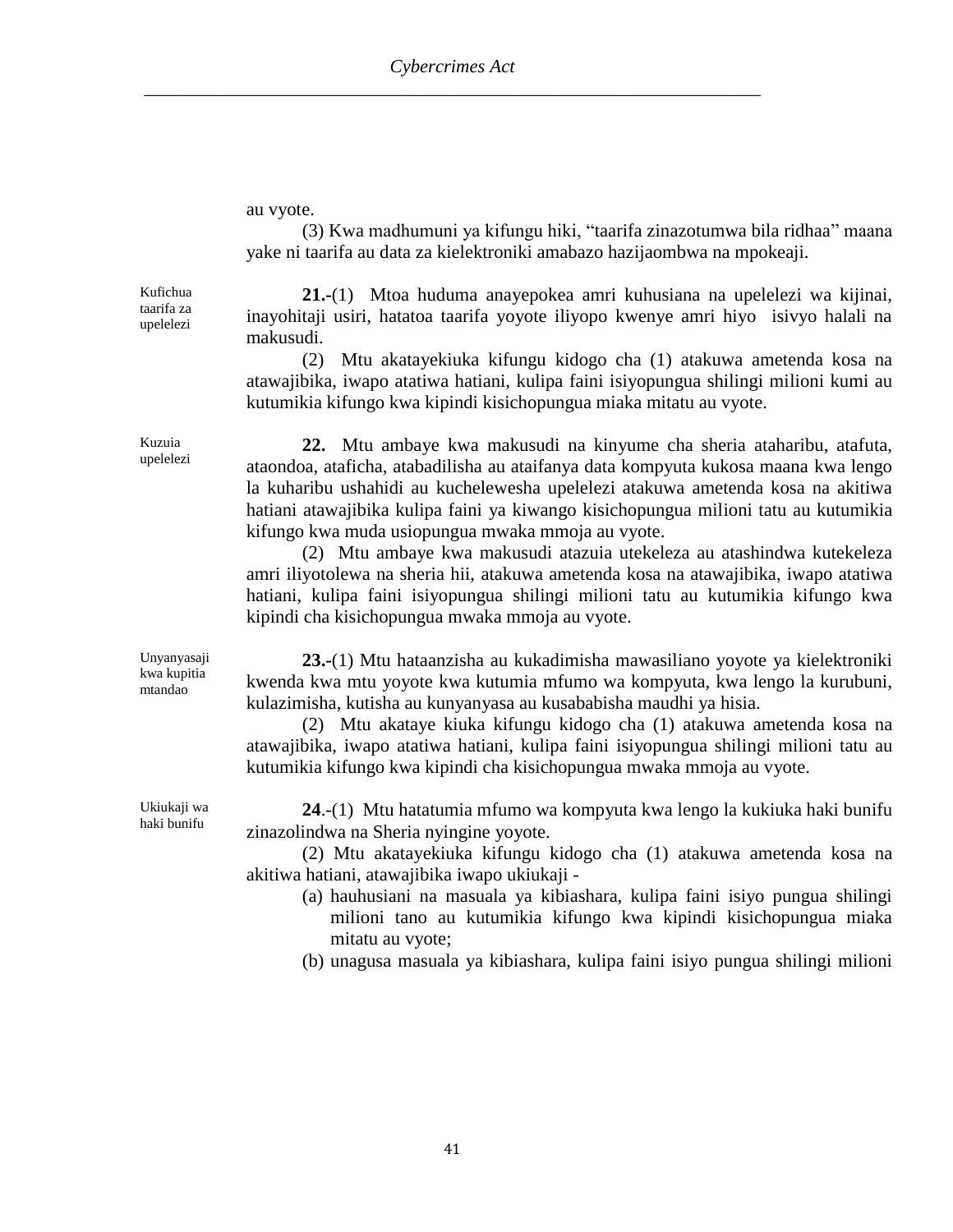ishirini au kutumikia kifungo kwa kipindi kisichopungua miaka mitano au vyote.

Wakosaji wakuu

**25**.-(1) Mtu yeyote ambaye-

- (a) anafanya kitendo au anaacha kufanya kitendo ambacho kiasi kwamba kutokutenda huko kunasababisha kutendeka kwa kosa;
- (b) anafanya au anaacha kufanya kitendo kwa madhumuni ya kumuwezesha au kumsaidia mtu mwingine kutenda kosa;
- (c) anamsaidia na kumwezesha mtu mwingine kutenda kosa;
- (d) anamshawishi au kumlipa mtu mwingine kufanya kosa hilo,

atachukuliwa kuwa ametenda kosa na atashitakiwa kama mtu aliyetenda kosa.

(2) Mtu anayemlipa mtu mwingine kufanya au kutokufanya kitendo kwa kiasi ambapo, iwapo yeye mwenyewe angefanya kitendo hicho au kutokutenda huko, kitendo hicho kingepelekea kosa kufanyika kwa upande wake na atakuwa na hatia kwa kosa la aina hiyo na atawajibika kwa adhabu sawa kana kwamba yeye mwenyewe angefanya kitendo hicho au kutokutenda huko.

Jaribio la kufanya uhalifu

**26.**-(1) Pale ambapo mtu anayekusudia kutenda kosa anaanza kutekeleza kusudio lake na anadhihirisha kusudio lake kwa kitendo kinachoashiria kosa, isipokuwa hatekelezi kusudio lake kwa kiasi cha kutenda kosa hilo, atachukuliwa kuwa ametenda kosa hilo.

(2) Kwa madhumuni ya kifungu hiki-

(a) isipokuwa kwa kiasi cha adhabu haitajalisha iwapo-

- (i) mkosaji anatenda yote ambayo ni muhimu kwa utendaji wa kosa; au
- (ii) utekelezaji wa kusudio lake kwa ukamilifu unazuiliwa na mazingira ambayo hayaingiliani na kusudio lake; au
- (iii) anaacha kutekeleza kusudio lake kwa hiari yake mwenyewe;
- (b) kutokana na sababu za mazingira yasiyojulikana kwa mhalifu haiwezekani kutenda kosa.

(3) Mtu yeyote anayejaribu kutenda kosa chini ya sheria hii atakua ametenda kosa na akitiwa hatiani atawajibika kulipa faini isiyopungua shilingi milioni moja au kifungo kwa kipindi kisichopungua miezi sita au vyote.

Kula njama ya kutenda kosa

**27.** Mtu anayekula njama na mtu mwingine kutenda kosa chini ya Sheria hii, anatenda kosa na iwapo atatiwa hatiani, atawajibika kulipa faini isiyopungua shilingi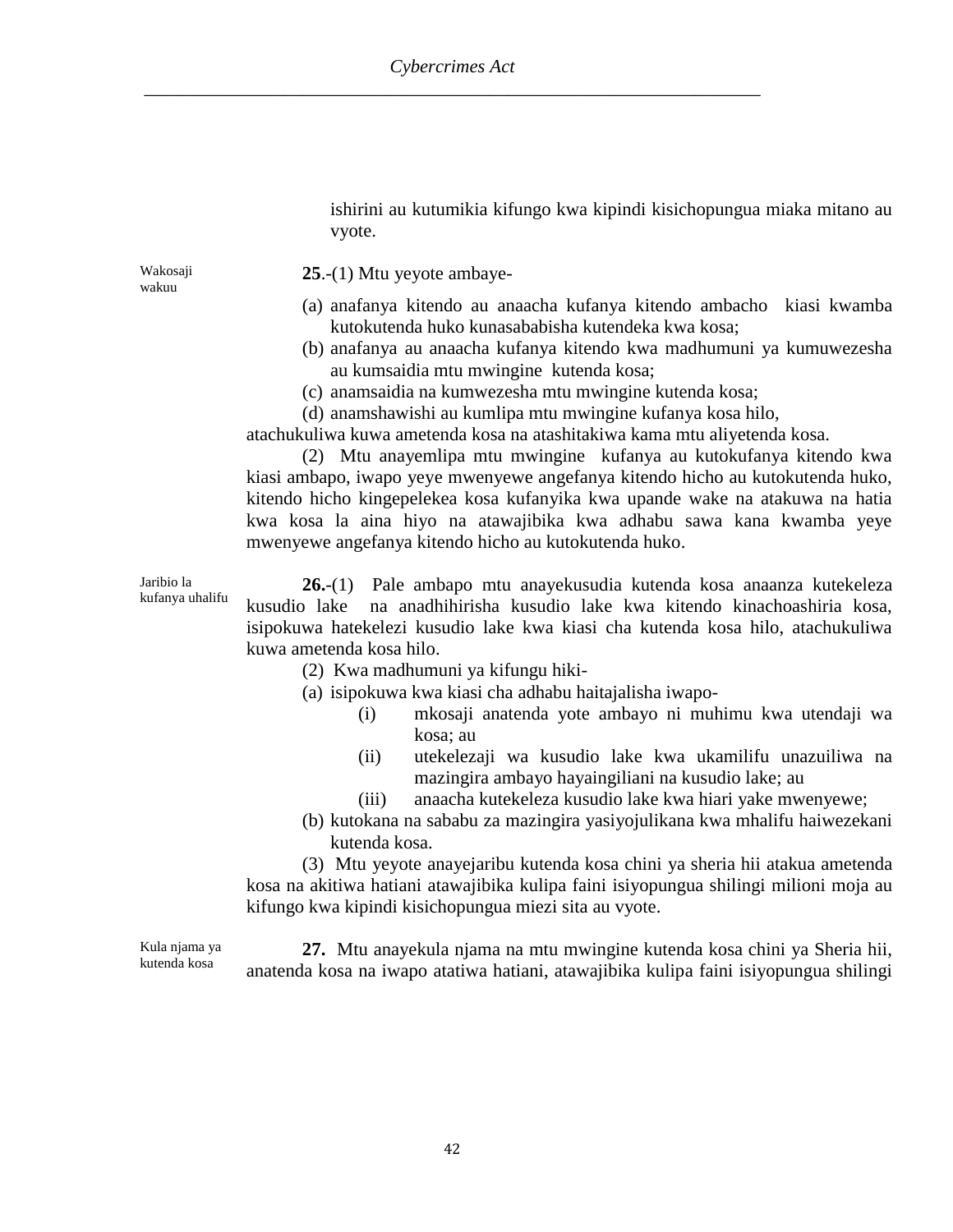milioni moja au kutumikia kifungo kwa kipindi kisichopungua mwaka mmoja au vyote.

Ulinzi wa miundo mbinu muhimu ya TEHAMA

**28**.-(1) Waziri anaweza, kwa amri itakayochapishwa kwenye *Gazeti la Serikali* kuainisha mifumo ya kompyuta kama miundombinu muhimu.

(2) Amri iliyorejewa chini ya kifungu kidogo cha (1) inaweza kuainisha vigezo, miongozo na taratibu kuhusiana na-

- (a) usajili, ulinzi au utunzaji;
- (b) usimamizi wa jumla;
- (c) kuingia, kuhamisha na kudhibiti data;
- (d) kuhakikisha uwepo wa audilifu au uhalali wa data au taarifa;
- (e) njia zitakazotumika kuhifadhi au kutunza data;
- (f) mipango ya kudhibiti majanga iwapo kutatokea uharibifu;
- (g) namna na utaratibu wa kuendesha ukaguzi;
- (h) jambo jingine lolote ambalo ni muhimu kwa ulinzi, usimamizi na udhibiti wa data na rasimali nyingine.

(3) Kwa madhumuni ya kifungu hiki, miundombinu muhimu ya TEHAMA inajumuisha mali, vifaa, mifumo ya kompyuta au mitandao inayoshikika na isiyoshikika ambayo ina umuhimu kwa Jamhuri ya Muungano wa Tanzania kiasi kwamba kutokufanya kazi kwake kuna madhara ya kiusalama, kiuchumi na kijamii.

Uhujumu wa miundombinu muhimu wa TEHAMA

**29**. Pale ambapo mtu anatenda kosa chini ya sheria hii au sheria nyingine yoyote linalohusiana na miundombinu muhimu, mtu huyo atakuwa ametenda kosa na akitiwa hatiani atawajibika kulipa faini isiyopungua shillingi milioni mia moja au mara tatu ya hasara aliyoisababisha au kifungo kisichopungua miaka mitano au vyote.

## SEHEMU YA TATU MAMLAKA YA MAHAKAMA

Mamlaka ya mahakama

- **30**.-(1) Mahakama zitakuwa na uwezo wa kusikiliza shauri lolote chini ya Sheria hii pale ambapo kosa au sehemu ya kosa -
	- (a) limetendeka ndani ya Jamhuri ya Muungano wa Tanzania;
	- (b) limetendeka kwenye meli au ndege iliyosajiliwa ndani ya Jamhuri ya Muungano wa Tanzania;
	- (c) limetendwa na mtanzania; au
	- (d) limetendwa na mtanzania anayeishi nje Jamhuri ya Muungano wa Tanzania,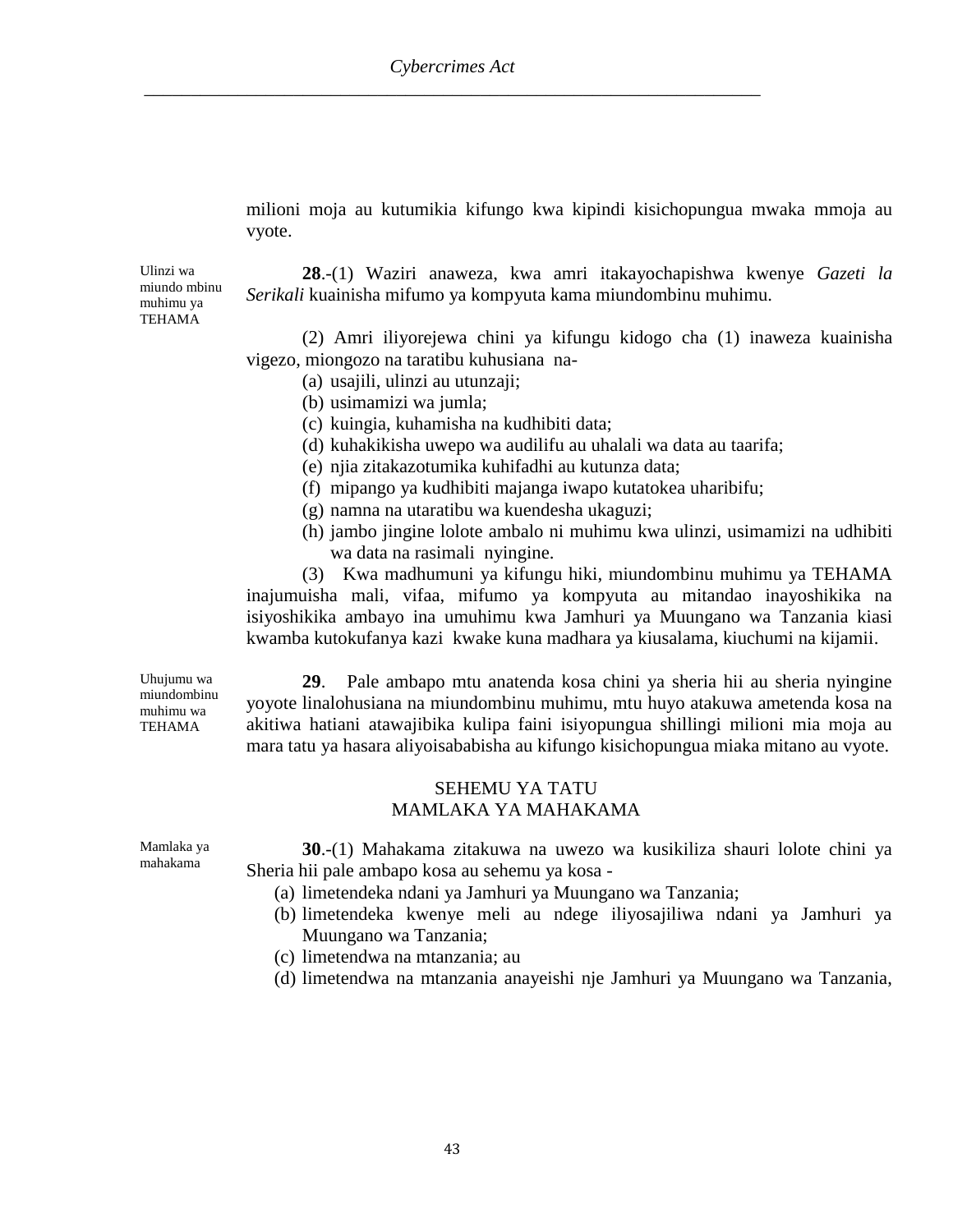endapo kitendo alichokitenda mtu huyo kingekuwa ni kosa chini ya sheria ya nchi hiyo;

- (e) limetendwa na mtu yeyote, bila kujali utaifa au ukaazi wake au eneo husika, iwapo kosa limefanyika-
	- (i) kwa kutumia mfumo wa kompyuta, kifaa au data zilizoko ndani ya Jamhuri ya Muungano wa Tanzania; au
	- (ii) dhidi ya mfumo wa kompyuta, kifaa au data au mtu aliye ndani ya Jamhuri ya Muungano wa Tanzania.

(2) Katika kifungu hiki, neno "mahakama" lina maana ya mahakama yenye mamlaka.

### SEHEMU YA NNE UPEKUZI NA UKAMATAJI

Upekuzi na ukamataji

**31**.-(1) Askari Polisi mkuu wa kituo au afisa utekelezaji wa sheria mwenye cheo cha askari mkuu wa kituo, baada ya kuridhika kuwa kuna sababu za msingi kushuku au kuamini kuwa mfumo wa kompyuta-

- (a) unaweza kutumika kuthibitisha kosa;
- (b) unachukuliwa na mtu yeyote kutokana na kosa,

kutoa hati ya upekuzi itakayo muidhinisha afisa utekelezaji wa sheria -

- (i) kuingia kwenye eneo kwa lengo la kupekua au kukamata kifaa au mfumo wa kompyuta;
- (ii) kuiwekea ulinzi data iliyopatikana;
- (iii) kuongeza wigo wa upekuzi au uwezo wa kuingia kwenye mfumo mwingine iwapo afisa utekelezaji wa sheria anayefanya upekuzi anazo sababu za kuaminika kuwa data inayotafutwa, inatunzwa kwenye mfumo mwingine wa kompyuta au sehemu yake.

(2) Upekuzi chini ya kifungu hiki utafanyika kwa mujibu wa sheria zinazo simamia masuala ya upekuzi na ukamataji wa mali.

(3) Iwapo kifaa au mfumo wa kompyuta umeondolewa au hauingiliki kutokana na upekuzi au ukamataji wa mali, afisa utekelezaji wa sheria, wakati wa upekuzi na ukamataji wa mali -

- (a) ataandaa orodha ya vitu vyote vilivyokamatwa au kufanywa visiingilike, ikijumuisha muda ambao mali ilikamatwa;
- (b) atampatia nakala ya orodha ya mali iliyokamatwa mtu anayemiliki au mwangalizi wa mfumo husika wa kompyuta.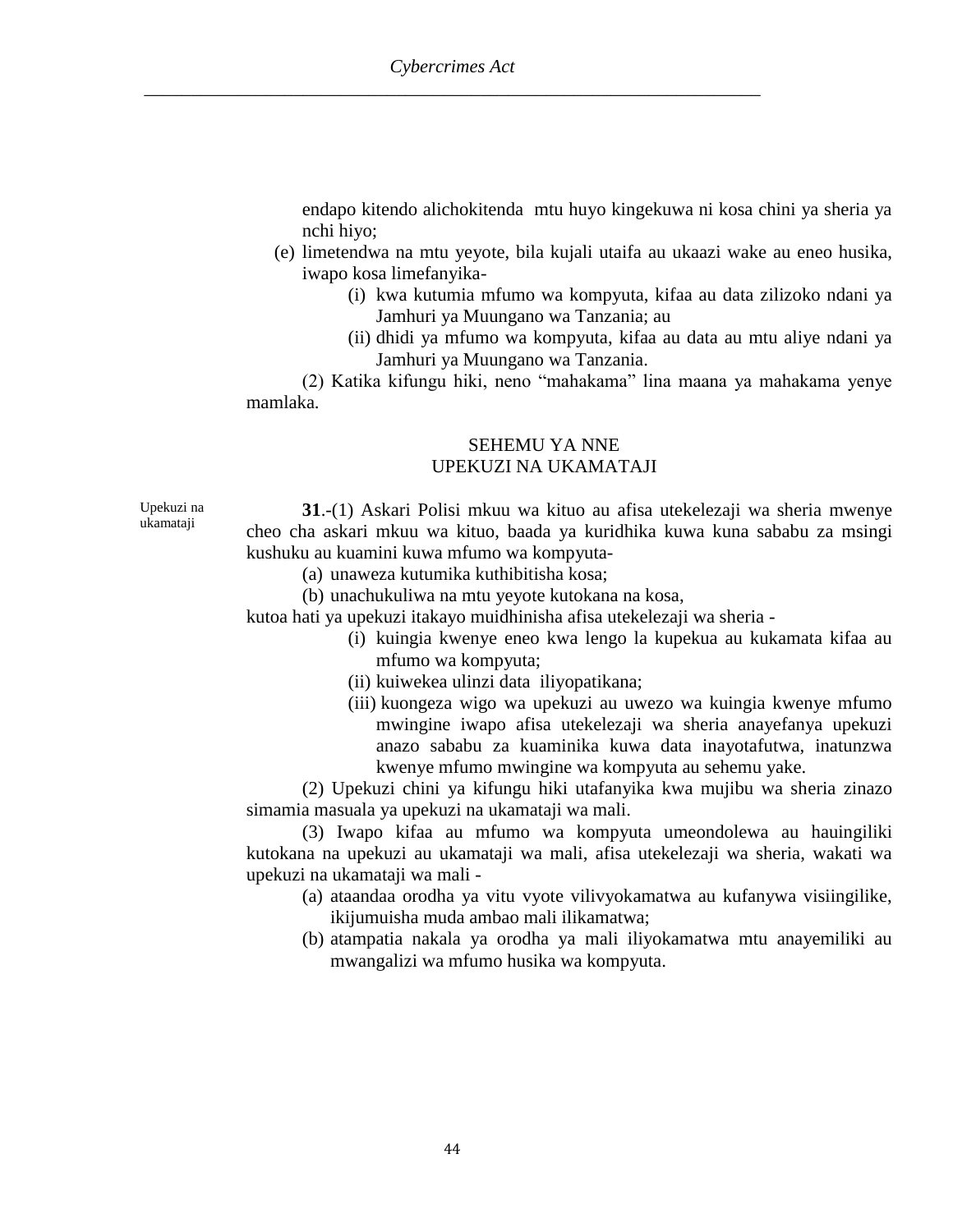(4) Mtu anayemiliki au mwangalizi wa mfumo wa kompyuta anaweza kumuomba afisa utekelezaji wa sheria ruhusa ya kuingia au kudurufu taarifa zilizopo kwenye mfumo wa kompyuta baada ya ukamataji wa mali.

(5) Bila kuathiri masharti ya kifungu kidogo cha (4), afisa utekelezaji wa sheria anaweza kukataa kuruhusu kuingia kwenye mfumo au kudurufu taarifa iwapo anazo sababu za msingi za kuamini kuwa kuruhusu kuingia au kudurufu taarifa-

(a) itakuwa ni kosa; au

(b) kutaathiri-

- (i) uchunguzi unaohusiana na upekuzi
- (ii) upelelezi mwingine unaoendelea; au
- (iii) shauri lolote lililopo mahakamani au ambalo linaweza kufunguliwa kuhusiana na uchunguzi huo.

(6) Katika kifungu hiki "eneo" inajumuisha ardhi, majengo au chombo cha usafiri.

Utoaji data **32**.-(1) Pale ambapo data inanitajika kuwekwa wazi kwa madhumuni ya uchunguzi wa kijinai au kuendeshwa kwa kesi mahakamani, Askari Polisi Mkuu wa kituo au afisa mtekelezaji wa sheria mwenye cheo cha askari mkuu wa kituo anaweza kutoa amri kumtaka-

- (a) mtu yeyote kuwasilisha data iliyoainishwa ambayo mtu huyo anaimiliki au iliyo chini ya uangalizi wake ambayo imehifadhaiwa kwenye mfumo wa kompyuta; au
- (b) mtoa huduma yeyote, kuwasilisha taarifa kuhusiana na mteja zilizo kwenye umiliki au uangalizi wake.

(2) Iwapo kitu chochote kinachohusiana na upelelezi kinajumuisha data iliyohifadhiwa kwenye mfumo wa kompyuta au kwenye kifaa, amri itachukuliwa kumtaka mtu kutoa au kuruhusu upatikanaji wa data hiyo katika namna ambayo inasomeka na inayoweza kuondolewa.

Utunzaji data wa dharura **33**. Pale ambapo Askari Polisi Mkuu wa kituo au afisa utekelezaji wa sheria anazo sababu za kuamini kuwa data kompyuta ambayo inahitajika kwa madhumuni ya uchunguzi inaweza kupotea au kubadilishwa, anaweza kutoa amri itakayomtaka mtu mwenye uangalizi au umiliki wa kifaa au data kompyuta kuitunza kwa kipindi kisichozidi siku kumi na nne.

Utoaji na **34**.-(1) Pale Askari Polisi Mkuu wa kituo au afisa mtekelezaji wa sheria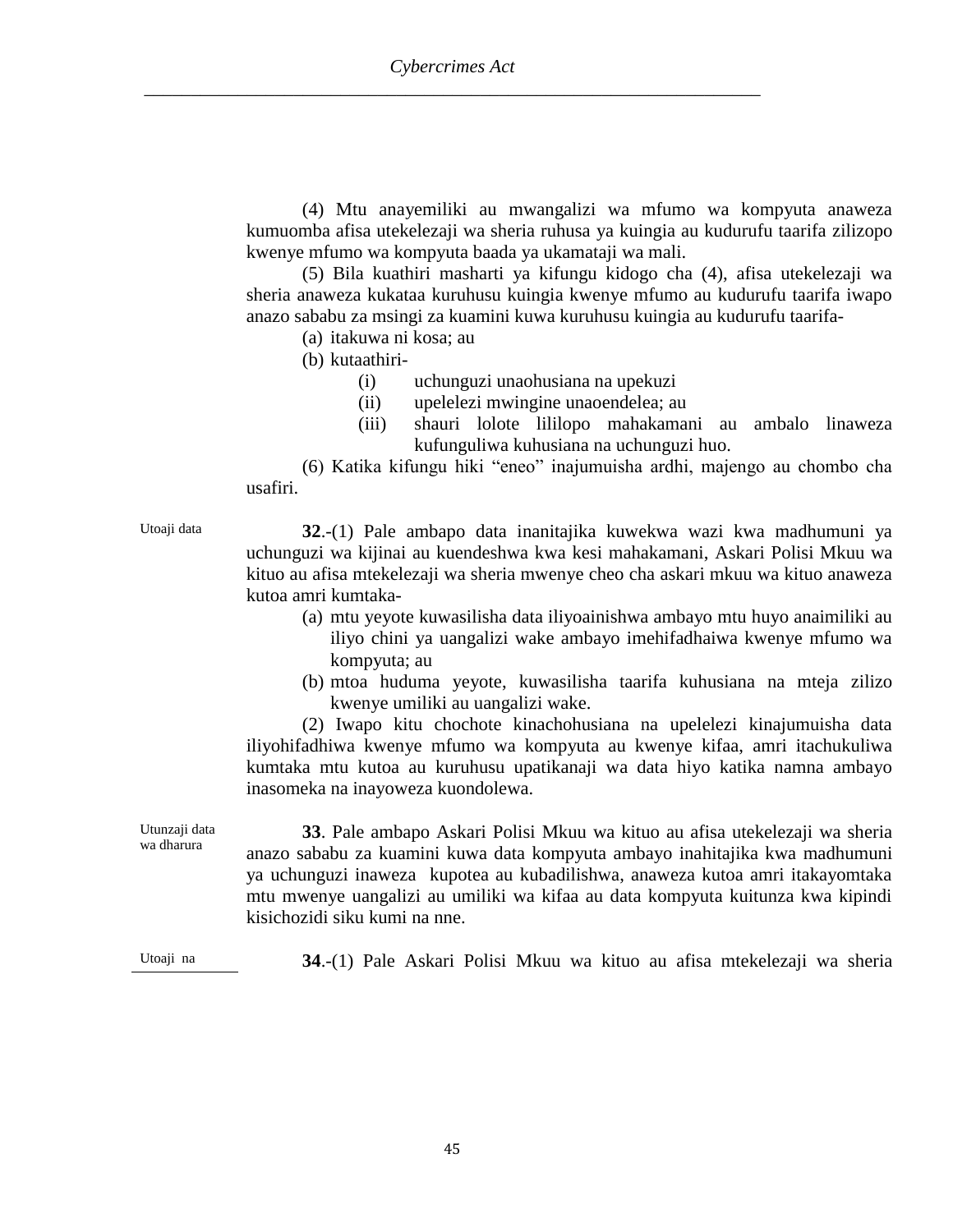| ukusanyaji wa<br>data nyendo                                     | mwenye cheo cha askari mkuu wa kituo anaridhika kuwa data kompyuta inahitajika<br>kwa madhumuni ya uchunguzi, afisa huyo anaweza kutoa amri kwa maandishi kwa<br>ajili ya-                                                                                                                                                                                                                                              |
|------------------------------------------------------------------|-------------------------------------------------------------------------------------------------------------------------------------------------------------------------------------------------------------------------------------------------------------------------------------------------------------------------------------------------------------------------------------------------------------------------|
|                                                                  | (a) ukusanyaji au kuweka kumbukumbu za taarifa za kompyuta zinazohusiana<br>na mawasilano maalum kwa kipindi maalum; au<br>(b) kumruhusu na kumsaidia afisa utekelezaji wa sheria kukusanya na kuweka                                                                                                                                                                                                                   |
|                                                                  | kumbukumbu za data hizo.<br>(2) Kwa madhumuni ya kifungu hiki "data nyendo" maana yake ni taarifa:<br>(a) inayohusiana na mawasiliano kwa mfumo wa kompyuta;                                                                                                                                                                                                                                                            |
|                                                                  | (b) iliyotolewa na mfumo wa kompyuta ambao ni sehemu ya mlolongo wa<br>mawasiliano; na                                                                                                                                                                                                                                                                                                                                  |
|                                                                  | (c) inayoonesha chanzo cha mawasiliano,njia iliyotumika, muda,ukubwa,<br>uelekeo na aina ya huduma zinazoambatana nazo.                                                                                                                                                                                                                                                                                                 |
| Utoaji na<br>ukusanyaji wa<br>maudhui katika<br>data             | 35. Pale ambapo Askari Polisi Mkuu wa kituo au afisa mtekelezaji wa sheria<br>mwenye cheo cha askari mkuu wa kituo anazo sababu za msingi za kushuku au<br>kuamini kuwa yaliyomo kwenye mawasiliano ya kielektroniki yanahitajika kwa<br>madhumuni ya uchunguzi, anaweza kutoa amri ya:<br>(a) kukusanya, kurekodi, kuruhusu au kuisaidia mamlaka husika kukusanya                                                      |
|                                                                  | au kurekodi taarifa zilizomo kwenye inayohusishwa na mawasiliano<br>maalum yaliyotolewa ka njia ya mfumo wa kompyuta; au<br>(b) kumuidhinisha afisa utekelezaji wa sheria kukusanya au kurekodi data kwa<br>kupitia njia ya kiufundi.                                                                                                                                                                                   |
| Amri ya<br>mahakama                                              | 36. Pale ambapo utoaji data au utunzaji data wa dharura chini ya vifungu vya<br>31, 32, 33, 34 au 35 kwa kadri itakavyokuwa, hauwezi kufanyika bila kutumia nguvu<br>au kutokana na pingamizi kutoka kwa mtu mwenye kumiliki data au thamani ya<br>ushahidi katika data inaweza kuhifadhiwa kwa amri ya mahakama, afisa mtekelezaji<br>wa sheria anaweza kuomba mahakamani amri ya utoaji au utunzaji wa data.          |
| Matumizi ya<br>kifaa cha<br><b>TEHAMA</b><br>katika<br>uchunguzi | 37.-(1) Pale ambapo afisa utekelezaji wa sheria anaridhika kuwa ushahidi wa<br>msingi hauwezi kukusanywa kwa kutumia utaratibu uliainishwa chini ya Sehemu hii,<br>afisa utekelezaji huyo anaweza kuiomba mahakama kutoa amri ya kuidhinisha<br>matumizi ya kifaa cha uchunguzi.<br>$\mathbf{a} \cdot \mathbf{b}$ and $\mathbf{a} \cdot \mathbf{c}$ and $\mathbf{a} \cdot \mathbf{c}$ and $\mathbf{a} \cdot \mathbf{c}$ |

(2) Maombi yaliyotolewa chini ya kifungu kidogo cha (1) yatajumuisha-

- (a) jina na anuani ya mtuhumiwa;
- (b) maelezo ya mfumo wa kompyuta unaolengwa; na

46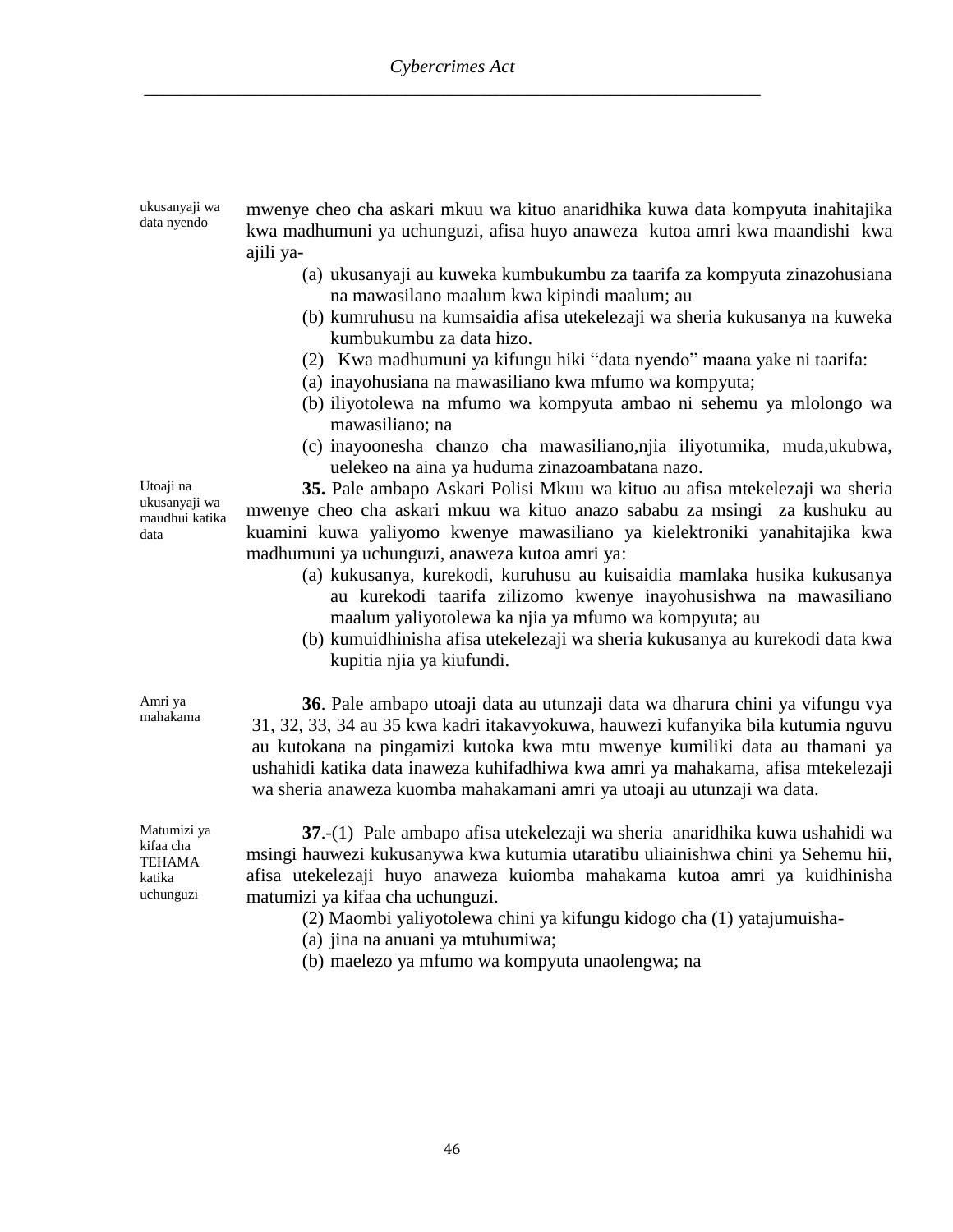(c) maelezo ya hatua zinazokusudiwa kuchukuliwa, madhumuni, kiasi na muda wa matumizi unaokusudiwa.

(3) Afisa utekelezaji wa sheria atahakikisha kuwa mabadiliko yaliyofanywa kwenye mfumo wa kompyuta au data iliyomo kwenye kompyuta kuhusiana na mtuhumiwa zinajikita kwenye marekebisho yaliyo ya msingi kwa ajili ya uchunguzi na kwamba mabadiliko yanafanywa baada ya kukamilika kwa uchunguzi.

(4) Wakati wa uchunguzi, afisa utekelezaji wa sheria ataingiza:

- (a) mbinu za kiufundi zilizotuimika, muda na terehe ya maombi;
- (b) utambuzi wa mfumo wa kompyuta na maelezo ya mabadiliko yaliyofanyika wakati wa uchunguzi;
- (c) taarifa yoyote iliyopatikana;

(5) Taarifa iliyopatikana italindwa dhidi ya mabadiliko, kufutwa bila ya idhini na kuigia kwenye mfumo bila idhini.

(6) Idhini iliyotolewa chini ya kifungu kidogo cha (1) itakuwa halali kwa kipindi cha siku kumi na nne.

(7) Mahakama inaweza, kufuatia maombi, kuongeza muda uliotolewa chini ya kifungu kidogo cha (6) kwa kipindi kingine cha siku kumi na nne au kwa kipindi kingine kwa kadri itakavyoona inafaa.

(8) Iwapo mchakato wa uwekaji wa kifaa unahitaji kutembelea eneo, masharti ya kifungu cha 30 yatatumika.

(9) Pamoja na amri iliyotolewa chini ya kifungu kidogo cha (1), mahakama inaweza, kufuatia maombi, kumuamuru mtoa huduma awezeshe mchakato wa kuweka kifaa.

(10) Waziri anaweza, kwa Taarifa itakayochapishwa kwenye *Gazeti la Serikali,* kuainisha makosa chini ya Sheria hii ambayo mahakama inaweza kutoa amri ya kutumia kifaa cha TEHAMA katika uchunguzi.

Usikilizaji wa **38**. Utaratibu wa kusikiliza maombi chini ya Sehemu hii utafanywa kwa upande mmoja na kwa siri.

#### SEHEMU YA TANO WAJIBU WA MTOA HUDUMA

**39**.-(1) Wakati wa kutoa huduma chini ya Sehemu hii, mtoa huduma-

(a) hata wajibika kufuatilia data ambayo anaisambaza au kuhifadhi;

(b) tafuta maelezo au mazingira yanayoashiria shughuli zinazofanywa

Kutowajibika kufanya ufuatiliaji

maombi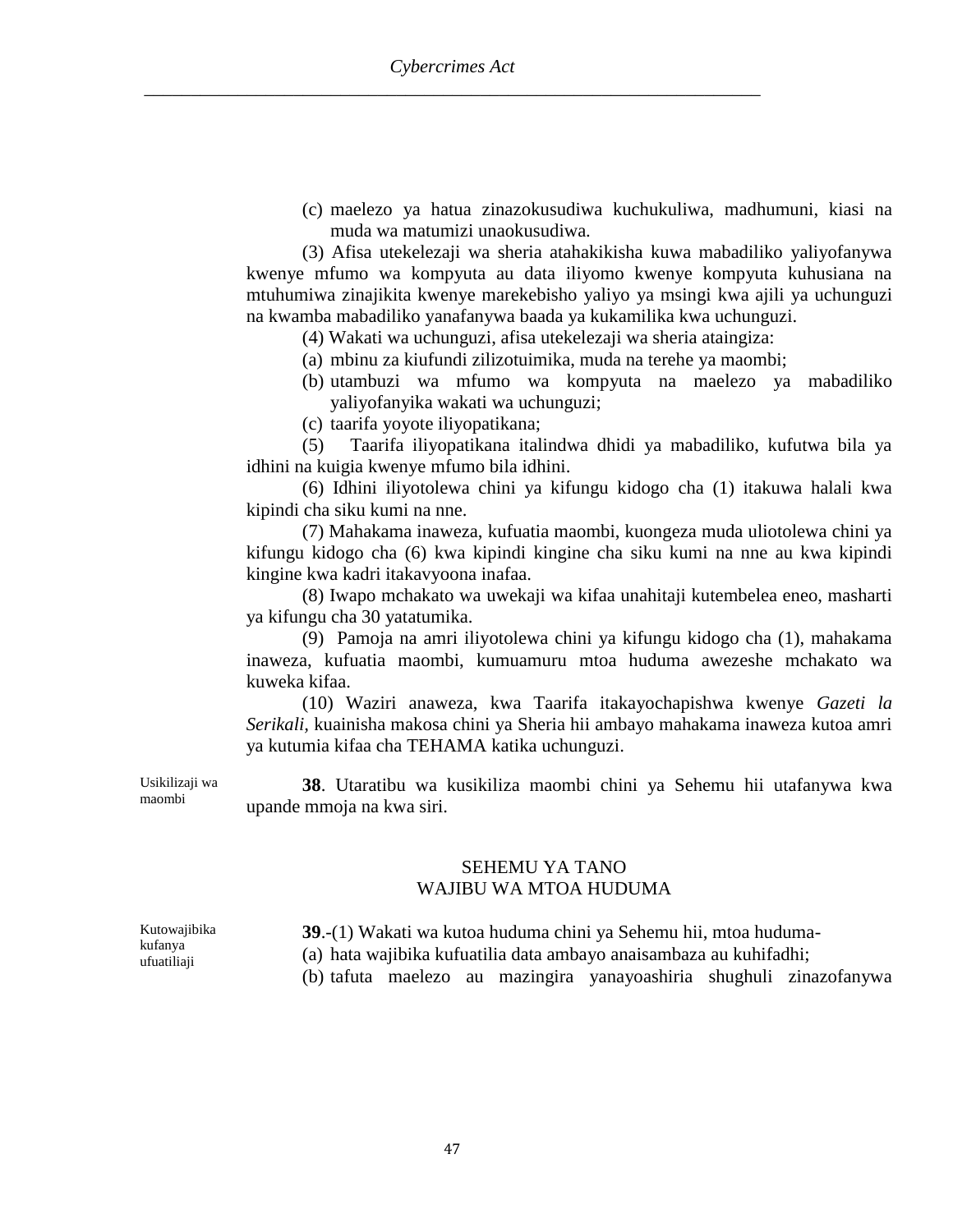kinyume na sheria.

(2) Waziri anaweza kuweka masharti kuhusiana na utaratibu wa watoa huduma kwa jili ya-

- (a) kutoa taarifa kwa mamlaka husika ya umma kuhusiana na shughuli zilizo kinyume na sheria zinazofanywa au taarifa inayotolewa na watumiaji wa huduma zao;
- (b) kuzipatia mamlaka husika taarifa zitakazowezesha kuwatambua watumia huduma, baada ya maombi.
- (3) Mtoa huduma hatawajibika kwa uwekaji wazi wa data iliyotolewa kihalali kwa mtu wa tatu baada ya kuthibitisha kwamba:
	- (a) mtu huyo wa tatu alitenda hivyo pasipo mtoa huduma ya mtandao kufahamu; au
	- (b) mtoa huduma alitekeleza wajibu unaostahili na alitumia ujuzi ili kuzuia uwekwaji wazi wa data hizo.

(4) Pale ambapo mtoa huduma atakuwa na uelewa juu ya taarifa au kitendo cha kihalifu kwenye mfumo wa kompyuta ambao upo chini ya udhibiti wake, atatakiwa-

- (a) kuondoa taarifa juu ya kitendo hicho;
- (b) kusimamisha au kusitisha huduma;
- (c) kutaarifu mamlaka husika juu ya kitendo au taarifa hiyo, maelezo na utambuzi wa muhusika anayepewa huduma.

Mtoa huduma ya kuingia kwenye mfumo

**40**.-(1) Mtoa huduma ya uwezo wa kuingia kwenye mfumo hatawajibika kwa kurusha au kuendesha mfumo wa kompyuta kwa ajili ya mtu mwingine ikiwa yeye ni mtoa huduma tu ya kuwezesha kuingia kwenye mfumo wa kompyuta au kuendesha vifaa kupitia mfumo wa kompyuta ulio chini ya mamlaka yake kwa masharti kwamba mtoa huduma:

- (a) haanzishi urushaji mawasiliano;
- (b) hachagui mpokeaji wa mawasiliano; au
- (c) hachagui au habadilishi data iliyoko kwenye mawasiliano.

(2) Mawasiliano na masharti ya uwezo wa kuingia kwenye mfumo wa kompyuta yaliyotolewa chini ya kifungu kidogo cha (1) yatajumuisha, utunzaji wa taarifa iliyosambazwa kwa madhumuni ya kuendeleza mawasiliano kwenye mfumo wa kompyuta kwa njia inayojiendesha yenyewe kwa kupitia mtu kati na kwa muda kwa kuzingatia kwamba mawasiliano yanafanyika kwa-

(a) madhumuni ya kuendesha na kusambaza taarifa katika mfumo wa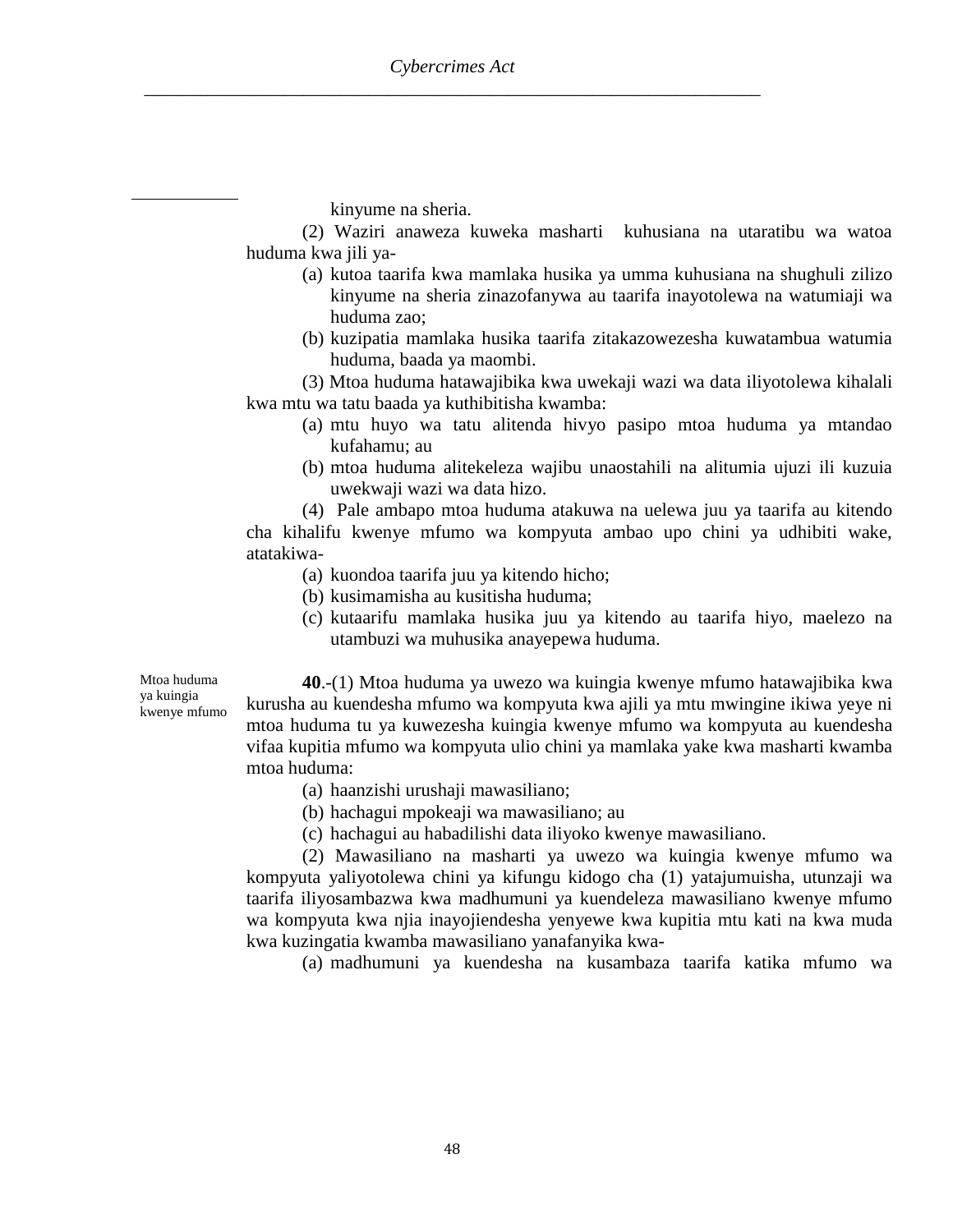kompyuta;

- (b) namna ambayo kwa kawaida haiwezi kupatikana isipokuwa tu kwa mpokeaji mlengwa;
- (c) muda ambao sio mrefu sana zaidi ya muda unaofaa kuuwasilisha ujumbe husika kwa mlengwa.

Mtunza Data **41**.-(1) Mtunza Data hatawajibika kuhusiana na taarifa zilizohifadhiwa kwa maombi ya mtumiaji wa huduma hiyo, kwa masharti kwamba-

- (a) anaondoa au kusitisha upatikanaji wa taarifa baada ya kupokea amri kutoka taasisi yenye mamlaka au mahakama ya kuondoa taarifa zilizo kinyume cha sheria;
- (b) baada ya kufahamu kuwa taarifa iliyohifadhiwa iko kinyume cha sheria ataitaarifu mara moja taasisi husika.

(2) Kifungu kidogo cha (1) hakitatumika pale ambapo mpokeaji anafanya hivyo chini ya mamlaka ya mtoa huduma.

Mhifadhi data kwa muda mfupi

- **42**. Mtoa huduma ya kuhifadhi data hatawajibika kwa ajili ya utunzaji wa taarifa ikiwa-
	- (a) habadilishi taarifa;
	- (b) anatekeleza masharti ya utoaji wa uwezo wa kuingia kwenye mfumo;
	- (c) anatekeleza kanuni kuhusiana na uboreshaji wa taarifa zilizoainishwa katika namna inayotambulika na walio wengi na kutumika kwenye soko;
	- (d) haiingiliani na matumizi halali ya teknolojia inayotambulika na wengi na ianyotumika sokoni kwa ajili ya data kwa ajili ya matumizi ya taarifa hiyo; na
	- (e) anachukua hatua za haraka kuondoa au kusitisha matumizi ya/kufikiwa kwa taarifa ambayo imetunzwa baada ya kupokea taarifa kamili kwamba taarifa iliyo kwenye chanzo cha mawasiliano imeondolewa kutoka kwenye mtandao au ufikiwaji wake umesitishwa/ matumizi yake yamesitishwa au kwamba mahakama au mamlaka husika imeamuru itolewe au isitishwe.

**43**. Mtoa huduma ya kuunganisha tovuti hatawajibika kwa taarifa aliyounganisha iwapo-

> (a) haraka iwezekanavyo anaondoa au anasitisha matumizi ya taarifa baada ya kupokea amri kutoka kwa mamlaka husika ya kuondoa kiunganishi hicho; na

Mtoa huduma ya kuunganisha tovuti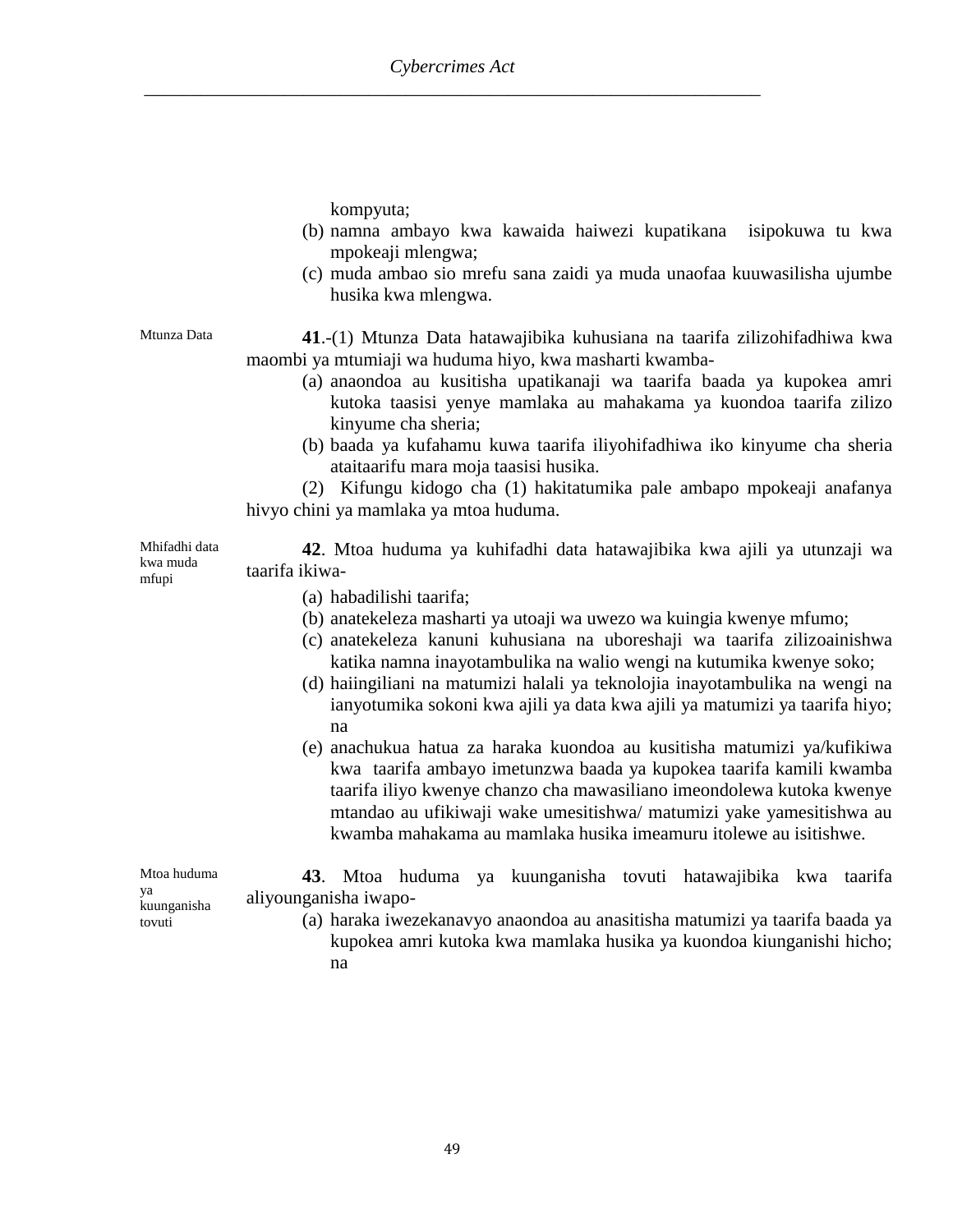(b) baada ya kupata uelewa kuhusiana na taarifa zilizo kinyume na sheria kwa namna nyingine zaidi ya amri ya mamlaka ya umma, haraka iwezekanavyo ataitaarifu mamlaka husika.

Mtoa huduma ya utafutaji wa taarifa **44**.-(1) Mtoa huduma ya utafutaji wa taarifa hatawajibika kwa matokeo ya utafutaji huo, kwa masharti kwamba-

- (a) haanzishi mawasiliano;
- (b) hachagui mpokeaji wa mwasiliano; na
- (c) hachagui au kubadilisha taarifa iliyoko kwenye mawasiliano.

(2) Kwa madhumuni ya kifungu hiki, "mtoa huduma ya utafutaji wa taarifa" maana yake ni mtu anayetengeneza au anayeendesha huduma ambayo inatafuta taarifa inayotengeneza kiashiria inayohusiana na taarifa za mtandao au anawezesha upatikanaji wa vifaa vya kielektroniki kwa ajili ya utafutaji wa taarifa inayotolewa na mtu mwingine.

Notisi ya kuondoa

- **45**.-(1) Mtu anaweza, kupitia notisi ya kuondoa kumtaarifu mtoa huduma-
- (a) kuhusiana na data au taarifa iliyomnyima mpokeaji au mtu wa tatu haki ya huduma;
- (b) vitu au shughuli ambayo ni kinyume cha sheria; au
- (c) suala lolote linalotekelezwa au linalotolewa kinyume cha sheria hii au sheria nyingine.

(2) Kwa madhumuni ya sehemu hii, notisi ya kuondoa itakuwa katika hali ya kudumu ikitumwa na mlalamikaji kwenda kwa mtoa huduma au wakala wake na itajumuisha-

- (a) jina kamili na anuani ya mlalamikaji;
- (b) saini ya mlalamikaji;
- (c) maelezo ya haki inayodaiwa kuvunjwa;
- (d) maelezo juu ya shughuli ambayo inadaiwa kuwa chimbuko la kitendo kilicho kinyume cha sheria;
- (e) hatua ya utatuzi inayotakiwa kuchukuliwa na mtoa huduma kuhusiana na lalamiko;
- (f) maelezo kuwa mlalamikaji anatenda kwa nia njema;
- (g) maelezo ya mlalamikaji kuwa, kwa ufahamu wake, taarifa iliyomo kwenye taarifa zilizochukuliwani sahihi.
- (3) Mtu anayewasilisha taarifa kwa mtoa huduma kuhusiana na muamala usio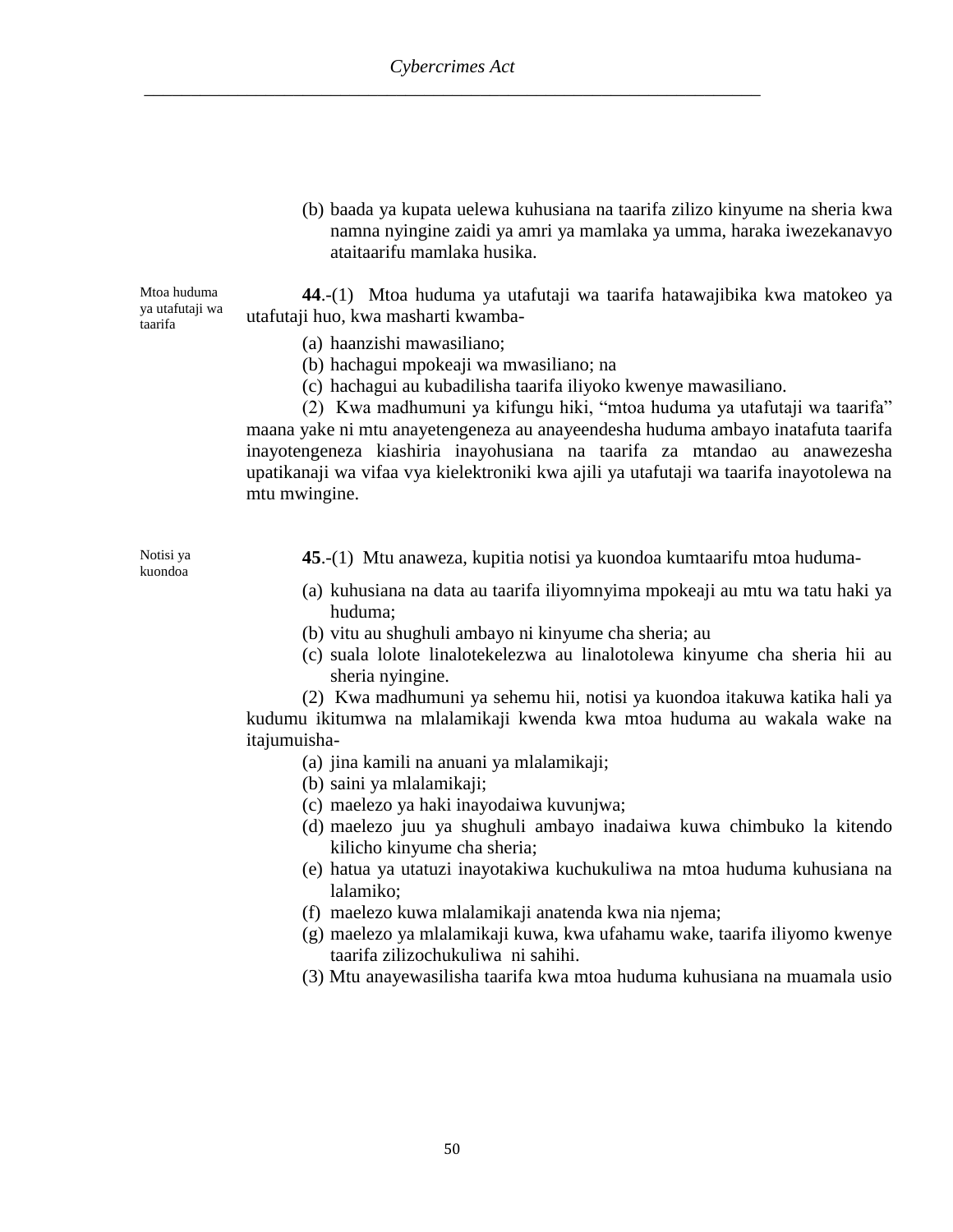halali, huku akijua kuwa taarifa hiyo ni potofu, atakuwa ametenda kosa na akitiwa hatiani, atatakiwa kulipa faini ya shilingi million tano au kifungo cha mwaka mmoja au vyote.

(4) Mtoa huduma hatawajibika kwa kuondoa taarifa ikiwa ameifanya kwa mujibu wa sheria hii.

Wajibu mwingine kutoadhiriwa na sheria

**46**. Sehemu hii haitaathiri wajibu wa mtoa huduma:

- (a) uliotolewa na makubaliano;
- (b) ambaye anatenda kwa namna hiyo chini ya kibali au mfumo wa usimamizi uliotajwa chini ya sheria yoyote;
- (c) uliotolewa na sheria au amri ya mahakama ili kutoa, kuzuia au kukataza uingiwaji kwenye mawasiliano ya kieletroniki au kusitisha au kuzuia kitendo kisicho cha halali.

## SEHEMU YA SITA MASHARTI YA JUMLA

Utaifishaji mali

Kinga **47**.-(1) Bila kujali sheria nyingine yoyote kinyume na haya, jambo au kitu chochote kitakachofanywa na afisa utekelezaji wa sheria, katika utekelezaji wa majukumu yake chini ya Sheria hii, hakitampelekea afisa utekelezaji wa sheria kuwajibika moja kwa moja.

> (2) Mtu hatawajibika kuhusiana na utekelezaji wa kitendo chochote au kutokutenda, iwapo kitendo hicho au kutokutenda huko kulifanywa kwa nia njema na siyo kwa uzembe, kwa mujibu wa masharti ya Sheria hii.

> **48.**-(1) Pamoja na adhabu iliyotolewa chini ya Sheria hii, mahakama inaweza kutoa amri kwa ajili ya utaifishaji wa-

- (a) mali yoyote inayoonekana kuwa ni sehemu ya mapato yatokanayo na kosa; na
- (b) chombo chochote au mali iliyotumika au inayokusudiwa kutumika kutenda au kufanikisha utendaji wa kosa.

(2) Pamoja na amri iliyotolewa chini ya kifungu kidogo cha (1), mahakama inaweza kumuamuru mtu aliyetiwa hatiani kumlipa fidia mtu aliyeathirika na kosa hilo kwa kadri ambavyo mahakama itaona inafaa.

(3) Mtu aliyetiwa hatiani kwa kosa lililofanywa chini ya Sheria hii atawasilisha hati yake ya kusafiria kwa mamlaka husika hadi hapo atakapolipa faini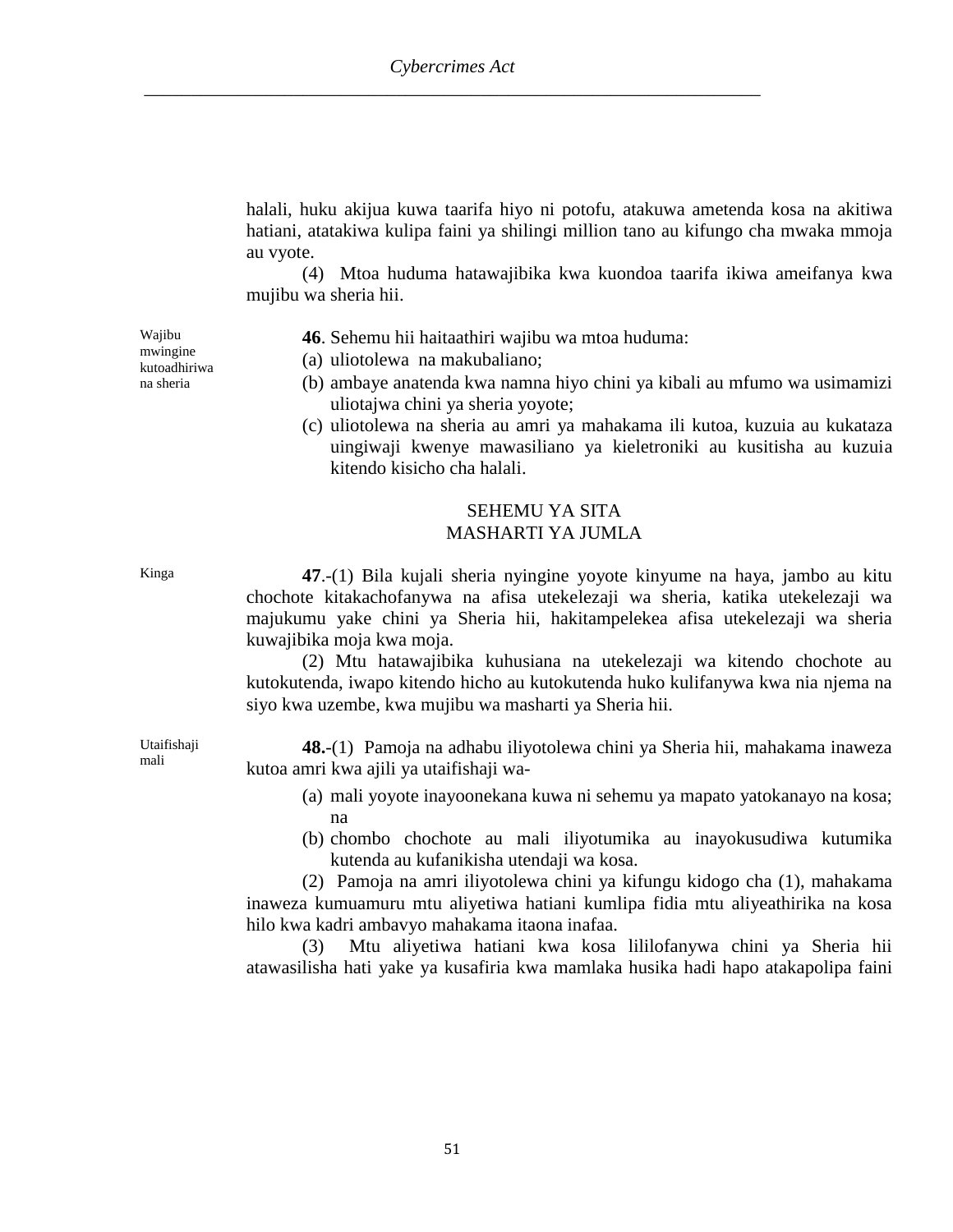au kutumikia kifungo alichohukumiwa kutumikia.

(4) Bila kujali kifungu kidogo cha (3), mahakama inaweza, kufuatia kuwasilishwa kwa maombi na kwa sababu za msingi, kutoa amri ya kuachiliwa kwa hati za kusafiria za mshitakiwa.

Makosa yanayofanywa na kampuni

**49.**-(1) Iwapo kampuni inatiwa hatiani kwa kosa chini ya Sheria hii, mtu yeyote ambaye wakati wa utendaji wa kosa-

- (a) alikuwa ni Mkurugenzi, afisa au vinginevyo anahusika na mambo ya utawala wa kampuni hiyo;
- (b) huku akiwa anajua, aliruhusu kitendo kilichopelekea kosa hilo,

atachukuliwa kuwa ametenda kosa hilo na anaweza kushitakiwa na kuadhibiwa ipasavyo.

Kufifilisha kosa

**50**.-(1) Bila kuathiri sheria nyingine inayotumika Tanzania Bara, Mkurugenzi wa Mashtaka, muda wowote kabla ya mwenendo wa mahakama kuanza na kwa kuzingatia tamko la kukiri kosa kwa hiari la mshitakiwa anaweza kufifilisha kosa na kuamuru mtu huyo alipe kiasi cha pesa atakachokitaja ambacho hakitazidi kiasi cha faini kwa kosa hilo.

- (2) Amri ya kufifilisha kosa chini ya kifungu kidogo cha (1) itakuwa -
- (a) ya maandishi, ikiainisha kosa lililotendeka, kiasi cha fedha zitakazolipwa na tarehe ya kufanya malipo ikiambatanisha tamko la kukubali kosa lililorejewa chini ya kifungu kidogo cha (1);
- (b) ni uamuzi wa mwisho na hautakatiwa rufaa; na
- (c) na uwezo wa kutekelezwa katika namna sawa na amri ya Mahakama Kuu.

Mamlaka ya kutengeneza Kanuni

**51.** Waziri anaweza kutunga Kanuni kuhusiana na jambo lolote ambalo linatakiwa kuainishwa na Sheria hii au ambalo ni la umuhimu au uharaka kwa ajili ya utekelezaji wa masharti ya Sheria hii.

### \_\_\_\_\_\_\_\_\_\_\_\_\_\_\_ MADHUMUNI NA SABABU \_\_\_\_\_\_\_\_\_\_\_\_\_\_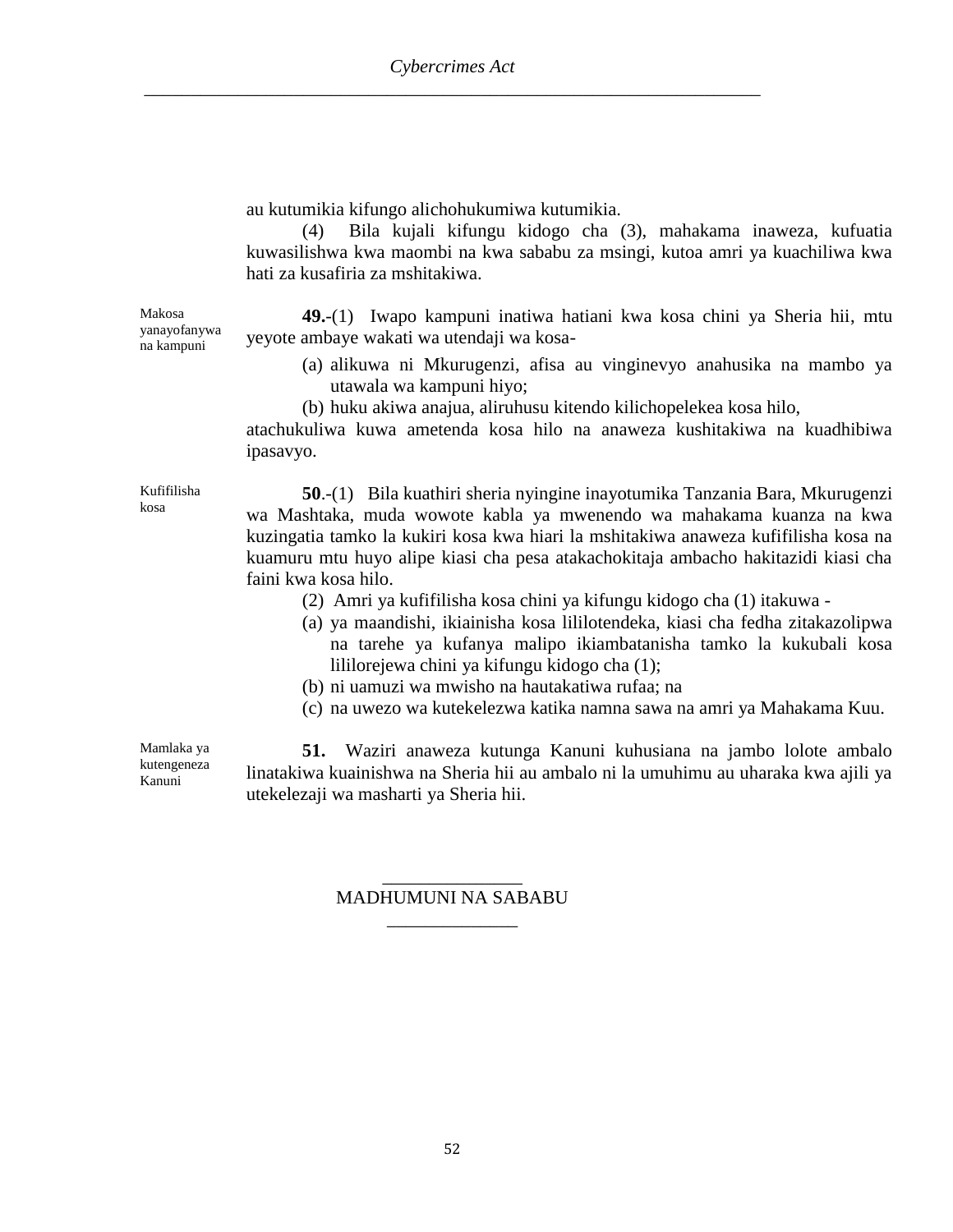Madhumuni ya Muswada huu ni kutunga sheria ambayo itaainisha makosa yanayohusiana na matumizi ya mfumo wa kompyuta na Teknolojia ya Habari na Mawasiliano, kuweka utaratibu wa upelelezi, ukusanyaji na matumizi ya ushahidi wa kielektroniki.

Muswada unaopendekezwa umegawanyika katika Sehemu Saba.

Sehemu ya Kwanza, inaainisha masharti ya awali, ikiwa ni pamoja na jina la Sheria, tarehe ya kuanza kutumika kwa Sheria na tafsiri ya maneno mbalimbali yaliyotumika katika Muswada huu.

Sehemu ya Pili, inaainisha makosa na adhabu dhidi ya makosa hayo ndani ya sheria hii.

Sehemu ya Tatu, inatoa mamlaka ya mahakama katika kusikiliza na kuamua mashauri yanayohusu makosa ya uhalifu wa mtandao yaliyoainishwa katika sheria inayopendekezwa.

Sehemu ya Nne, inaainisha utaratibu juu ya upekuzi na ukamataji wa vifaa vyenye taarifa zinazohitajika kwa ajili ya upelelezi.

Sehemu ya Tano, inaainisha wajibu wa watoa huduma za mtandao wakati wa kutoa huduma hizo.

Sehemu ya Sita, inaweka masharti ya jumla ikiwa ni pamoja na kinga kwa maafisa utekelezaji wa sheria, utaifishaji wa mali zinazohusiana na makosa ya mtandao, ufifilishaji wa makosa na uwajibikaji kwa makosa yanayofanywa na kampuni.